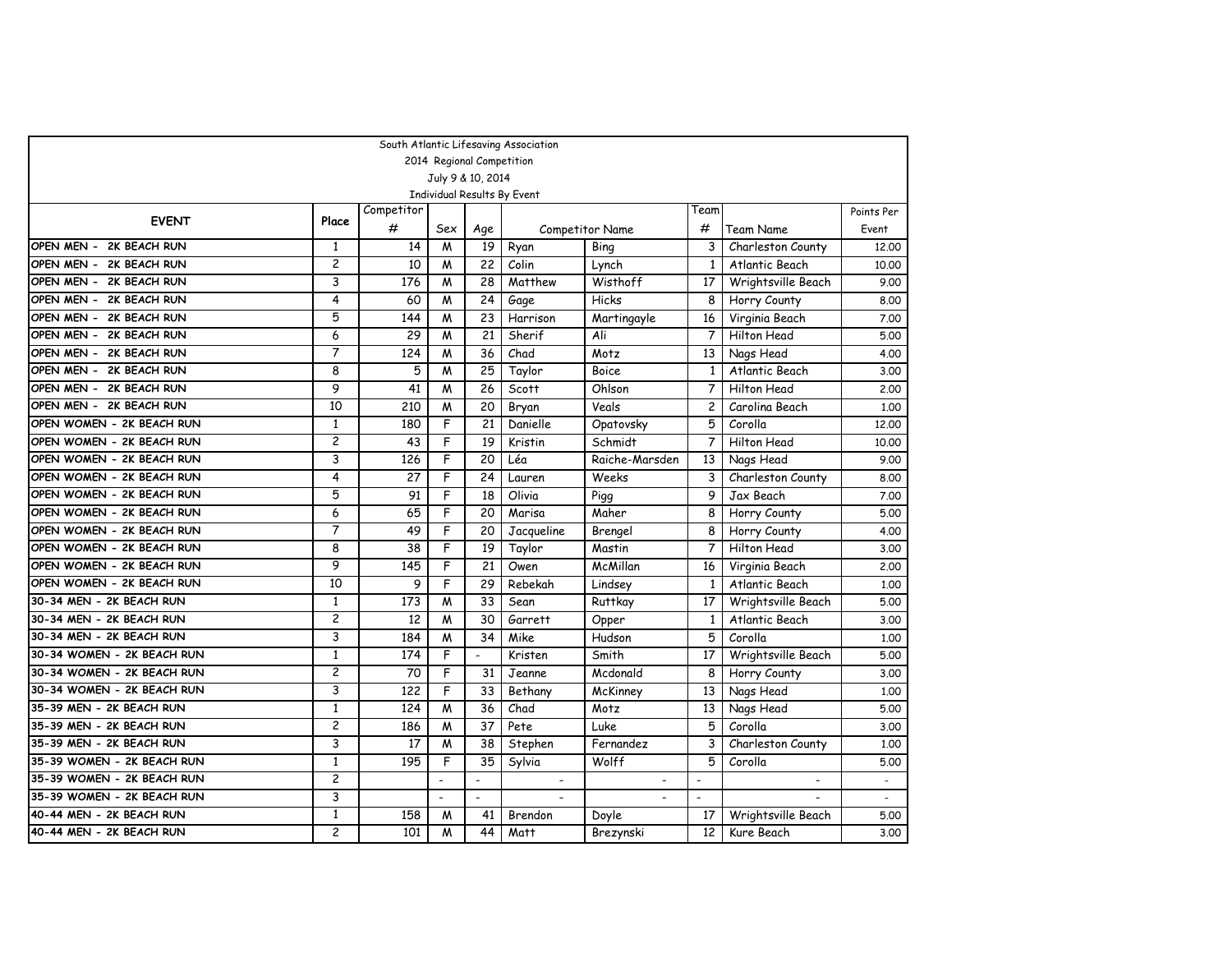| South Atlantic Lifesaving Association |                |                 |                          |                           |                             |                          |                          |                          |                          |  |  |
|---------------------------------------|----------------|-----------------|--------------------------|---------------------------|-----------------------------|--------------------------|--------------------------|--------------------------|--------------------------|--|--|
|                                       |                |                 |                          | 2014 Regional Competition |                             |                          |                          |                          |                          |  |  |
|                                       |                |                 |                          | July 9 & 10, 2014         |                             |                          |                          |                          |                          |  |  |
|                                       |                |                 |                          |                           | Individual Results By Event |                          |                          |                          |                          |  |  |
| <b>EVENT</b>                          | Place          | Competitor<br># | Sex                      | Age                       |                             | Competitor Name          | Team<br>#                | <b>Team Name</b>         | Points Per<br>Event      |  |  |
| 40-44 MEN - 2K BEACH RUN              | 3              |                 | $\overline{\phantom{a}}$ | $\overline{\phantom{a}}$  |                             |                          | $\overline{\phantom{a}}$ | $\overline{\phantom{a}}$ | $\overline{\phantom{a}}$ |  |  |
| 40-44 WOMEN - 2K BEACH RUN            | 1              | 164             | F                        | 40                        | Shelby                      | Kellerman                | 17                       | Wrightsville Beach       | 5.00                     |  |  |
| 40-44 WOMEN - 2K BEACH RUN            | 2              |                 | $\overline{\phantom{a}}$ |                           |                             |                          | $\overline{a}$           |                          |                          |  |  |
| 40-44 WOMEN - 2K BEACH RUN            | 3              |                 | $\overline{\phantom{a}}$ | $\blacksquare$            | $\overline{\phantom{a}}$    |                          | $\blacksquare$           |                          | $\overline{\phantom{a}}$ |  |  |
| 45-49 MEN - 2K BEACH RUN              | $\mathbf{1}$   | 128             | M                        | 45                        | Ken                         | Savage                   | 13                       | Nags Head                | 5.00                     |  |  |
| 45-49 MEN - 2K BEACH RUN              | 2              | 109             | M                        | 49                        | David                       | Heglar                   | 12 <sup>2</sup>          | Kure Beach               | 3.00                     |  |  |
| 45-49 MEN - 2K BEACH RUN              | 3              | 13              | M                        | 45                        | John                        | Phillips                 | 1                        | Atlantic Beach           | 1,00                     |  |  |
| 45-49 WOMEN - 2K BEACH RUN            | $\mathbf{1}$   |                 | $\overline{a}$           |                           |                             |                          | $\overline{a}$           |                          |                          |  |  |
| 45-49 WOMEN - 2K BEACH RUN            | 2              |                 | $\overline{\phantom{a}}$ | $\blacksquare$            | $\overline{\phantom{a}}$    | $\overline{\phantom{a}}$ | $\blacksquare$           | $\blacksquare$           | $\overline{\phantom{a}}$ |  |  |
| 45-49 WOMEN - 2K BEACH RUN            | 3              |                 | $\overline{\phantom{a}}$ | $\blacksquare$            | $\overline{a}$              | $\overline{\phantom{a}}$ | $\blacksquare$           |                          | $\overline{\phantom{0}}$ |  |  |
| 50-54 MEN - 2K BEACH RUN              | $\mathbf{1}$   | 169             | M                        | 53                        | Greg                        | Miller                   | 17                       | Wrightsville Beach       | 5.00                     |  |  |
| 50-54 MEN - 2K BEACH RUN              | 2              |                 | $\blacksquare$           |                           | $\overline{\phantom{a}}$    | $\overline{\phantom{a}}$ |                          |                          |                          |  |  |
| 50-54 MEN - 2K BEACH RUN              | 3              |                 | $\overline{\phantom{a}}$ | $\overline{\phantom{a}}$  | $\blacksquare$              |                          | $\overline{\phantom{a}}$ | $\overline{\phantom{0}}$ | $\overline{\phantom{a}}$ |  |  |
| 50-54 WOMEN - 2K BEACH RUN            | $\mathbf{1}$   |                 | $\overline{\phantom{a}}$ | $\overline{\phantom{a}}$  | $\overline{\phantom{a}}$    | $\overline{\phantom{a}}$ | $\overline{\phantom{a}}$ | $\overline{\phantom{a}}$ | $\overline{\phantom{a}}$ |  |  |
| 50-54 WOMEN - 2K BEACH RUN            | 2              |                 | $\overline{\phantom{a}}$ | $\overline{\phantom{a}}$  | $\overline{\phantom{0}}$    | $\overline{\phantom{a}}$ | $\blacksquare$           | $\overline{\phantom{a}}$ | $\overline{\phantom{a}}$ |  |  |
| 50-54 WOMEN - 2K BEACH RUN            | 3              |                 | $\overline{\phantom{a}}$ | $\overline{\phantom{a}}$  |                             |                          | $\overline{\phantom{a}}$ |                          |                          |  |  |
| 55-59 MEN - 2K BEACH RUN              | 1              | 118             | M                        | 56                        | John                        | Kenny                    | 13                       | Nags Head                | 5.00                     |  |  |
| 55-59 MEN - 2K BEACH RUN              | 2              | 82              | M                        | 56                        | Jay                         | Woodward                 | 8                        | Horry County             | 3.00                     |  |  |
| 55-59 MEN - 2K BEACH RUN              | 3              |                 | $\overline{\phantom{a}}$ | $\blacksquare$            | $\overline{\phantom{a}}$    | $\overline{\phantom{a}}$ | $\blacksquare$           | $\overline{\phantom{a}}$ | $\blacksquare$           |  |  |
| 55-59 WOMEN - 2K BEACH RUN            | $\mathbf{1}$   |                 | $\overline{\phantom{a}}$ | $\overline{\phantom{a}}$  | $\overline{\phantom{a}}$    | $\overline{\phantom{a}}$ | $\overline{\phantom{a}}$ | $\blacksquare$           | $\overline{\phantom{a}}$ |  |  |
| 55-59 WOMEN - 2K BEACH RUN            | 2              |                 | $\overline{\phantom{a}}$ | $\overline{\phantom{a}}$  | $\overline{a}$              | $\overline{\phantom{0}}$ | $\overline{\phantom{a}}$ |                          | $\overline{a}$           |  |  |
| 55-59 WOMEN - 2K BEACH RUN            | 3              |                 | $\overline{\phantom{a}}$ | $\overline{\phantom{a}}$  | $\overline{\phantom{a}}$    |                          | $\blacksquare$           | $\blacksquare$           | $\overline{\phantom{a}}$ |  |  |
| 60-64 MEN - 2K BEACH RUN              | $\mathbf{1}$   | 196             | M                        | 61                        | Daniel                      | Anderson                 | 2                        | Carolina Beach           | 5.00                     |  |  |
| 60-64 MEN - 2K BEACH RUN              | $\overline{c}$ |                 | $\overline{\phantom{a}}$ | $\overline{\phantom{a}}$  | $\overline{\phantom{a}}$    | $\blacksquare$           | $\overline{\phantom{a}}$ | $\overline{\phantom{a}}$ | $\overline{\phantom{a}}$ |  |  |
| 60-64 MEN - 2K BEACH RUN              | 3              |                 | $\overline{\phantom{a}}$ | $\overline{\phantom{a}}$  | ۰                           |                          | $\overline{a}$           | $\overline{\phantom{a}}$ | $\overline{\phantom{a}}$ |  |  |
| 60-64 WOMEN - 2K BEACH RUN            | $\mathbf{1}$   | 97              | F                        | 61                        | Susan                       | Wallis                   | 9                        | Jax Beach                | 5.00                     |  |  |
| 60-64 WOMEN-2K BEACH RUN              | 2              |                 | $\overline{\phantom{a}}$ | $\overline{\phantom{a}}$  |                             |                          | $\blacksquare$           |                          |                          |  |  |
| 60-64 WOMEN-2K BEACH RUN              | 3              |                 | $\overline{\phantom{a}}$ | $\overline{\phantom{a}}$  | $\overline{\phantom{a}}$    | $\overline{\phantom{a}}$ | $\blacksquare$           |                          |                          |  |  |
| 64-69 MEN - 2K BEACH RUN              | $\mathbf{1}$   |                 | $\overline{\phantom{a}}$ | $\overline{\phantom{a}}$  | $\overline{a}$              | $\overline{\phantom{a}}$ | $\overline{\phantom{a}}$ | $\overline{\phantom{a}}$ |                          |  |  |
| 64-69 MEN - 2K BEACH RUN              | $\overline{c}$ |                 | $\overline{\phantom{a}}$ | $\overline{\phantom{a}}$  | $\blacksquare$              | $\overline{\phantom{a}}$ | $\overline{\phantom{a}}$ | $\overline{\phantom{0}}$ | $\overline{\phantom{a}}$ |  |  |
| 64-69 MEN - 2K BEACH RUN              | 3              |                 | $\overline{\phantom{a}}$ | $\overline{\phantom{a}}$  | $\overline{\phantom{a}}$    | $\overline{\phantom{a}}$ | $\overline{\phantom{a}}$ | $\overline{\phantom{a}}$ | $\overline{\phantom{a}}$ |  |  |
| 64-69 WOMEN - 2K BEACH RUN            | 1              |                 | $\overline{\phantom{a}}$ | $\overline{\phantom{a}}$  | $\overline{\phantom{a}}$    | $\overline{\phantom{a}}$ | $\blacksquare$           | $\overline{\phantom{a}}$ | $\overline{\phantom{a}}$ |  |  |
| 64-69 WOMEN - 2K BEACH RUN            | 2              |                 | $\overline{\phantom{a}}$ | $\overline{\phantom{a}}$  | $\blacksquare$              | $\overline{\phantom{a}}$ | $\overline{\phantom{a}}$ | $\overline{\phantom{0}}$ | $\overline{\phantom{a}}$ |  |  |
| 64-69 WOMEN - 2K BEACH RUN            | 3              |                 |                          |                           | $\overline{\phantom{a}}$    | $\overline{\phantom{a}}$ |                          | $\overline{\phantom{a}}$ |                          |  |  |
| 70+ MEN - 2K BEACH RUN                | $\mathbf{1}$   |                 | $\overline{\phantom{a}}$ | $\overline{\phantom{a}}$  | ۰                           |                          | $\overline{\phantom{a}}$ |                          |                          |  |  |
| 70+ MEN - 2K BEACH RUN                | 2              |                 | $\overline{\phantom{a}}$ | $\overline{\phantom{a}}$  | -                           | $\overline{\phantom{a}}$ | $\overline{\phantom{a}}$ | $\overline{\phantom{a}}$ |                          |  |  |
| 70+ MEN - 2K BEACH RUN                | 3              |                 | $\overline{\phantom{a}}$ | $\overline{\phantom{a}}$  |                             |                          | $\overline{\phantom{a}}$ |                          |                          |  |  |
| 70+ WOMEN - 2K BEACH RUN              | $\mathbf{1}$   |                 | $\overline{\phantom{a}}$ | $\overline{\phantom{a}}$  | $\overline{\phantom{a}}$    | $\overline{\phantom{a}}$ | $\blacksquare$           |                          |                          |  |  |
| 70+ WOMEN - 2K BEACH RUN              | $\overline{c}$ |                 | $\overline{\phantom{a}}$ | $\blacksquare$            | $\overline{\phantom{a}}$    | $\overline{\phantom{0}}$ | $\blacksquare$           |                          | $\overline{\phantom{a}}$ |  |  |
| 70+ WOMEN - 2K BEACH RUN              | 3              |                 | $\overline{\phantom{a}}$ | $\overline{\phantom{a}}$  | $\blacksquare$              | $\overline{\phantom{a}}$ | $\blacksquare$           |                          | $\sim$                   |  |  |
| OPEN ONLY - LANDLINE RESCUE RACE      | $\mathbf{1}$   | 155             | M                        | 23                        | Steve                       | Conrad                   | 17                       | Wrightsville Beach       | 3.00                     |  |  |
| OPEN ONLY - LANDLINE RESCUE RACE      | $\mathbf{1}$   | 160             | F                        | 30                        | Lindsey                     | Gerkens Lynskey          | 17                       | Wrightsville Beach       | 3.00                     |  |  |
| OPEN ONLY - LANDLINE RESCUE RACE      | $\mathbf{1}$   | 161             | M                        | 29                        | Hunter                      | Hay                      | 17 <sup>1</sup>          | Wrightsville Beach       | 3.00                     |  |  |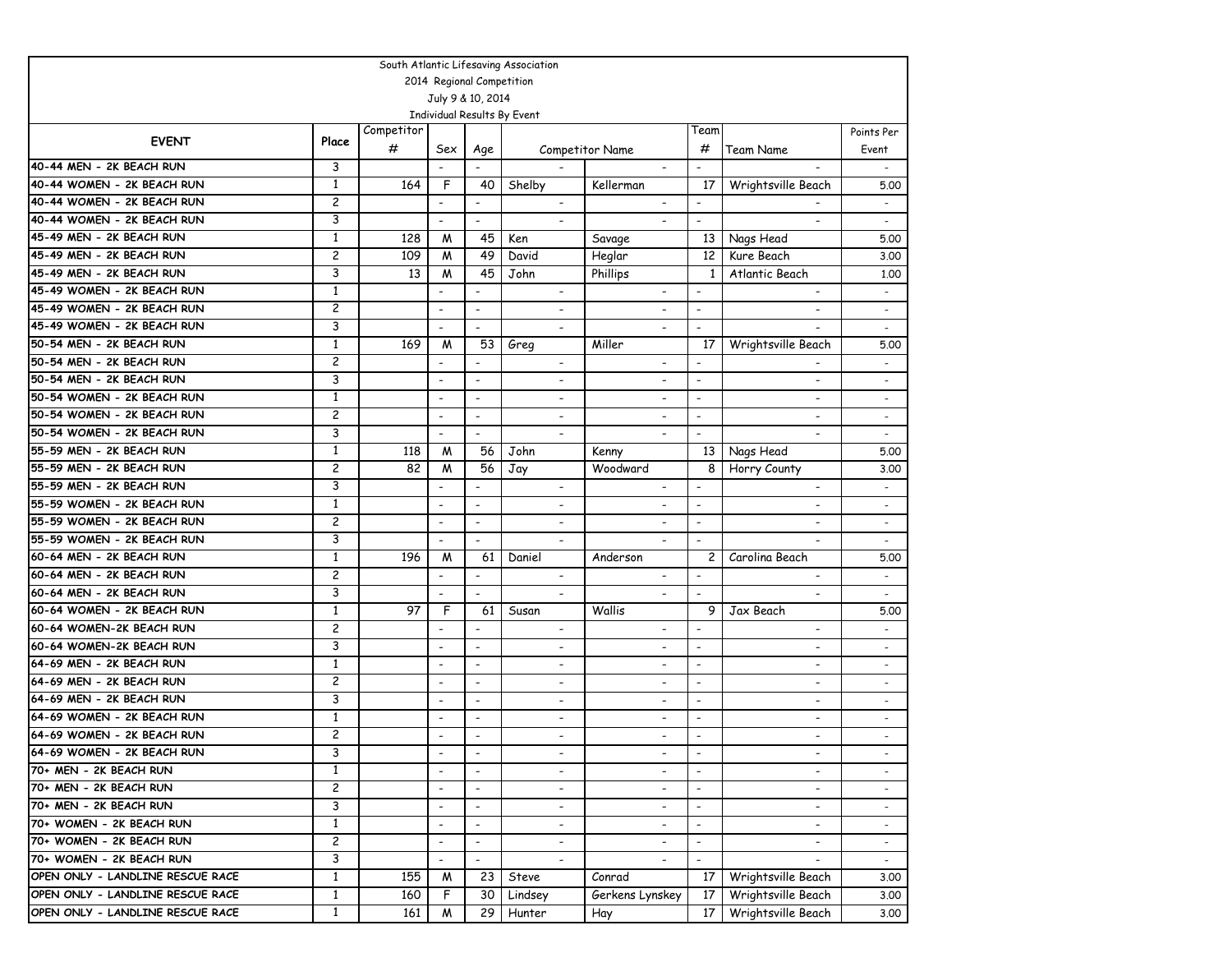|                                  | South Atlantic Lifesaving Association |            |                           |                 |                             |                        |                |                    |            |  |  |  |
|----------------------------------|---------------------------------------|------------|---------------------------|-----------------|-----------------------------|------------------------|----------------|--------------------|------------|--|--|--|
|                                  |                                       |            | 2014 Regional Competition |                 |                             |                        |                |                    |            |  |  |  |
|                                  |                                       |            | July 9 & 10, 2014         |                 |                             |                        |                |                    |            |  |  |  |
|                                  |                                       |            |                           |                 | Individual Results By Event |                        |                |                    |            |  |  |  |
| <b>EVENT</b>                     | Place                                 | Competitor |                           |                 |                             |                        | Team           |                    | Points Per |  |  |  |
|                                  |                                       | #          | Sex                       | Age             |                             | <b>Competitor Name</b> | #              | Team Name          | Event      |  |  |  |
| OPEN ONLY - LANDLINE RESCUE RACE | 1                                     | 170        | M                         | 28              | Maurice                     | Peacock                | 17             | Wrightsville Beach | 3.00       |  |  |  |
| OPEN ONLY - LANDLINE RESCUE RACE | 2                                     | 159        | M                         | 22              | Joshua                      | Drew                   | 17             | Wrightsville Beach | 2,50       |  |  |  |
| OPEN ONLY - LANDLINE RESCUE RACE | $\overline{c}$                        | 163        | F                         | 30              | Rachel                      | Keith                  | 17             | Wrightsville Beach | 2.50       |  |  |  |
| OPEN ONLY - LANDLINE RESCUE RACE | 2                                     | 165        | M                         | 20              | Carl                        | Labonge                | 17             | Wrightsville Beach | 2.50       |  |  |  |
| OPEN ONLY - LANDLINE RESCUE RACE | 2                                     | 168        | M                         | 21              | Kyle                        | Miess                  | 17             | Wrightsville Beach | 2.50       |  |  |  |
| OPEN ONLY - LANDLINE RESCUE RACE | 3                                     | 132        | F                         | 20              | Emily                       | Clary                  | 16             | Virginia Beach     | 2.25       |  |  |  |
| OPEN ONLY - LANDLINE RESCUE RACE | 3                                     | 134        | M                         | 18              | Nathaniel                   | DaCruz                 | 16             | Virginia Beach     | 2.25       |  |  |  |
| OPEN ONLY - LANDLINE RESCUE RACE | 3                                     | 135        | m                         | 19              | David                       | Derrick                | 16             | Virginia Beach     | 2.25       |  |  |  |
| OPEN ONLY - LANDLINE RESCUE RACE | 3                                     | 138        | M                         | 26              | Brandon                     | Keck                   | 16             | Virginia Beach     | 2.25       |  |  |  |
| OPEN ONLY - LANDLINE RESCUE RACE | 4                                     | 119        | M                         | 20              | Shawn                       | Kenny                  | 13             | Nags Head          | 2,00       |  |  |  |
| OPEN ONLY - LANDLINE RESCUE RACE | 4                                     | 120        | F                         | 24              | Sarah                       | Knie                   | 13             | Nags Head          | 2,00       |  |  |  |
| OPEN ONLY - LANDLINE RESCUE RACE | 4                                     | 125        | M                         | 25              | Justin                      | Parker                 | 13             | Nags Head          | 2,00       |  |  |  |
| OPEN ONLY - LANDLINE RESCUE RACE | 4                                     | 127        | M                         | 25              | Jeffrey                     | Robinson               | 13             | Nags Head          | 2,00       |  |  |  |
| OPEN ONLY - LANDLINE RESCUE RACE | 5                                     | 90         | M                         | 29              | Artsiom                     | Naidzich               | 9              | Jax Beach          | 1.75       |  |  |  |
| OPEN ONLY - LANDLINE RESCUE RACE | 5                                     | 91         | F                         | 18              | Olivia                      | Pigg                   | 9              | Jax Beach          | 1.75       |  |  |  |
| OPEN ONLY - LANDLINE RESCUE RACE | 5                                     | 92         | M                         | 18              | Vasili                      | Plegi                  | 9              | Jax Beach          | 1.75       |  |  |  |
| OPEN ONLY - LANDLINE RESCUE RACE | 5                                     | 98         | M                         | 28              | Nick                        | Wellington             | 9              | Jax Beach          | 1.75       |  |  |  |
| OPEN ONLY - LANDLINE RESCUE RACE | 6                                     | 84         | F                         | 17              | Elise                       | Byrd                   | 9              | Jax Beach          | 1.25       |  |  |  |
| OPEN ONLY - LANDLINE RESCUE RACE | 6                                     | 87         | M                         | 24              | Tim                         | Kiline                 | 9              | Jax Beach          | 1,25       |  |  |  |
| OPEN ONLY - LANDLINE RESCUE RACE | 6                                     | 88         | M                         | 18              | Matt                        | Lydon                  | 9              | Jax Beach          | 1,25       |  |  |  |
| OPEN ONLY - LANDLINE RESCUE RACE | 6                                     | 89         | M                         | 19              | Andrew                      | Macdonald              | 9              | Jax Beach          | 1,25       |  |  |  |
| OPEN ONLY - LANDLINE RESCUE RACE | 7                                     | 110        | M                         | 38              | Chris                       | Holler                 | 12             | Kure Beach         | 1.00       |  |  |  |
| OPEN ONLY - LANDLINE RESCUE RACE | 7                                     | 111        | F                         | 17              | Colleen                     | Keck                   | 12             | Kure Beach         | 1.00       |  |  |  |
| OPEN ONLY - LANDLINE RESCUE RACE | $\overline{7}$                        | 115        | M                         | 43              | Bryant                      | Bass                   | 12             | Kure Beach         | 1.00       |  |  |  |
| OPEN ONLY - LANDLINE RESCUE RACE | 7                                     | 116        | M                         | 21              | Cole                        | Vaughn                 | 12             | Kure Beach         | 1.00       |  |  |  |
| OPEN ONLY - LANDLINE RESCUE RACE | 8                                     | 53         | M                         | 21              | Timothy                     | Fender                 | 8              | Horry County       | 0.75       |  |  |  |
| OPEN ONLY - LANDLINE RESCUE RACE | 8                                     | 67         | M                         | 22              | Dylan                       | McCann                 | 8              | Horry County       | 0.75       |  |  |  |
| OPEN ONLY - LANDLINE RESCUE RACE | 8                                     | 71         | M                         | 21              | Levi                        | Mills                  | 8              | Horry County       | 0.75       |  |  |  |
| OPEN ONLY - LANDLINE RESCUE RACE | 8                                     | 72         | F                         | 22              | Natalie                     | Pence                  | 8              | Horry County       | 0.75       |  |  |  |
| OPEN ONLY - LANDLINE RESCUE RACE | 9                                     | 178        | M                         | 20              | Austin                      | Bryant                 | 5              | Corolla            | 0.50       |  |  |  |
| OPEN ONLY - LANDLINE RESCUE RACE | 9                                     | 180        | F                         | 21              | Danielle                    | Opatovsky              | 5              | Corolla            | 0.50       |  |  |  |
| OPEN ONLY - LANDLINE RESCUE RACE | 9                                     | 184        | M                         | 34              | Mike                        | Hudson                 | 5              | Corolla            | 0.50       |  |  |  |
| OPEN ONLY - LANDLINE RESCUE RACE | 9                                     | 192        | M                         | 26              | Sean                        | Sonnenberg             | 5              | Corolla            | 0.50       |  |  |  |
| OPEN ONLY - LANDLINE RESCUE RACE | 10                                    | 197        | $\overline{M}$            | $\overline{24}$ | Evan                        | Anderson               | 2 <sub>1</sub> | Carolina Beach     | 0.25       |  |  |  |
| OPEN ONLY - LANDLINE RESCUE RACE | 10                                    | 198        | M                         | 23              | Chris                       | Armstrong              | $\mathbf{2}$   | Carolina Beach     | 0.25       |  |  |  |
| OPEN ONLY - LANDLINE RESCUE RACE | 10                                    | 200        | M                         | 18              | Connor                      | Bannerman              | $\mathbf{2}$   | Carolina Beach     | 0.25       |  |  |  |
| OPEN ONLY - LANDLINE RESCUE RACE | 10                                    | 201        | F                         | 23              | Alyssa                      | Bennett                | 2              | Carolina Beach     | 0.25       |  |  |  |
| OPEN MEN - SURF RACE             | $\mathbf{1}$                          | 210        | M                         | 20              | Bryan                       | Veals                  | 2              | Carolina Beach     | 12.00      |  |  |  |
| OPEN MEN - SURF RACE             | $\overline{c}$                        | 59         | M                         | 18              | Eric                        | Guimond                | 8              | Horry County       | 10.00      |  |  |  |
| OPEN MEN - SURF RACE             | 3                                     | 176        | M                         | 28              | Matthew                     | Wisthoff               | 17             | Wrightsville Beach | 9.00       |  |  |  |
| OPEN MEN - SURF RACE             | 4                                     | 188        | M                         | 25              | Travis                      | Martinez               | 5              | Corolla            | 8.00       |  |  |  |
| OPEN MEN - SURF RACE             | 5                                     | 178        | M                         | 20              | Austin                      | Bryant                 | 5              | Corolla            | 7.00       |  |  |  |
| OPEN MEN - SURF RACE             | 6                                     | 171        | M                         | 44              | Todd                        | Pletcher               | 17             | Wrightsville Beach | 5.00       |  |  |  |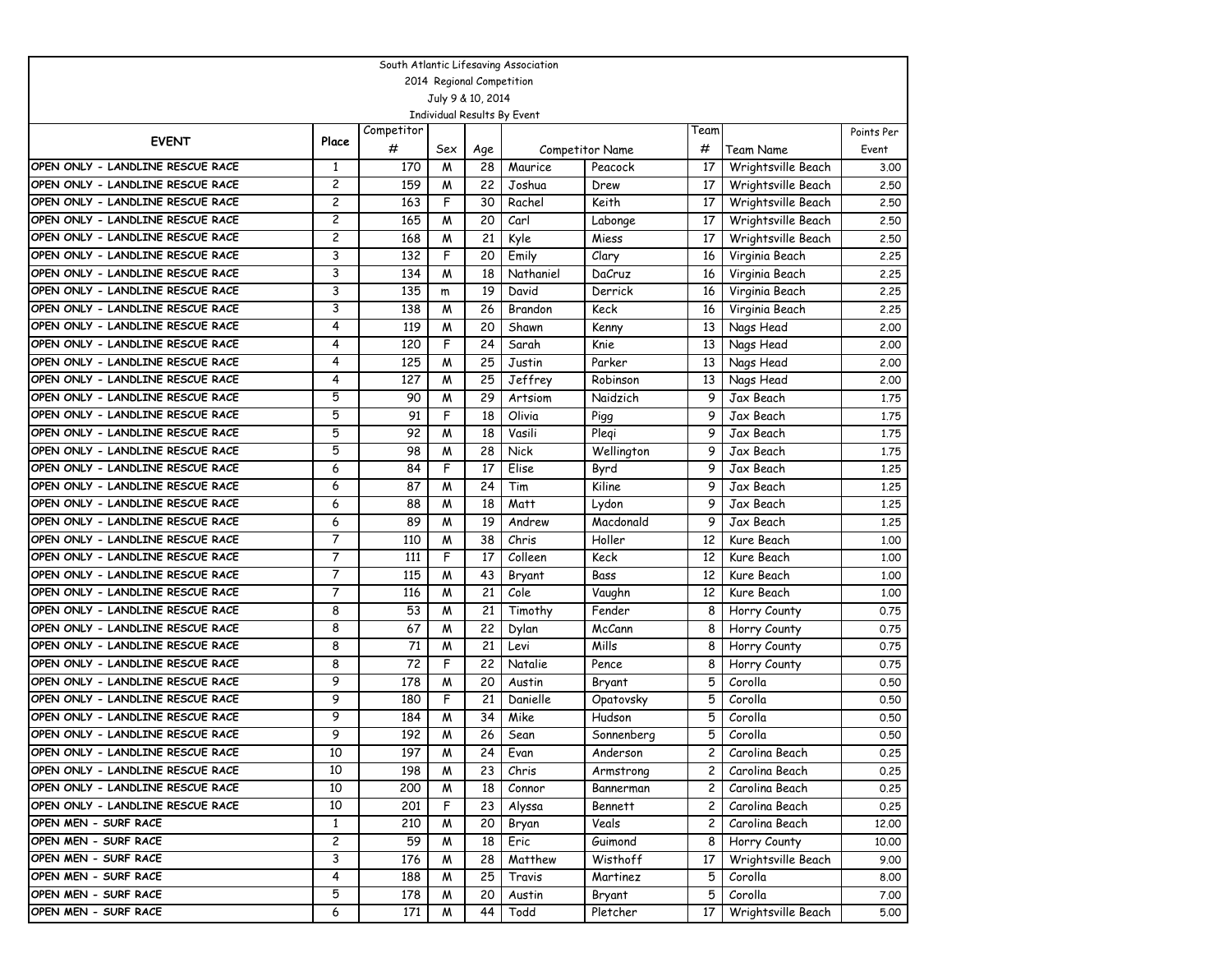| South Atlantic Lifesaving Association |                |            |                          |                           |                             |                          |                          |                          |                          |  |  |  |
|---------------------------------------|----------------|------------|--------------------------|---------------------------|-----------------------------|--------------------------|--------------------------|--------------------------|--------------------------|--|--|--|
|                                       |                |            |                          | 2014 Regional Competition |                             |                          |                          |                          |                          |  |  |  |
|                                       |                |            |                          | July 9 & 10, 2014         |                             |                          |                          |                          |                          |  |  |  |
|                                       |                |            |                          |                           | Individual Results By Event |                          |                          |                          |                          |  |  |  |
| <b>EVENT</b>                          | Place          | Competitor |                          |                           |                             |                          | Team                     |                          | Points Per               |  |  |  |
|                                       |                | #          | Sex                      | Age                       |                             | <b>Competitor Name</b>   | #                        | Team Name                | Event                    |  |  |  |
| OPEN MEN - SURF RACE                  | 7              | 157        | M                        | 20                        | Sawyer                      | Dove                     | 17                       | Wrightsville Beach       | 4.00                     |  |  |  |
| OPEN MEN - SURF RACE                  | 8              | 162        | M                        | 24                        | Brandon                     | Hicks                    | 17                       | Wrightsville Beach       | 3.00                     |  |  |  |
| OPEN MEN - SURF RACE                  | 9              | 165        | M                        | 20                        | Carl                        | Labonge                  | 17                       | Wrightsville Beach       | 2.00                     |  |  |  |
| OPEN MEN - SURF RACE                  | 10             | 121        | Μ                        | 37                        | Phillip                     | Lloyd                    | 13                       | Nags Head                | 1,00                     |  |  |  |
| OPEN WOMEN - SURF RACE                | $\mathbf{1}$   | 126        | F                        | 20                        | Léa                         | Raiche-Marsden           | 13                       | Nags Head                | 12.00                    |  |  |  |
| OPEN WOMEN - SURF RACE                | $\overline{c}$ | 147        | F                        | 19                        | Allison                     | Parks                    | 16                       | Virginia Beach           | 10,00                    |  |  |  |
| OPEN WOMEN - SURF RACE                | 3              | 139        | F                        | 20                        | Ella Lee                    | Kloster                  | 16                       | Virginia Beach           | 9.00                     |  |  |  |
| OPEN WOMEN - SURF RACE                | 4              | 177        | F                        | 23                        | Kathryn                     | Yarbrough                | 17                       | Wrightsville Beach       | 8.00                     |  |  |  |
| OPEN WOMEN - SURF RACE                | 5              | 163        | F                        | 30                        | Rachel                      | Keith                    | 17                       | Wrightsville Beach       | 7.00                     |  |  |  |
| OPEN WOMEN - SURF RACE                | 6              | 181        | F                        | 20                        | Hannah                      | Sunday                   | 5                        | Corolla                  | 5.00                     |  |  |  |
| OPEN WOMEN - SURF RACE                | 7              | 42         | F                        | 20                        | Dana                        | Scherer                  | 7                        | Hilton Head              | 4.00                     |  |  |  |
| OPEN WOMEN - SURF RACE                | 8              | 191        | F                        | 24                        | Amanda                      | Skonezney                | 5                        | Corolla                  | 3.00                     |  |  |  |
| OPEN WOMEN - SURF RACE                | 9              | 132        | F                        | 20                        | Emily                       | Clary                    | 16                       | Virginia Beach           | 2.00                     |  |  |  |
| OPEN WOMEN - SURF RACE                | 10             | 142        | F                        | 26                        | Ashley                      | Luchsinger               | 16                       | Virginia Beach           | 1.00                     |  |  |  |
| 30-34 MEN - SURF RACE                 | 1              | 137        | m                        | 19                        | Erik                        | Hansson                  | 16                       | Virginia Beach           | 5.00                     |  |  |  |
| 30-34 MEN - SURF RACE                 | $\overline{c}$ | 12         | M                        | 30                        | Garrett                     | Opper                    | 1                        | Atlantic Beach           | 3.00                     |  |  |  |
| 30-34 MEN - SURF RACE                 | 3              |            |                          | $\overline{a}$            |                             |                          | $\overline{\phantom{a}}$ |                          |                          |  |  |  |
| 30-34 WOMEN - SURF RACE               | 1              | 163        | F                        | 30                        | Rachel                      | Keith                    | 17                       | Wrightsville Beach       | 5.00                     |  |  |  |
| 30-34 WOMEN - SURF RACE               | 2              | 174        | F                        | $\overline{a}$            | Kristen                     | Smith                    | 17                       | Wrightsville Beach       | 3.00                     |  |  |  |
| 30-34 WOMEN - SURF RACE               | 3              | 122        | F                        | 33                        | Bethany                     | McKinney                 | 13                       | Nags Head                | 1,00                     |  |  |  |
| 35-39 MEN - SURF RACE                 | 1              | 121        | M                        | 37                        | Phillip                     | Lloyd                    | 13                       | Nags Head                | 5.00                     |  |  |  |
| 35-39 MEN - SURF RACE                 | 2              | 17         | M                        | 38                        | Stephen                     | Fernandez                | 3                        | Charleston County        | 3.00                     |  |  |  |
| 35-39 MEN - SURF RACE                 | 3              | 179        | M                        | 38                        | Shaun                       | Buen                     | 5                        | Corolla                  | 1.00                     |  |  |  |
| 35-39 WOMEN - SURF RACE               | $\mathbf{1}$   | 195        | F                        | 35                        | Sylvia                      | Wolff                    | 5                        | Corolla                  | 5.00                     |  |  |  |
| 35-39 WOMEN - SURF RACE               | 2              |            | $\overline{\phantom{a}}$ | $\overline{\phantom{a}}$  |                             |                          | $\overline{\phantom{a}}$ |                          | $\overline{a}$           |  |  |  |
| 35-39 WOMEN - SURF RACE               | 3              |            | $\overline{\phantom{a}}$ | $\overline{\phantom{a}}$  |                             |                          | $\overline{\phantom{a}}$ |                          |                          |  |  |  |
| 40-44 MEN - SURF RACE                 | 1              | 171        | M                        | 44                        | Todd                        | Pletcher                 | 17                       | Wrightsville Beach       | 5.00                     |  |  |  |
| 40-44 MEN - SURF RACE                 | 2              | 51         | M                        | 40                        | Donnie                      | Constronstich            | 8                        | Horry County             | 3.00                     |  |  |  |
| 40-44 MEN - SURF RACE                 | 3              | 158        | M                        | 41                        | Brendon                     | Doyle                    | 17                       | Wrightsville Beach       | 1,00                     |  |  |  |
| 40-44 WOMEN - SURF RACE               | $\mathbf{1}$   | 164        | F                        | 40                        | Shelby                      | Kellerman                | 17                       | Wrightsville Beach       | 5.00                     |  |  |  |
| 40-44 WOMEN - SURF RACE               | $\overline{c}$ |            | $\overline{\phantom{a}}$ | $\overline{a}$            | $\overline{\phantom{a}}$    | $\overline{\phantom{a}}$ | $\overline{\phantom{a}}$ |                          | $\overline{\phantom{a}}$ |  |  |  |
| 40-44 WOMEN - SURF RACE               | 3              |            |                          | $\overline{a}$            |                             | $\overline{\phantom{a}}$ |                          | $\overline{\phantom{a}}$ | $\sim$                   |  |  |  |
| 45-49 MEN - SURF RACE                 | $\mathbf{1}$   | 99         | M                        | 45                        | Thomas                      | Wright                   | 9                        | Jax Beach                | 5.00                     |  |  |  |
| 45-49 MEN - SURF RACE                 | 2              | 128        | ${\mathsf M}$            | 45                        | Ken                         | Savage                   |                          | 13 Nags Head             | 3.00                     |  |  |  |
| 45-49 MEN - SURF RACE                 | 3              | 13         | M                        | 45                        | John                        | Phillips                 | $\mathbf{1}$             | Atlantic Beach           | 1.00                     |  |  |  |
| 45-49 WOMEN - SURF RACE               | $\mathbf{1}$   |            |                          |                           |                             |                          |                          |                          |                          |  |  |  |
| 45-49 WOMEN - SURF RACE               | 2              |            | $\overline{\phantom{a}}$ | $\overline{\phantom{a}}$  |                             | $\overline{\phantom{a}}$ | $\overline{\phantom{a}}$ |                          |                          |  |  |  |
| 45-49 WOMEN - SURF RACE               | 3              |            |                          | $\blacksquare$            |                             | $\overline{\phantom{a}}$ | $\overline{\phantom{a}}$ |                          | $\sim$                   |  |  |  |
| 50-54 MEN - SURF RACE                 | $\mathbf{1}$   | 169        | M                        | 53                        | Greg                        | Miller                   | 17                       | Wrightsville Beach       | 5.00                     |  |  |  |
| 50-54 MEN - SURF RACE                 | 2              |            |                          |                           |                             | $\overline{\phantom{a}}$ | $\overline{\phantom{a}}$ |                          |                          |  |  |  |
| 50-54 MEN - SURF RACE                 | 3              |            | $\overline{\phantom{a}}$ | $\overline{\phantom{a}}$  | $\overline{\phantom{a}}$    | $\overline{\phantom{a}}$ | $\overline{\phantom{a}}$ | $\overline{\phantom{a}}$ | $\sim$                   |  |  |  |
| 50-54 WOMEN - SURF RACE               | $\mathbf{1}$   |            | $\overline{\phantom{a}}$ | $\overline{\phantom{a}}$  | $\overline{\phantom{a}}$    | $\overline{\phantom{a}}$ | $\overline{\phantom{a}}$ | $\overline{\phantom{a}}$ | $\sim$                   |  |  |  |
| 50-54 WOMEN - SURF RACE               | $\mathbf{2}$   |            | $\overline{\phantom{a}}$ | $\overline{\phantom{a}}$  | $\overline{a}$              | $\frac{1}{2}$            | $\overline{\phantom{a}}$ | $\overline{\phantom{a}}$ | $\sim$                   |  |  |  |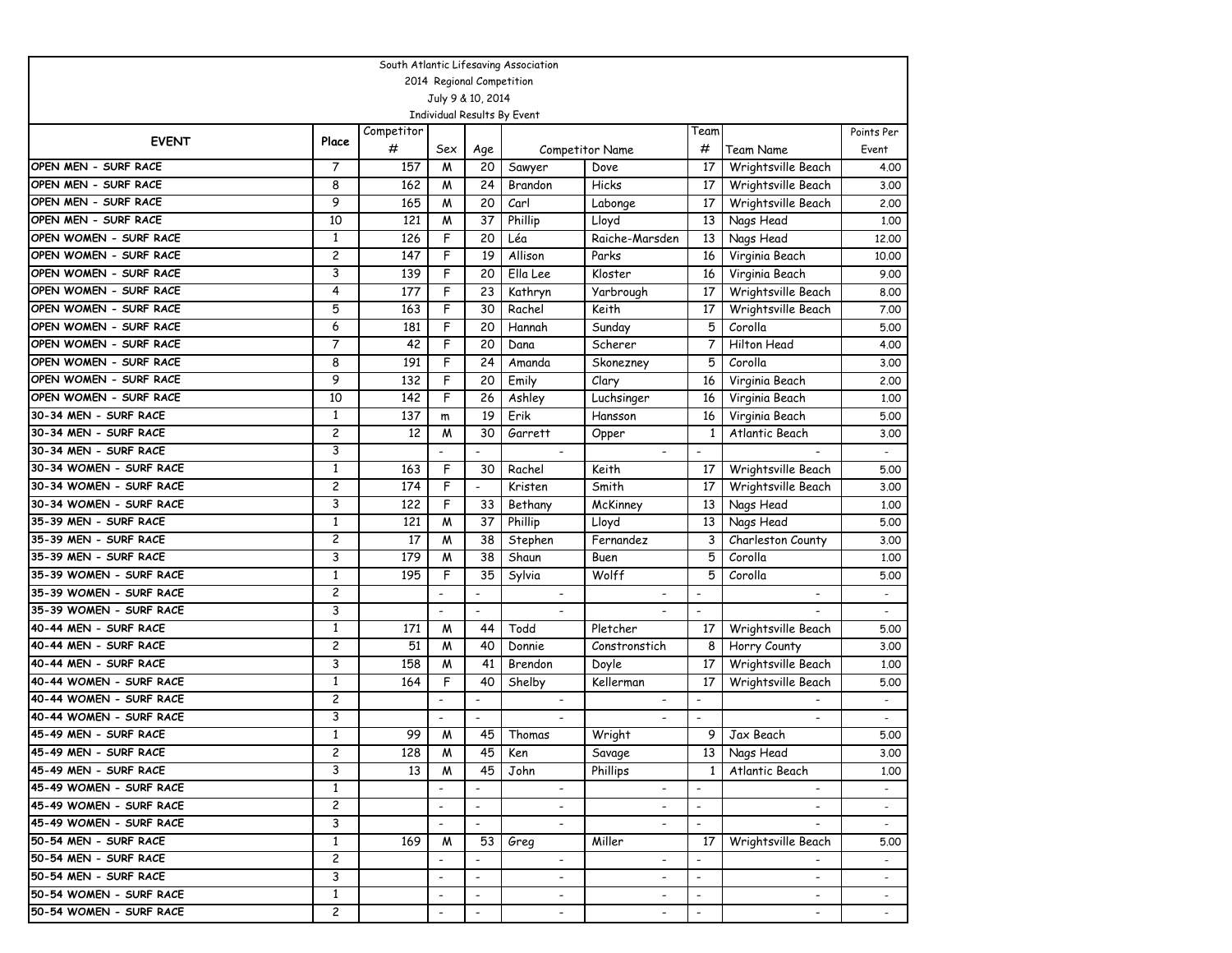| South Atlantic Lifesaving Association |                   |            |                          |                              |                             |                              |                          |                          |                          |  |  |  |
|---------------------------------------|-------------------|------------|--------------------------|------------------------------|-----------------------------|------------------------------|--------------------------|--------------------------|--------------------------|--|--|--|
| 2014 Regional Competition             |                   |            |                          |                              |                             |                              |                          |                          |                          |  |  |  |
|                                       | July 9 & 10, 2014 |            |                          |                              |                             |                              |                          |                          |                          |  |  |  |
|                                       |                   |            |                          |                              | Individual Results By Event |                              |                          |                          |                          |  |  |  |
| <b>EVENT</b>                          | Place             | Competitor |                          |                              |                             |                              | Team                     |                          | Points Per               |  |  |  |
|                                       |                   | #          | Sex                      | Age                          |                             | Competitor Name              | #                        | Team Name                | Event                    |  |  |  |
| 50-54 WOMEN - SURF RACE               | 3                 |            |                          |                              |                             |                              | $\overline{\phantom{a}}$ | $\overline{\phantom{a}}$ | $\sim$                   |  |  |  |
| 55-59 MEN - SURF RACE                 | 1                 | 118        | M                        | 56                           | John                        | Kenny                        | 13                       | Nags Head                | 5.00                     |  |  |  |
| 55-59 MEN - SURF RACE                 | 2                 | 47         | M                        | 55                           | David                       | Anderson                     | 8                        | Horry County             | 3,00                     |  |  |  |
| 55-59 MEN - SURF RACE                 | 3                 | 82         | M                        | 56                           | Jay                         | Woodward                     | 8                        | Horry County             | 1,00                     |  |  |  |
| 55-59 WOMEN - SURF RACE               | 1                 |            | $\overline{\phantom{a}}$ |                              |                             |                              |                          |                          |                          |  |  |  |
| 55-59 WOMEN - SURF RACE               | 2                 |            | $\overline{\phantom{a}}$ | $\overline{\phantom{a}}$     | $\blacksquare$              |                              | $\blacksquare$           |                          |                          |  |  |  |
| 55-59 WOMEN - SURF RACE               | 3                 |            |                          |                              |                             |                              |                          |                          |                          |  |  |  |
| 60-64 MEN - SURF RACE                 | $\mathbf{1}$      | 196        | M                        | 61                           | Daniel                      | Anderson                     | 2                        | Carolina Beach           | 5.00                     |  |  |  |
| 60-64 MEN - SURF RACE                 | 2                 |            | $\overline{\phantom{a}}$ | $\overline{\phantom{a}}$     |                             | $\overline{\phantom{a}}$     |                          |                          |                          |  |  |  |
| 60-64 MEN - SURF RACE                 | 3                 |            | $\overline{\phantom{a}}$ | $\overline{\phantom{a}}$     |                             | $\overline{\phantom{a}}$     | $\blacksquare$           |                          | $\overline{\phantom{a}}$ |  |  |  |
| 60-64 WOMEN - SURF RACE               | 1                 | 97         | F                        | 61                           | Susan                       | Wallis                       | 9                        | Jax Beach                | 5.00                     |  |  |  |
| 60-64 WOMEN - SURF RACE               | 2                 |            |                          |                              |                             |                              |                          |                          |                          |  |  |  |
| 60-64 WOMEN - SURF RACE               | 3                 |            | $\overline{\phantom{a}}$ | $\overline{\phantom{a}}$     | $\overline{\phantom{a}}$    | $\overline{\phantom{a}}$     | $\overline{\phantom{a}}$ | $\blacksquare$           | $\overline{\phantom{a}}$ |  |  |  |
| 65-69 MEN - SURF RACE                 | $\mathbf{1}$      |            | $\overline{\phantom{a}}$ | $\overline{\phantom{a}}$     | $\overline{\phantom{a}}$    | $\overline{\phantom{a}}$     | $\blacksquare$           | $\overline{\phantom{a}}$ | $\overline{\phantom{a}}$ |  |  |  |
| 65-69 MEN - SURF RACE                 | 2                 |            | $\overline{\phantom{a}}$ | $\overline{\phantom{a}}$     | $\overline{a}$              | $\overline{\phantom{a}}$     | $\blacksquare$           |                          |                          |  |  |  |
| 65-69 MEN - SURF RACE                 | 3                 |            | $\overline{\phantom{a}}$ | $\overline{\phantom{a}}$     | $\blacksquare$              | $\overline{\phantom{a}}$     | $\overline{\phantom{a}}$ | $\blacksquare$           |                          |  |  |  |
| 65-69 WOMEN - SURF RACE               | 1                 |            | $\overline{\phantom{a}}$ | $\overline{\phantom{a}}$     | $\overline{a}$              | $\overline{a}$               | $\blacksquare$           | $\overline{\phantom{a}}$ |                          |  |  |  |
| 65-69 WOMEN - SURF RACE               | 2                 |            | $\overline{\phantom{a}}$ | $\overline{\phantom{a}}$     | $\overline{\phantom{a}}$    | $\overline{\phantom{a}}$     | $\blacksquare$           | $\blacksquare$           | $\overline{\phantom{a}}$ |  |  |  |
| 65-69 WOMEN - SURF RACE               | 3                 |            | $\overline{\phantom{a}}$ | $\overline{\phantom{a}}$     | $\overline{\phantom{a}}$    | $\overline{\phantom{a}}$     | $\overline{\phantom{a}}$ | $\overline{\phantom{a}}$ | $\overline{\phantom{0}}$ |  |  |  |
| 70+ MEN - SURF RACE                   | 1                 |            | $\overline{\phantom{a}}$ | $\overline{\phantom{a}}$     | $\overline{a}$              | $\overline{\phantom{a}}$     | $\overline{\phantom{a}}$ |                          | $\overline{\phantom{0}}$ |  |  |  |
| 70+ MEN - SURF RACE                   | 2                 |            | $\overline{\phantom{a}}$ | $\qquad \qquad \blacksquare$ | $\overline{\phantom{0}}$    | $\qquad \qquad \blacksquare$ | $\overline{\phantom{a}}$ | $\overline{\phantom{a}}$ | $\overline{\phantom{a}}$ |  |  |  |
| 70+ MEN - SURF RACE                   | 3                 |            | $\overline{\phantom{a}}$ | $\overline{\phantom{a}}$     | $\blacksquare$              | $\overline{\phantom{a}}$     | $\overline{\phantom{a}}$ | $\overline{a}$           | $\overline{\phantom{a}}$ |  |  |  |
| 70+ WOMEN - SURF RACE                 | $\mathbf{1}$      |            | $\overline{\phantom{a}}$ | $\overline{\phantom{a}}$     | $\overline{\phantom{a}}$    | $\overline{a}$               | $\blacksquare$           | $\overline{a}$           | $\overline{\phantom{a}}$ |  |  |  |
| 70+ WOMEN - SURF RACE                 | 2                 |            | $\overline{\phantom{a}}$ | $\overline{\phantom{a}}$     |                             |                              | $\blacksquare$           |                          |                          |  |  |  |
| 70+ WOMEN - SURF RACE                 | 3                 |            | $\overline{\phantom{a}}$ | $\overline{\phantom{a}}$     |                             |                              |                          |                          |                          |  |  |  |
| OPEN MEN - BOARD RACE                 | 1                 | 214        | M                        | 30                           | Barrett                     | Phifer                       | 9                        | Jax Beach                | 12,00                    |  |  |  |
| OPEN MEN - BOARD RACE                 | 2                 | 121        | M                        | 37                           | Phillip                     | Lloyd                        | 13                       | Nags Head                | 10.00                    |  |  |  |
| OPEN MEN - BOARD RACE                 | 3                 | 85         | M                        | 24                           | Richard                     | Ghiotto                      | 9                        | Jax Beach                | 9.00                     |  |  |  |
| OPEN MEN - BOARD RACE                 | 4                 | 88         | M                        | 18                           | Matt                        | Lydon                        | 9                        | Jax Beach                | 8.00                     |  |  |  |
| OPEN MEN - BOARD RACE                 | 5                 | 127        | M                        | 25                           | Jeffrey                     | Robinson                     | 13                       | Nags Head                | 7.00                     |  |  |  |
| OPEN MEN - BOARD RACE                 | 6                 | 2          | M                        | 27                           | Jason                       | Angyalfy                     | 1                        | Atlantic Beach           | 5.00                     |  |  |  |
| OPEN MEN - BOARD RACE                 | 7                 | 3          | M                        | 28                           | Josh                        | Ashley                       | $\mathbf{1}$             | Atlantic Beach           | 4.00                     |  |  |  |
| OPEN MEN - BOARD RACE                 | 8                 | 176        | M                        | 28                           | Matthew                     | Wisthoff                     | 17 <sup>1</sup>          | Wrightsville Beach       | 3.00                     |  |  |  |
| OPEN MEN - BOARD RACE                 | 9                 | 161        | $\overline{M}$           | $\overline{29}$              | Hunter                      | Hay                          |                          | 17 Wrightsville Beach    | 2,00                     |  |  |  |
| OPEN MEN - BOARD RACE                 | 10                | 86         | M                        | 29                           | Ross                        | Ghiotto                      | 9                        | Jax Beach                | 1.00                     |  |  |  |
| OPEN WOMEN - BOARD RACE               | $\mathbf{1}$      | 83         | F                        | 19                           | Lauren                      | Badenhoop                    | 9                        | Jax Beach                | 12.00                    |  |  |  |
| OPEN WOMEN - BOARD RACE               | 2                 | 160        | F                        |                              | 30 Lindsey                  | Gerkens Lynskey              | 17 <sup>2</sup>          | Wrightsville Beach       | 10.00                    |  |  |  |
| OPEN WOMEN - BOARD RACE               | 3                 | 27         | F                        | 24                           | Lauren                      | Weeks                        | 3                        | Charleston County        | 9.00                     |  |  |  |
| OPEN WOMEN - BOARD RACE               | 4                 | 151        | F                        | 18                           | Nicole                      | Emerson                      | 9                        | Jax Beach                | 8.00                     |  |  |  |
| OPEN WOMEN - BOARD RACE               | 5                 | 91         | F                        | 18                           | Olivia                      | Pigg                         | 9                        | Jax Beach                | 7.00                     |  |  |  |
| OPEN WOMEN - BOARD RACE               | 6                 | 147        | F                        | 19                           | Allison                     | Parks                        | 16                       | Virginia Beach           | 5.00                     |  |  |  |
| OPEN WOMEN - BOARD RACE               | 7                 | 126        | F                        | 20                           | Léa                         | Raiche-Marsden               | 13                       | Nags Head                | 4.00                     |  |  |  |
| OPEN WOMEN - BOARD RACE               | 8                 | 193        | F                        | 26                           | Rachel                      | Sunday                       | 5                        | Corolla                  | 3.00                     |  |  |  |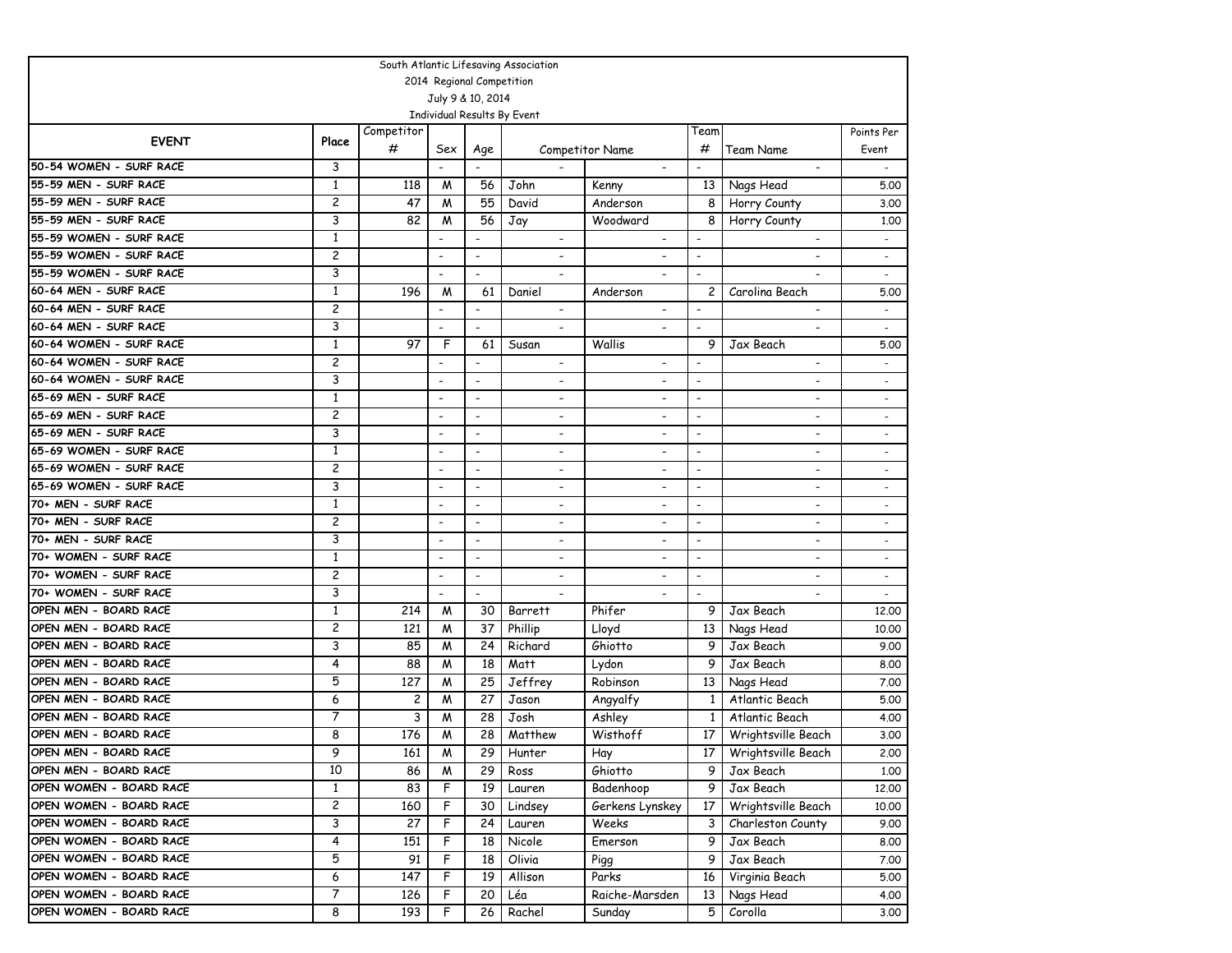| South Atlantic Lifesaving Association             |                    |            |                          |                           |                              |                          |                          |                                      |                             |  |  |
|---------------------------------------------------|--------------------|------------|--------------------------|---------------------------|------------------------------|--------------------------|--------------------------|--------------------------------------|-----------------------------|--|--|
|                                                   |                    |            |                          | 2014 Regional Competition |                              |                          |                          |                                      |                             |  |  |
|                                                   |                    |            |                          | July 9 & 10, 2014         |                              |                          |                          |                                      |                             |  |  |
|                                                   |                    |            |                          |                           | Individual Results By Event  |                          |                          |                                      |                             |  |  |
| <b>EVENT</b>                                      | Place              | Competitor |                          |                           |                              |                          | Team                     |                                      | Points Per                  |  |  |
|                                                   | 9                  | #          | Sex                      | Age                       |                              | <b>Competitor Name</b>   | #                        | Team Name                            | Event                       |  |  |
| OPEN WOMEN - BOARD RACE                           |                    | 94         | F                        | 22                        | Allison                      | Shemenski                | 9                        | Jax Beach                            | 2.00                        |  |  |
| OPEN WOMEN - BOARD RACE<br>30-34 MEN - BOARD RACE | 10<br>$\mathbf{1}$ | 65<br>214  | F                        | 20                        | Marisa                       | Maher<br>Phifer          | 8<br>9                   | Horry County                         | 1.00                        |  |  |
| 30-34 MEN - BOARD RACE                            | $\overline{c}$     | 173        | M<br>M                   | 30<br>33                  | Barrett                      |                          | 17                       | Jax Beach                            | 5.00                        |  |  |
| 30-34 MEN - BOARD RACE                            | 3                  | 12         |                          |                           | Sean                         | Ruttkay                  | $\mathbf{1}$             | Wrightsville Beach<br>Atlantic Beach | 3.00                        |  |  |
| 30-34 WOMEN - BOARD RACE                          | 1                  | 160        | M<br>F                   | 30<br>30                  | Garrett                      | Opper                    | 17                       | Wrightsville Beach                   | 1,00<br>5.00                |  |  |
| 30-34 WOMEN - BOARD RACE                          | 2                  |            | F                        |                           | Lindsey                      | Gerkens Lynskey          |                          |                                      |                             |  |  |
| 30-34 WOMEN - BOARD RACE                          | 3                  | 122<br>174 | F                        | 33<br>$\overline{a}$      | Bethany                      | McKinney<br>Smith        | 13<br>17                 | Nags Head                            | 3.00                        |  |  |
| 35-39 MEN - BOARD RACE                            | $\mathbf{1}$       | 121        | M                        | 37                        | Kristen<br>Phillip           | Lloyd                    | 13                       | Wrightsville Beach                   | 1.00<br>5.00                |  |  |
| 35-39 MEN - BOARD RACE                            | 2                  | 17         | M                        | 38                        | Stephen                      | Fernandez                | 3                        | Nags Head                            |                             |  |  |
| 35-39 MEN - BOARD RACE                            | 3                  | 124        | M                        | 36                        | Chad                         | Motz                     | 13                       | Charleston County<br>Nags Head       | 3.00<br>1,00                |  |  |
| 35-39 WOMEN - BOARD RACE                          | $\mathbf{1}$       | 195        | F                        | 35                        |                              | Wolff                    | 5                        | Corolla                              | 5.00                        |  |  |
| 35-39 WOMEN - BOARD RACE                          | 2                  |            |                          |                           | Sylvia                       |                          | $\overline{\phantom{a}}$ |                                      |                             |  |  |
| 35-39 WOMEN - BOARD RACE                          | 3                  |            | $\overline{\phantom{a}}$ | $\overline{\phantom{a}}$  |                              |                          | $\overline{\phantom{a}}$ |                                      | $\overline{a}$              |  |  |
| 40-44 MEN - BOARD RACE                            | $\mathbf{1}$       | 171        | M                        | 44                        | Todd                         | Pletcher                 | 17                       | Wrightsville Beach                   | 5.00                        |  |  |
| 40-44 MEN - BOARD RACE                            | 2                  | 101        | M                        | 44                        | Matt                         | Brezynski                | 12                       | Kure Beach                           | 3.00                        |  |  |
| 40-44 MEN - BOARD RACE                            | 3                  | 158        | M                        | 41                        | Brendon                      | Doyle                    | 17                       | Wrightsville Beach                   | 1.00                        |  |  |
| 40-44 WOMEN - BOARD RACE                          | $\mathbf{1}$       |            |                          | $\blacksquare$            |                              |                          | $\overline{a}$           |                                      | $\mathcal{L}^{\mathcal{A}}$ |  |  |
| 40-44 WOMEN - BOARD RACE                          | 2                  |            | $\overline{\phantom{a}}$ | $\overline{\phantom{a}}$  | $\overline{\phantom{a}}$     | ٠                        | $\overline{\phantom{a}}$ | $\overline{\phantom{0}}$             | $\overline{\phantom{a}}$    |  |  |
| 40-44 WOMEN - BOARD RACE                          | 3                  |            | $\overline{\phantom{a}}$ | $\blacksquare$            |                              | $\overline{\phantom{0}}$ | $\overline{\phantom{a}}$ |                                      | $\sim$                      |  |  |
| 45-49 MEN - BOARD RACE                            | 1                  | 99         | M                        | 45                        | Thomas                       | Wright                   | 9                        | Jax Beach                            | 5.00                        |  |  |
| 45-49 MEN - BOARD RACE                            | 2                  | 128        | M                        | 45                        | Ken                          | Savage                   | 13                       | Nags Head                            | 3.00                        |  |  |
| 45-49 MEN - BOARD RACE                            | 3                  | 109        | M                        | 49                        | David                        | Heglar                   | 12                       | Kure Beach                           | 1.00                        |  |  |
| 45-49 WOMEN - BOARD RACE                          | $\mathbf{1}$       |            | $\overline{a}$           | $\overline{\phantom{a}}$  | $\overline{\phantom{a}}$     |                          | $\overline{a}$           | $\overline{\phantom{0}}$             |                             |  |  |
| 45-49 WOMEN - BOARD RACE                          | 2                  |            | $\overline{\phantom{a}}$ | $\overline{\phantom{a}}$  |                              |                          | $\overline{\phantom{a}}$ |                                      |                             |  |  |
| 45-49 WOMEN - BOARD RACE                          | 3                  |            | $\overline{\phantom{a}}$ | $\overline{\phantom{a}}$  | $\qquad \qquad \blacksquare$ | $\overline{\phantom{a}}$ | $\overline{\phantom{a}}$ |                                      |                             |  |  |
| 50-54 MEN - BOARD RACE                            | 1                  | 169        | M                        | 53                        | Greg                         | Miller                   | 17                       | Wrightsville Beach                   | 5.00                        |  |  |
| 50-54 MEN - BOARD RACE                            | 2                  |            |                          |                           |                              | $\overline{\phantom{0}}$ | $\overline{a}$           |                                      |                             |  |  |
| 50-54 MEN - BOARD RACE                            | 3                  |            | $\overline{\phantom{a}}$ | $\overline{\phantom{a}}$  | $\overline{\phantom{a}}$     | -                        | $\blacksquare$           | ٠                                    | $\overline{\phantom{a}}$    |  |  |
| 50-54 WOMEN - BOARD RACE                          | $\mathbf{1}$       |            | $\overline{\phantom{a}}$ | $\overline{\phantom{a}}$  | $\overline{\phantom{a}}$     | $\overline{\phantom{a}}$ | $\overline{\phantom{a}}$ | ٠                                    | $\overline{\phantom{a}}$    |  |  |
| 50-54 WOMEN - BOARD RACE                          | 2                  |            | $\overline{\phantom{a}}$ | $\overline{\phantom{a}}$  | $\overline{\phantom{a}}$     | $\overline{\phantom{a}}$ | $\overline{\phantom{a}}$ | $\overline{\phantom{0}}$             |                             |  |  |
| 50-54 WOMEN - BOARD RACE                          | 3                  |            | $\overline{\phantom{a}}$ | $\overline{\phantom{a}}$  | $\overline{\phantom{a}}$     | $\overline{\phantom{a}}$ | $\blacksquare$           | $\blacksquare$                       | $\overline{\phantom{a}}$    |  |  |
| 55-59 MEN - BOARD RACE                            | $\mathbf{1}$       | 118        | M                        | 56                        | John                         | Kenny                    | 13                       | Nags Head                            | 5.00                        |  |  |
| 55-59 MEN - BOARD RACE                            | 2                  | 82         | W                        | 56                        | Jay                          | Woodward                 |                          | Horry County                         | 3.00                        |  |  |
| 55-59 MEN - BOARD RACE                            | 3                  |            | $\overline{\phantom{a}}$ |                           |                              |                          |                          |                                      |                             |  |  |
| 55-59 WOMEN - BOARD RACE                          | $\mathbf{1}$       |            | $\overline{\phantom{a}}$ |                           |                              |                          | $\overline{\phantom{a}}$ |                                      |                             |  |  |
| 55-59 WOMEN - BOARD RACE                          | 2                  |            | $\overline{\phantom{a}}$ | $\overline{\phantom{a}}$  | $\overline{\phantom{a}}$     |                          | $\overline{\phantom{a}}$ | $\qquad \qquad \blacksquare$         | $\sim$                      |  |  |
| 55-59 WOMEN - BOARD RACE                          | 3                  |            | $\overline{\phantom{a}}$ | $\blacksquare$            |                              |                          |                          |                                      | $\sim$                      |  |  |
| 60-64 MEN - BOARD RACE                            | $\mathbf{1}$       | 196        | M                        | 61                        | Daniel                       | Anderson                 | $\mathbf{2}$             | Carolina Beach                       | 5.00                        |  |  |
| 60-64 MEN - BOARD RACE                            | 2                  |            | $\overline{\phantom{a}}$ |                           |                              | $\overline{\phantom{a}}$ |                          | $\overline{\phantom{0}}$             |                             |  |  |
| 60-64 MEN - BOARD RACE                            | 3                  |            | $\overline{\phantom{a}}$ | $\overline{\phantom{a}}$  | $\overline{\phantom{a}}$     | $\overline{\phantom{a}}$ | $\overline{\phantom{a}}$ | $\overline{\phantom{a}}$             | $\sim$                      |  |  |
| 60-64 WOMEN - BOARD RACE                          | $\mathbf{1}$       | 97         | F                        | 61                        | Susan                        | Wallis                   | 9                        | Jax Beach                            | 5.00                        |  |  |
| 60-64 WOMEN - BOARD RACE                          | 2                  |            |                          | $\overline{\phantom{a}}$  | $\overline{\phantom{a}}$     | $\overline{\phantom{a}}$ |                          | $\overline{\phantom{a}}$             | $\sim$                      |  |  |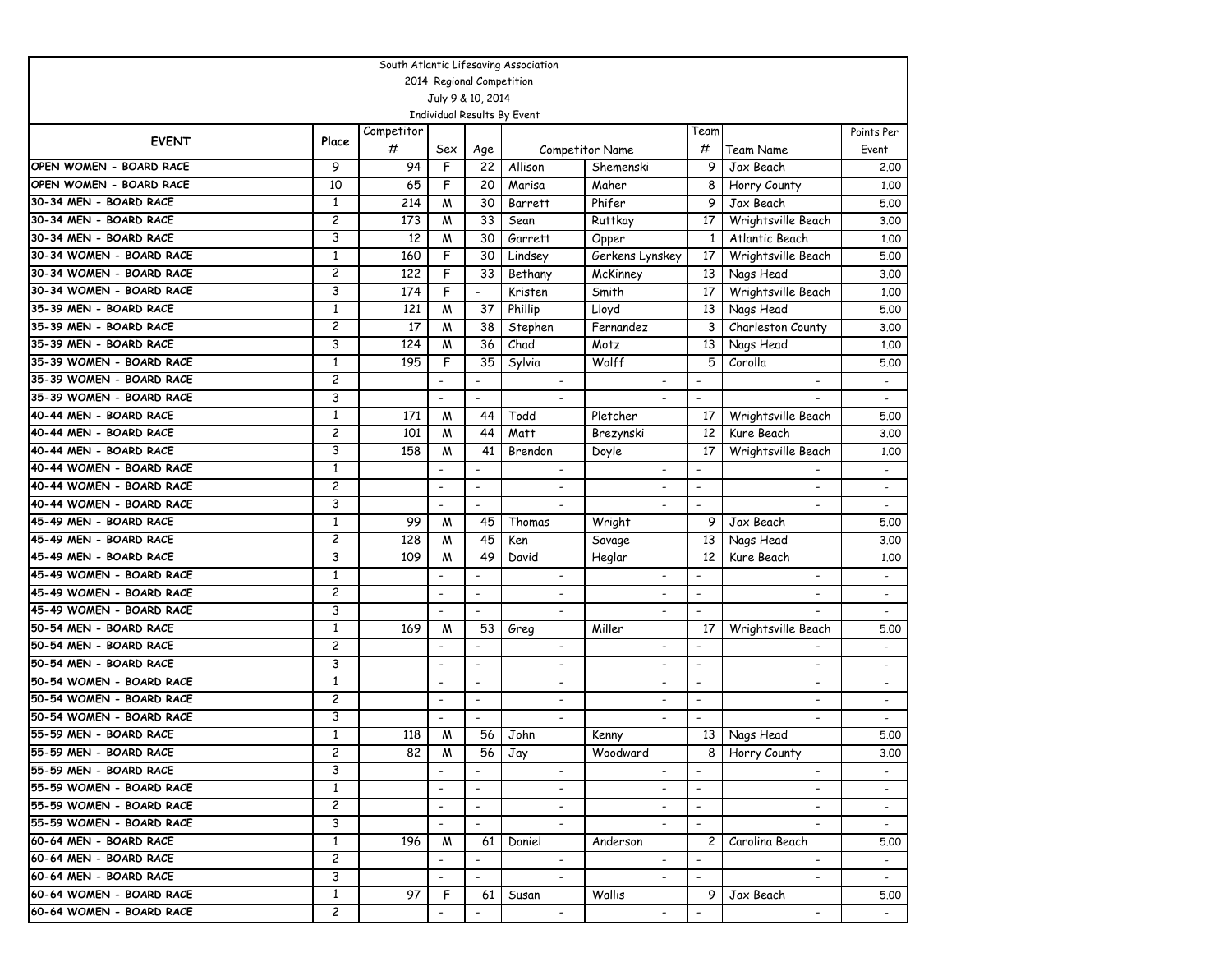| South Atlantic Lifesaving Association                 |                |            |                          |                          |                             |                              |                          |                          |                          |  |  |
|-------------------------------------------------------|----------------|------------|--------------------------|--------------------------|-----------------------------|------------------------------|--------------------------|--------------------------|--------------------------|--|--|
| 2014 Regional Competition                             |                |            |                          |                          |                             |                              |                          |                          |                          |  |  |
|                                                       |                |            |                          | July 9 & 10, 2014        |                             |                              |                          |                          |                          |  |  |
|                                                       |                |            |                          |                          | Individual Results By Event |                              |                          |                          |                          |  |  |
| <b>EVENT</b>                                          | Place          | Competitor |                          |                          |                             |                              | Team                     |                          | Points Per               |  |  |
|                                                       |                | #          | Sex                      | Age                      |                             | <b>Competitor Name</b>       | #                        | Team Name                | Event                    |  |  |
| 60-64 WOMEN - BOARD RACE                              | 3              |            |                          |                          |                             | $\overline{\phantom{a}}$     | $\overline{\phantom{a}}$ | $\overline{\phantom{a}}$ | $\overline{\phantom{a}}$ |  |  |
| 65-69 MEN - BOARD RACE                                | 1              |            | $\overline{\phantom{a}}$ | $\overline{\phantom{a}}$ |                             | $\overline{\phantom{a}}$     | $\blacksquare$           |                          |                          |  |  |
| 65-69 MEN - BOARD RACE                                | 2              |            |                          | $\overline{\phantom{a}}$ |                             |                              | $\blacksquare$           |                          |                          |  |  |
| 65-69 MEN - BOARD RACE                                | 3              |            | $\blacksquare$           | $\overline{\phantom{0}}$ | $\overline{\phantom{a}}$    | $\overline{\phantom{a}}$     | $\overline{\phantom{a}}$ | $\overline{\phantom{a}}$ | $\overline{\phantom{a}}$ |  |  |
| 65-69 WOMEN - BOARD RACE                              | $\mathbf{1}$   |            | $\overline{\phantom{a}}$ | $\overline{\phantom{a}}$ | $\overline{\phantom{0}}$    | $\overline{\phantom{a}}$     | $\blacksquare$           | $\overline{\phantom{a}}$ |                          |  |  |
| 65-69 WOMEN - BOARD RACE                              | 2              |            | $\overline{\phantom{a}}$ | $\overline{\phantom{a}}$ | $\overline{\phantom{a}}$    | $\overline{\phantom{a}}$     | $\overline{\phantom{a}}$ | $\blacksquare$           |                          |  |  |
| 65-69 WOMEN - BOARD RACE                              | 3              |            | $\overline{\phantom{a}}$ | $\overline{\phantom{a}}$ | $\overline{\phantom{0}}$    | $\overline{\phantom{a}}$     | $\overline{\phantom{0}}$ |                          |                          |  |  |
| 70+ MEN - BOARD RACE                                  | $\mathbf{1}$   |            | $\overline{a}$           | $\overline{\phantom{a}}$ |                             | $\overline{\phantom{a}}$     | $\overline{\phantom{a}}$ |                          |                          |  |  |
| 70+ MEN - BOARD RACE                                  | 2              |            | $\overline{\phantom{a}}$ | $\overline{\phantom{a}}$ | $\blacksquare$              | $\overline{\phantom{a}}$     | $\blacksquare$           | $\overline{\phantom{a}}$ | $\overline{\phantom{0}}$ |  |  |
| 70+ MEN - BOARD RACE                                  | 3              |            | $\overline{\phantom{a}}$ | $\overline{\phantom{a}}$ | $\overline{\phantom{a}}$    | $\overline{\phantom{a}}$     | $\overline{\phantom{a}}$ | $\blacksquare$           | $\overline{\phantom{0}}$ |  |  |
| 70+ WOMEN - BOARD RACE                                | 1              |            | $\overline{\phantom{a}}$ | $\overline{\phantom{a}}$ | $\overline{\phantom{a}}$    | $\overline{\phantom{a}}$     | $\overline{\phantom{a}}$ | $\blacksquare$           | $\overline{\phantom{a}}$ |  |  |
| 70+ WOMEN - BOARD RACE                                | 2              |            | $\overline{\phantom{a}}$ | $\overline{\phantom{a}}$ | $\overline{\phantom{a}}$    | $\qquad \qquad \blacksquare$ | $\overline{\phantom{a}}$ | $\overline{\phantom{a}}$ | $\overline{\phantom{a}}$ |  |  |
| 70+ WOMEN - BOARD RACE                                | 3              |            |                          | $\overline{\phantom{a}}$ |                             |                              | $\blacksquare$           |                          | $\overline{\phantom{a}}$ |  |  |
| OPEN MEN - RUN-SWIM-RUN                               | $\mathbf{1}$   | 192        | M                        | 26                       | Sean                        | Sonnenberg                   | 5                        | Corolla                  | 12,00                    |  |  |
| OPEN MEN - RUN-SWIM-RUN                               | 2              | 157        | M                        | 20                       | Sawyer                      | Dove                         | 17                       | Wrightsville Beach       | 10.00                    |  |  |
| OPEN MEN - RUN-SWIM-RUN                               | 3              | 24         | M                        | 18                       | Alex                        | Parler                       | 3                        | Charleston County        | 9.00                     |  |  |
| OPEN MEN - RUN-SWIM-RUN                               | 4              | 175        | M                        | 20                       | Zack                        | Sowers                       | 17                       | Wrightsville Beach       | 8.00                     |  |  |
| OPEN MEN - RUN-SWIM-RUN                               | 5              | 134        | M                        | 18                       | Nathaniel                   | DaCruz                       | 16                       | Virginia Beach           | 7.00                     |  |  |
| OPEN MEN - RUN-SWIM-RUN                               | 6              | 88         | M                        | 18                       | Matt                        | Lydon                        | 9                        | Jax Beach                | 5.00                     |  |  |
| OPEN MEN - RUN-SWIM-RUN                               | 7              | 121        | M                        | 37                       | Phillip                     | Lloyd                        | 13                       | Nags Head                | 4.00                     |  |  |
| OPEN MEN - RUN-SWIM-RUN                               | 8              | 155        | M                        | 23                       | <b>Steve</b>                | Conrad                       | 17                       | Wrightsville Beach       | 3.00                     |  |  |
| OPEN MEN - RUN-SWIM-RUN                               | 9              | 178        | M                        | 20                       | Austin                      | Bryant                       | 5                        | Corolla                  | 2,00                     |  |  |
| OPEN MEN - RUN-SWIM-RUN                               | 10             | 167        | M                        | 23                       | Ray                         | Mcgorry                      | 17                       | Wrightsville Beach       | 1.00                     |  |  |
| OPEN WOMEN - RUN-SWIM-RUN                             | 1              | 126        | F                        | 20                       | Léa                         | Raiche-Marsden               | 13                       | Nags Head                | 12.00                    |  |  |
| OPEN WOMEN - RUN-SWIM-RUN                             | 2              | 139        | F                        | 20                       | Ella Lee                    | Kloster                      | 16                       | Virginia Beach           | 10.00                    |  |  |
| OPEN WOMEN - RUN-SWIM-RUN                             | 3              | 42         | F                        | 20                       | Dana                        | Scherer                      | 7                        | Hilton Head              | 9.00                     |  |  |
| OPEN WOMEN - RUN-SWIM-RUN                             | 4              | 174        | F                        |                          | Kristen                     | Smith                        | 17                       | Wrightsville Beach       | 8.00                     |  |  |
| OPEN WOMEN - RUN-SWIM-RUN                             | 5              | 132        | F                        | 20                       | Emily                       | Clary                        | 16                       | Virginia Beach           | 7.00                     |  |  |
| OPEN WOMEN - RUN-SWIM-RUN                             | 6              | 46         | F                        | 23                       | Taylor                      | Smith                        | 7                        | Hilton Head              | 5.00                     |  |  |
| OPEN WOMEN - RUN-SWIM-RUN                             | 7              | 163        | F                        | 30                       | Rachel                      | Keith                        | 17                       | Wrightsville Beach       | 4.00                     |  |  |
| OPEN WOMEN - RUN-SWIM-RUN                             | 8              | 189        | F                        | 21                       | Michelle                    | St Omer Roy                  | 5                        | Corolla                  | 3.00                     |  |  |
| OPEN WOMEN - RUN-SWIM-RUN                             | 9              | 34         | F                        | 22                       | Britnee                     | Jackson                      | 7                        | Hilton Head              | 2.00                     |  |  |
| OPEN WOMEN - RUN-SWIM-RUN<br>30-34 MEN-RUN - SWIM-RUN | 10             | 181        | F                        | 20                       | Hannah                      | Sunday                       | 5                        | Corolla                  | 1,00                     |  |  |
|                                                       | 1              | 173        | $\overline{M}$           | 33                       | Sean                        | Ruttkay                      | 17                       | Wrightsville Beach       | 5.00                     |  |  |
| 30-34 MEN-RUN - SWIM-RUN                              | 2              | 12         | M                        | 30                       | Garrett                     | Opper                        | $\mathbf{1}$             | Atlantic Beach           | 3.00                     |  |  |
| 30-34 MEN-RUN - SWIM-RUN                              | 3              |            |                          |                          |                             |                              |                          |                          |                          |  |  |
| 30-34 WOMEN - RUN-SWIM-RUN                            | $\mathbf{1}$   | 163        | F                        | 30                       | Rachel                      | Keith                        | 17                       | Wrightsville Beach       | 5.00                     |  |  |
| 30-34 WOMEN - RUN-SWIM-RUN                            | $\overline{c}$ | 174        | F                        | $\overline{\phantom{a}}$ | Kristen                     | Smith                        | 17                       | Wrightsville Beach       | 3.00                     |  |  |
| 30-34 WOMEN - RUN-SWIM-RUN                            | 3              | 122        | F                        | 33                       | Bethany                     | McKinney                     | 13                       | Nags Head                | 1.00                     |  |  |
| 35-39 MEN - RUN-SWIM-RUN                              | 1              | 121        | M                        | 37                       | Phillip                     | Lloyd                        | 13                       | Nags Head                | 5.00                     |  |  |
| 35-39 MEN - RUN-SWIM-RUN                              | 2              | 17         | M                        | 38                       | Stephen                     | Fernandez                    | 3                        | Charleston County        | 3.00                     |  |  |
| 35-39 MEN - RUN-SWIM-RUN                              | 3              | 179        | M                        | 38                       | Shaun                       | Buen                         | 5                        | Corolla                  | 1.00                     |  |  |
| 35-39 WOMEN - RUN-SWIM-RUN                            | $\mathbf{1}$   | 195        | F                        | 35                       | Sylvia                      | Wolff                        | 5                        | Corolla                  | 5.00                     |  |  |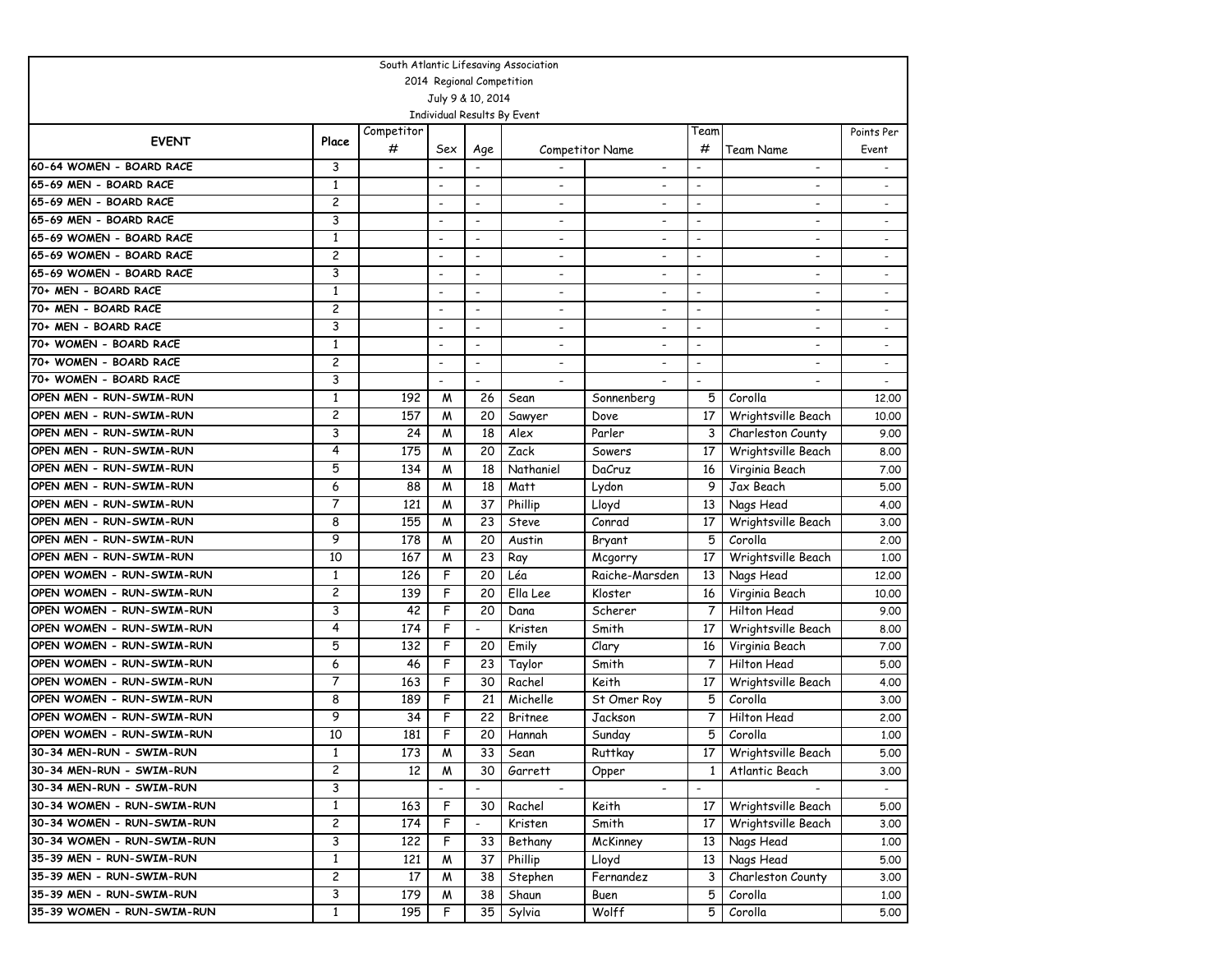| South Atlantic Lifesaving Association |                |            |                              |                          |                             |                          |                          |                          |                          |  |  |
|---------------------------------------|----------------|------------|------------------------------|--------------------------|-----------------------------|--------------------------|--------------------------|--------------------------|--------------------------|--|--|
|                                       |                |            | 2014 Regional Competition    |                          |                             |                          |                          |                          |                          |  |  |
|                                       |                |            | July 9 & 10, 2014            |                          |                             |                          |                          |                          |                          |  |  |
|                                       |                |            |                              |                          | Individual Results By Event |                          |                          |                          |                          |  |  |
| <b>EVENT</b>                          | Place          | Competitor |                              |                          |                             |                          | Team                     |                          | Points Per               |  |  |
|                                       |                | #          | Sex                          | Age                      |                             | Competitor Name          | #                        | Team Name                | Event                    |  |  |
| 35-39 WOMEN - RUN-SWIM-RUN            | 2              |            | $\overline{\phantom{a}}$     | $\overline{\phantom{a}}$ |                             | $\overline{\phantom{a}}$ | $\overline{\phantom{a}}$ | $\overline{\phantom{a}}$ | $\sim$                   |  |  |
| 35-39 WOMEN - RUN-SWIM-RUN            | 3              |            | $\overline{\phantom{a}}$     | $\overline{\phantom{a}}$ | $\overline{\phantom{a}}$    |                          | $\overline{\phantom{a}}$ |                          | $\overline{\phantom{a}}$ |  |  |
| 40-44 MEN - RUN-SWIM-RUN              | $\mathbf{1}$   | 171        | M                            | 44                       | Todd                        | Pletcher                 | 17                       | Wrightsville Beach       | 5.00                     |  |  |
| 40-44 MEN - RUN-SWIM-RUN              | $\overline{c}$ | 158        | M                            | 41                       | Brendon                     | Doyle                    | 17                       | Wrightsville Beach       | 3.00                     |  |  |
| 40-44 MEN - RUN-SWIM-RUN              | 3              | 51         | M                            | 40                       | Donnie                      | Constronstich            | 8                        | Horry County             | 1,00                     |  |  |
| 40-44 WOMEN - RUN-SWIM-RUN            | 1              | 164        | F                            | 40                       | Shelby                      | Kellerman                | 17                       | Wrightsville Beach       | 5.00                     |  |  |
| 40-44 WOMEN - RUN-SWIM-RUN            | 2              |            | $\overline{\phantom{a}}$     | $\overline{\phantom{a}}$ |                             |                          |                          |                          |                          |  |  |
| 40-44 WOMEN - RUN-SWIM-RUN            | 3              |            | $\qquad \qquad \blacksquare$ | $\blacksquare$           |                             | $\overline{\phantom{0}}$ | $\blacksquare$           |                          | $\overline{\phantom{a}}$ |  |  |
| 45-49 MEN - RUN-SWIM-RUN              | $\mathbf{1}$   | 99         | M                            | 45                       | Thomas                      | Wright                   | 9                        | Jax Beach                | 5.00                     |  |  |
| 45-49 MEN - RUN-SWIM-RUN              | 2              | 128        | M                            | 45                       | Ken                         | Savage                   | 13                       | Nags Head                | 3.00                     |  |  |
| 45-49 MEN - RUN-SWIM-RUN              | 3              | 13         | M                            | 45                       | John                        | Phillips                 | 1                        | Atlantic Beach           | 1,00                     |  |  |
| 45-49 WOMEN - RUN-SWIM-RUN            | $\mathbf{1}$   |            | $\overline{\phantom{a}}$     |                          | $\overline{\phantom{a}}$    | $\overline{\phantom{a}}$ |                          | $\overline{\phantom{a}}$ | $\overline{\phantom{a}}$ |  |  |
| 45-49 WOMEN - RUN-SWIM-RUN            | 2              |            |                              | $\overline{\phantom{a}}$ | $\overline{\phantom{a}}$    |                          | $\overline{\phantom{a}}$ |                          | $\blacksquare$           |  |  |
| 45-49 WOMEN - RUN-SWIM-RUN            | 3              |            | $\overline{\phantom{a}}$     | $\overline{\phantom{a}}$ | $\blacksquare$              | $\overline{\phantom{a}}$ | $\overline{\phantom{a}}$ |                          | $\overline{\phantom{a}}$ |  |  |
| 50-54 MEN - RUN-SWIM-RUN              | $\mathbf{1}$   | 169        | M                            | 53                       | Greg                        | Miller                   | 17                       | Wrightsville Beach       | 5.00                     |  |  |
| 50-54 MEN - RUN-SWIM-RUN              | 2              |            | $\qquad \qquad \blacksquare$ | $\blacksquare$           |                             | $\overline{\phantom{a}}$ | $\blacksquare$           |                          |                          |  |  |
| 50-54 MEN - RUN-SWIM-RUN              | 3              |            | $\overline{\phantom{a}}$     | $\overline{\phantom{a}}$ | $\overline{\phantom{a}}$    | $\overline{\phantom{a}}$ | $\blacksquare$           | ٠                        |                          |  |  |
| 50-54 WOMEN - RUN-SWIM-RUN            | 1              |            | $\overline{\phantom{a}}$     | $\overline{\phantom{a}}$ | $\overline{\phantom{a}}$    | $\overline{\phantom{0}}$ | $\overline{\phantom{a}}$ |                          |                          |  |  |
| 50-54 WOMEN - RUN-SWIM-RUN            | 2              |            | $\overline{\phantom{a}}$     | $\blacksquare$           | $\overline{\phantom{a}}$    | $\overline{\phantom{0}}$ | $\overline{\phantom{a}}$ | $\overline{\phantom{0}}$ | $\overline{\phantom{a}}$ |  |  |
| 50-54 WOMEN - RUN-SWIM-RUN            | 3              |            | $\overline{\phantom{a}}$     | $\overline{\phantom{a}}$ | $\overline{\phantom{a}}$    | $\overline{\phantom{a}}$ | $\overline{\phantom{a}}$ | $\blacksquare$           | $\overline{\phantom{a}}$ |  |  |
| 55-59 MEN - RUN-SWIM-RUN              | $\mathbf{1}$   | 118        | M                            | 56                       | John                        | Kenny                    | 13                       | Nags Head                | 5.00                     |  |  |
| 55-59 MEN - RUN-SWIM-RUN              | 2              | 82         | M                            | 56                       | Jay                         | Woodward                 | 8                        | Horry County             | 3.00                     |  |  |
| 55-59 MEN - RUN-SWIM-RUN              | 3              | 47         | M                            | 55                       | David                       | Anderson                 | 8                        | Horry County             | 1.00                     |  |  |
| 55-59 WOMEN - RUN-SWIM-RUN            | $\mathbf{1}$   |            | $\overline{\phantom{0}}$     | $\overline{\phantom{a}}$ | $\overline{\phantom{0}}$    | $\overline{\phantom{a}}$ | $\overline{\phantom{a}}$ | $\overline{\phantom{0}}$ | $\overline{\phantom{a}}$ |  |  |
| 55-59 WOMEN - RUN-SWIM-RUN            | 2              |            | $\overline{\phantom{a}}$     | $\overline{\phantom{a}}$ | ٠                           |                          | $\overline{\phantom{a}}$ |                          |                          |  |  |
| 55-59 WOMEN - RUN-SWIM-RUN            | 3              |            | $\overline{\phantom{a}}$     | $\blacksquare$           | $\overline{a}$              | $\overline{\phantom{0}}$ | $\overline{\phantom{a}}$ |                          |                          |  |  |
| 60-64 MEN - RUN-SWIM-RUN              | 1              | 196        | M                            | 61                       | Daniel                      | Anderson                 | 2                        | Carolina Beach           | 5.00                     |  |  |
| 60-64 MEN - RUN-SWIM-RUN              | 2              |            |                              | $\blacksquare$           | $\overline{\phantom{a}}$    | $\overline{\phantom{0}}$ | $\overline{a}$           |                          | $\overline{\phantom{a}}$ |  |  |
| 60-64 MEN - RUN-SWIM-RUN              | 3              |            | $\overline{\phantom{a}}$     | $\blacksquare$           | $\overline{\phantom{a}}$    | $\overline{\phantom{0}}$ | $\blacksquare$           | $\overline{\phantom{0}}$ | $\overline{\phantom{a}}$ |  |  |
| 60-64 WOMEN - RUN-SWIM-RUN            | $\mathbf{1}$   | 97         | F                            | 61                       | Susan                       | Wallis                   | 9                        | Jax Beach                | 5.00                     |  |  |
| 60-64 WOMEN - RUN-SWIM-RUN            | 2              |            | $\overline{\phantom{a}}$     | $\overline{\phantom{a}}$ | $\overline{\phantom{a}}$    | $\overline{\phantom{a}}$ | $\overline{\phantom{a}}$ | $\overline{\phantom{0}}$ | $\overline{\phantom{a}}$ |  |  |
| 60-64 WOMEN - RUN-SWIM-RUN            | 3              |            | $\overline{\phantom{a}}$     | $\overline{\phantom{a}}$ | $\overline{\phantom{a}}$    | $\overline{\phantom{a}}$ | $\overline{\phantom{a}}$ | $\overline{\phantom{a}}$ |                          |  |  |
| 64-69 MEN - RUN-SWIM-RUN              | $\mathbf{1}$   |            |                              | $\overline{\phantom{a}}$ | $\overline{a}$              |                          | $\overline{\phantom{a}}$ |                          |                          |  |  |
| 64-69 MEN - RUN-SWIM-RUN              | $\overline{c}$ |            |                              |                          |                             |                          |                          |                          |                          |  |  |
| 64-69 MEN - RUN-SWIM-RUN              | 3              |            | $\overline{\phantom{0}}$     | $\overline{\phantom{a}}$ |                             | $\overline{\phantom{a}}$ |                          | $\overline{\phantom{a}}$ |                          |  |  |
| 64-69 WOMEN - RUN-SWIM-RUN            | $\mathbf{1}$   |            |                              | $\overline{\phantom{a}}$ |                             | $\overline{\phantom{a}}$ | $\overline{\phantom{a}}$ |                          |                          |  |  |
| 64-69 WOMEN - RUN-SWIM-RUN            | $\overline{c}$ |            | $\overline{\phantom{0}}$     | $\overline{\phantom{a}}$ | $\overline{\phantom{a}}$    | $\overline{\phantom{a}}$ | $\overline{\phantom{a}}$ | $\overline{\phantom{a}}$ |                          |  |  |
| 64-69 WOMEN - RUN-SWIM-RUN            | 3              |            | $\overline{\phantom{a}}$     | $\overline{\phantom{a}}$ | $\overline{\phantom{a}}$    | $\overline{\phantom{a}}$ | $\overline{\phantom{a}}$ | $\overline{\phantom{a}}$ |                          |  |  |
| 170+ MEN - RUN-SWIM-RUN               | $\mathbf{1}$   |            | $\overline{\phantom{a}}$     | $\overline{\phantom{a}}$ | $\overline{\phantom{a}}$    | ٠                        | $\overline{\phantom{a}}$ | ٠                        |                          |  |  |
| 70+ MEN - RUN-SWIM-RUN                | 2              |            | $\overline{\phantom{a}}$     | $\overline{\phantom{a}}$ | $\overline{\phantom{a}}$    | $\overline{\phantom{a}}$ | $\overline{\phantom{a}}$ | $\overline{\phantom{a}}$ | $\overline{\phantom{a}}$ |  |  |
| 70+ MEN - RUN-SWIM-RUN                | 3              |            | $\overline{\phantom{a}}$     | $\overline{\phantom{a}}$ | $\overline{\phantom{a}}$    | $\overline{\phantom{a}}$ | $\overline{\phantom{a}}$ | $\overline{\phantom{a}}$ | $\overline{\phantom{a}}$ |  |  |
| 170+ WOMEN - RUN-SWIM-RUN             | 1              |            | $\overline{\phantom{a}}$     | $\overline{\phantom{a}}$ | $\overline{\phantom{a}}$    | $\overline{\phantom{a}}$ | $\overline{\phantom{a}}$ | $\overline{\phantom{a}}$ |                          |  |  |
| 70+ WOMEN - RUN-SWIM-RUN              | $\overline{c}$ |            |                              | $\overline{\phantom{a}}$ |                             |                          |                          |                          |                          |  |  |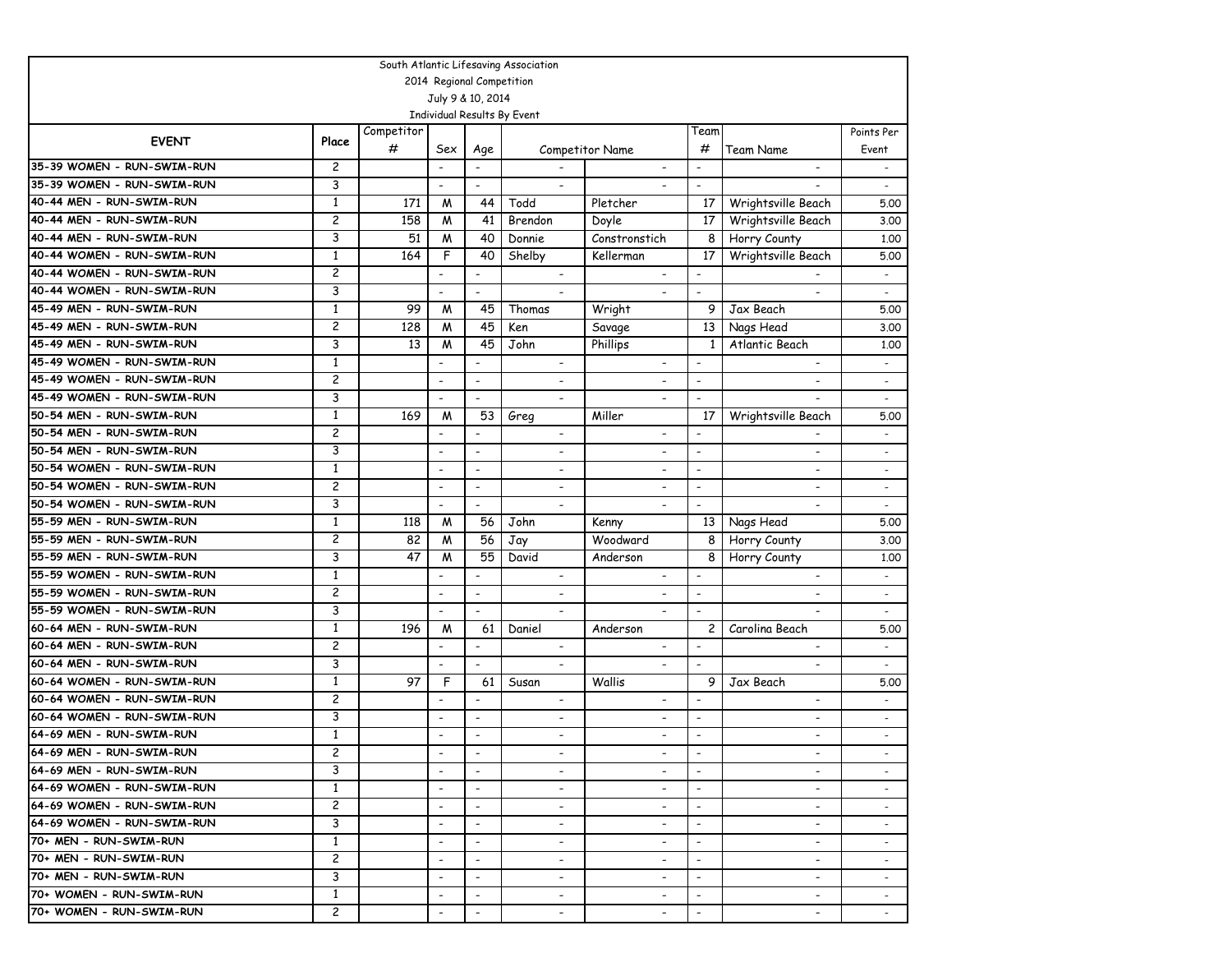|                          | South Atlantic Lifesaving Association |              |                          |                           |                             |                          |                          |                    |            |  |  |  |
|--------------------------|---------------------------------------|--------------|--------------------------|---------------------------|-----------------------------|--------------------------|--------------------------|--------------------|------------|--|--|--|
|                          |                                       |              |                          | 2014 Regional Competition |                             |                          |                          |                    |            |  |  |  |
|                          |                                       |              |                          | July 9 & 10, 2014         |                             |                          |                          |                    |            |  |  |  |
|                          |                                       |              |                          |                           | Individual Results By Event |                          |                          |                    |            |  |  |  |
| <b>EVENT</b>             | Place                                 | Competitor   |                          |                           |                             |                          | Team                     |                    | Points Per |  |  |  |
|                          |                                       | #            | Sex                      | Age                       |                             | <b>Competitor Name</b>   | #                        | Team Name          | Event      |  |  |  |
| 70+ WOMEN - RUN-SWIM-RUN | 3                                     |              | $\overline{\phantom{a}}$ |                           |                             | $\overline{\phantom{a}}$ | $\overline{\phantom{a}}$ |                    |            |  |  |  |
| OPEN MEN - RESCUE RACE   | $\mathbf{1}$                          | 165          | M                        | 20                        | Carl                        | Labonge                  | 17                       | Wrightsville Beach | 3.00       |  |  |  |
| OPEN MEN - RESCUE RACE   | $\mathbf{1}$                          | 157          | M                        | 20                        | Sawyer                      | Dove                     | 17                       | Wrightsville Beach | 3.00       |  |  |  |
| OPEN MEN - RESCUE RACE   | $\mathbf{1}$                          | 172          | M                        | 35                        | Sam                         | Proffitt                 | 17                       | Wrightsville Beach | 3.00       |  |  |  |
| OPEN MEN - RESCUE RACE   | $\mathbf{1}$                          | 166          | M                        | 34                        | Jon                         | Mauney                   | 17                       | Wrightsville Beach | 3.00       |  |  |  |
| OPEN MEN - RESCUE RACE   | 2                                     | 184          | M                        | 34                        | Mike                        | Hudson                   | 5                        | Corolla            | 2.50       |  |  |  |
| OPEN MEN - RESCUE RACE   | 2                                     | 185          | M                        | 20                        | Kurt                        | Evertz                   | 5                        | Corolla            | 2.50       |  |  |  |
| OPEN MEN - RESCUE RACE   | 2                                     | 192          | M                        | 26                        | Sean                        | Sonnenberg               | 5                        | Corolla            | 2.50       |  |  |  |
| OPEN MEN - RESCUE RACE   | 2                                     | 188          | M                        | 25                        | Travis                      | Martinez                 | 5                        | Corolla            | 2.50       |  |  |  |
| OPEN MEN - RESCUE RACE   | 3                                     | 175          | M                        | 20                        | Zack                        | Sowers                   | 17                       | Wrightsville Beach | 2.25       |  |  |  |
| OPEN MEN - RESCUE RACE   | 3                                     | 155          | M                        | 23                        | Steve                       | Conrad                   | 17                       | Wrightsville Beach | 2.25       |  |  |  |
| OPEN MEN - RESCUE RACE   | 3                                     | 170          | M                        | 28                        | Maurice                     | Peacock                  | 17                       | Wrightsville Beach | 2.25       |  |  |  |
| OPEN MEN - RESCUE RACE   | 3                                     | 161          | M                        | 29                        | Hunter                      | Hay                      | 17                       | Wrightsville Beach | 2.25       |  |  |  |
| OPEN MEN - RESCUE RACE   | 4                                     | 168          | M                        | 21                        | Kyle                        | Miess                    | 17                       | Wrightsville Beach | 2.00       |  |  |  |
| OPEN MEN - RESCUE RACE   | 4                                     | 159          | M                        | 22                        | Joshua                      | Drew                     | 17                       | Wrightsville Beach | 2.00       |  |  |  |
| OPEN MEN - RESCUE RACE   | 4                                     | 154          | M                        | 23                        | Carl                        | Brubach                  | 17                       | Wrightsville Beach | 2.00       |  |  |  |
| OPEN MEN - RESCUE RACE   | 4                                     | 167          | M                        | 23                        | Ray                         | Mcgorry                  | 17                       | Wrightsville Beach | 2.00       |  |  |  |
| OPEN MEN - RESCUE RACE   | 5                                     | $\mathbf{1}$ | M                        | 28                        | Garrett                     | Adamson                  | $\mathbf{1}$             | Atlantic Beach     | 1.75       |  |  |  |
| OPEN MEN - RESCUE RACE   | 5                                     | 11           | M                        | 21                        | Trevor                      | Lynch                    | $\mathbf{1}$             | Atlantic Beach     | 1.75       |  |  |  |
| OPEN MEN - RESCUE RACE   | 5                                     | 4            | M                        | 18                        | Joshua                      | Barnhart                 | $\mathbf{1}$             | Atlantic Beach     | 1.75       |  |  |  |
| OPEN MEN - RESCUE RACE   | 5                                     | 3            | M                        | 28                        | Josh                        | Ashley                   | 1                        | Atlantic Beach     | 1.75       |  |  |  |
| OPEN MEN - RESCUE RACE   | 6                                     | 131          | M                        | 24                        | Mason                       | Calhoun                  | 16                       | Virginia Beach     | 1.25       |  |  |  |
| OPEN MEN - RESCUE RACE   | 6                                     | 133          | M                        | 20                        | Benjamin                    | Collins                  | 16                       | Virginia Beach     | 1,25       |  |  |  |
| OPEN MEN - RESCUE RACE   | 6                                     | 134          | M                        | 18                        | Nathaniel                   | DaCruz                   | 16                       | Virginia Beach     | 1,25       |  |  |  |
| OPEN MEN - RESCUE RACE   | 6                                     | 137          | m                        | 19                        | Erik                        | Hansson                  | 16                       | Virginia Beach     | 1.25       |  |  |  |
| OPEN MEN - RESCUE RACE   | 7                                     | 162          | M                        | 24                        | Brandon                     | Hicks                    | 17                       | Wrightsville Beach | 1.00       |  |  |  |
| OPEN MEN - RESCUE RACE   | 7                                     | 156          | M                        | 22                        | Tyler                       | Curl                     | 17                       | Wrightsville Beach | 1.00       |  |  |  |
| OPEN MEN - RESCUE RACE   | 7                                     | 158          | M                        | 41                        | Brendon                     | Doyle                    | 17                       | Wrightsville Beach | 1,00       |  |  |  |
| OPEN MEN - RESCUE RACE   | 7                                     | 173          | M                        | 33                        | Sean                        | Ruttkay                  | 17                       | Wrightsville Beach | 1,00       |  |  |  |
| OPEN MEN - RESCUE RACE   | 8                                     | 17           | M                        | 38                        | Stephen                     | Fernandez                | 3                        | Charleston County  | 0.75       |  |  |  |
| OPEN MEN - RESCUE RACE   | 8                                     | 20           | M                        | 18                        | Chase                       | Heffron                  | 3                        | Charleston County  | 0.75       |  |  |  |
| OPEN MEN - RESCUE RACE   | 8                                     | 212          | M                        | 17                        | Cory                        | Morrison                 | 12                       | Kure Beach         | 0.75       |  |  |  |
| OPEN MEN - RESCUE RACE   | 8                                     | 110          | M                        | 38                        | Chris                       | Holler                   | 12                       | Kure Beach         | 0.75       |  |  |  |
| OPEN MEN - RESCUE RACE   | 9                                     | 208          | $\overline{M}$           | 24                        | Michael                     | Mulleavey                | 2 <sup>1</sup>           | Carolina Beach     | 0.50       |  |  |  |
| OPEN MEN - RESCUE RACE   | 9                                     | 210          | M                        | 20                        | Bryan                       | Veals                    | $\mathbf{2}$             | Carolina Beach     | 0.50       |  |  |  |
| OPEN MEN - RESCUE RACE   | 9                                     | 202          | M                        | 25                        | Brian                       | Foley                    | $\mathbf{2}$             | Carolina Beach     | 0.50       |  |  |  |
| OPEN MEN - RESCUE RACE   | 9                                     | 206          | M                        | 22                        | Nick                        | Krepshaw                 | $\mathbf{2}$             | Carolina Beach     | 0.50       |  |  |  |
| OPEN MEN - RESCUE RACE   | 10                                    | 179          | M                        | 38                        | Shaun                       | Buen                     | 5                        | Corolla            | 0.25       |  |  |  |
| OPEN MEN - RESCUE RACE   | 10                                    | 194          | M                        | 19                        | Will                        | Waidhofer                | 5                        | Corolla            | 0.25       |  |  |  |
| OPEN MEN - RESCUE RACE   | 10                                    | 190          | M                        | 21                        | Osnar                       | Pena                     | 5                        | Corolla            | 0.25       |  |  |  |
| OPEN MEN - RESCUE RACE   | 10                                    | 124          | M                        | 36                        | Chad                        | Motz                     | 13                       | Nags Head          | 0.25       |  |  |  |
| OPEN WOMEN - RESCUE RACE | $\mathbf{1}$                          | 140          | F                        | 22                        | Emily                       | Kramer                   | 16                       | Virginia Beach     | 3.00       |  |  |  |
| OPEN WOMEN - RESCUE RACE | $\mathbf{1}$                          | 142          | F                        | 26                        | Ashley                      | Luchsinger               | 16                       | Virginia Beach     | 3.00       |  |  |  |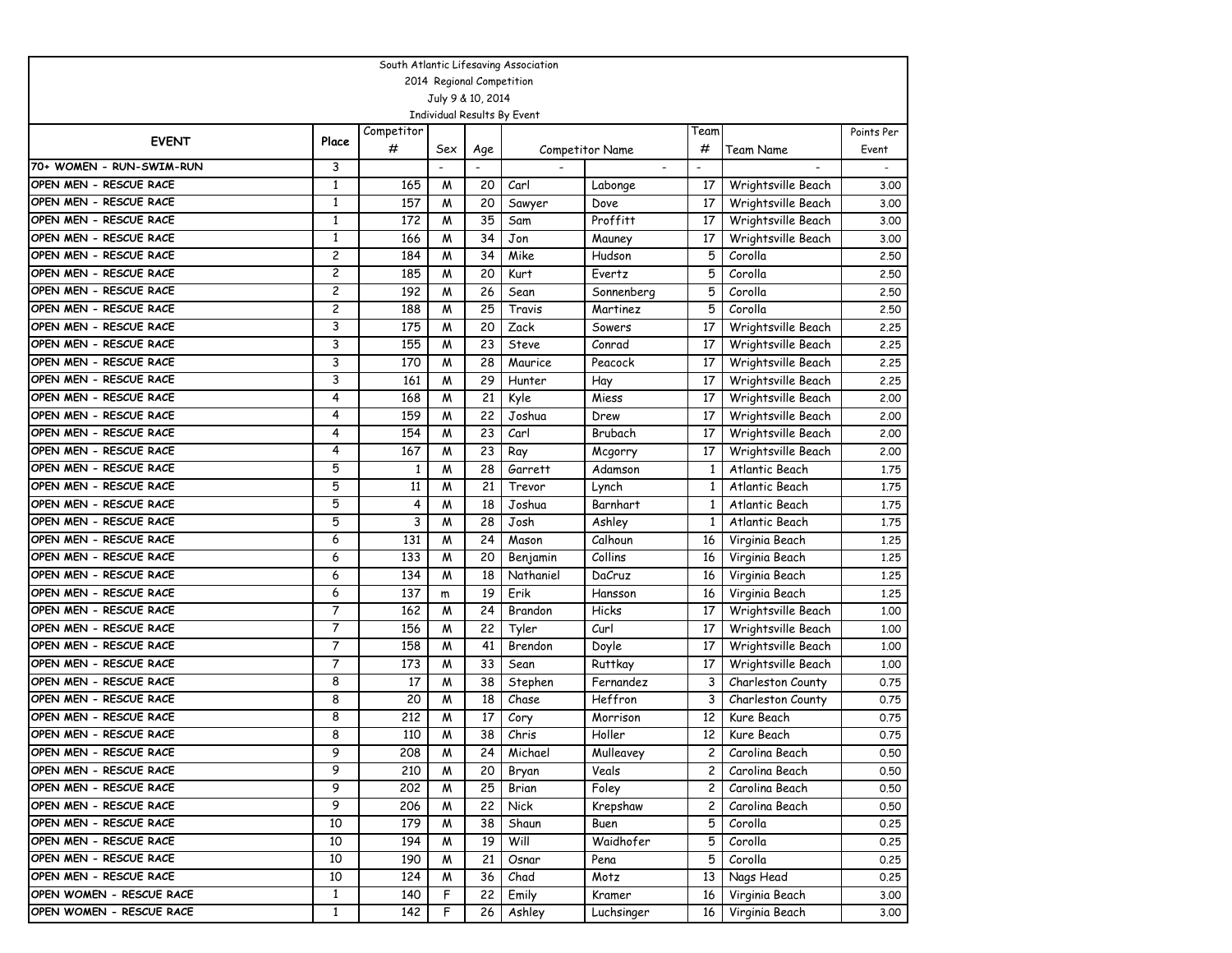| South Atlantic Lifesaving Association |                |                 |     |                   |                             |                        |                 |                     |            |  |  |
|---------------------------------------|----------------|-----------------|-----|-------------------|-----------------------------|------------------------|-----------------|---------------------|------------|--|--|
| 2014 Regional Competition             |                |                 |     |                   |                             |                        |                 |                     |            |  |  |
|                                       |                |                 |     | July 9 & 10, 2014 |                             |                        |                 |                     |            |  |  |
|                                       |                |                 |     |                   | Individual Results By Event |                        |                 |                     |            |  |  |
| <b>EVENT</b>                          | Place          | Competitor      |     |                   |                             |                        | Team            |                     | Points Per |  |  |
|                                       |                | #               | Sex | Age               |                             | <b>Competitor Name</b> | #               | Team Name           | Event      |  |  |
| OPEN WOMEN - RESCUE RACE              | 1              | 136             | F   | 22                | Sarah                       | Derrick                | 16              | Virginia Beach      | 3.00       |  |  |
| OPEN WOMEN - RESCUE RACE              | 1              | 147             | F   | 19                | Allison                     | Parks                  | 16              | Virginia Beach      | 3.00       |  |  |
| OPEN WOMEN - RESCUE RACE              | 2              | 163             | F   | 30                | Rachel                      | Keith                  | 17              | Wrightsville Beach  | 2,50       |  |  |
| OPEN WOMEN - RESCUE RACE              | 2              | 177             | F   | 23                | Kathryn                     | Yarbrough              | 17              | Wrightsville Beach  | 2.50       |  |  |
| OPEN WOMEN - RESCUE RACE              | $\overline{c}$ | 160             | F   | 30                | Lindsey                     | Gerkens Lynskey        | 17              | Wrightsville Beach  | 2.50       |  |  |
| OPEN WOMEN - RESCUE RACE              | 2              | 164             | F   | 40                | Shelby                      | Kellerman              | 17              | Wrightsville Beach  | 2.50       |  |  |
| OPEN WOMEN - RESCUE RACE              | 3              | 195             | F   | 35                | Sylvia                      | Wolff                  | 5               | Corolla             | 2.25       |  |  |
| OPEN WOMEN - RESCUE RACE              | 3              | 193             | F   | 26                | Rachel                      | Sunday                 | 5               | Corolla             | 2.25       |  |  |
| OPEN WOMEN - RESCUE RACE              | 3              | 183             | F   | 27                | Jordan                      | Hill                   | 5               | Corolla             | 2.25       |  |  |
| OPEN WOMEN - RESCUE RACE              | 3              | 181             | F   | 20                | Hannah                      | Sunday                 | 5               | Corolla             | 2.25       |  |  |
| OPEN WOMEN - RESCUE RACE              | 4              | 143             | F   | 19                | Stuart                      | Lyster                 | 16              | Virginia Beach      | 2.00       |  |  |
| OPEN WOMEN - RESCUE RACE              | 4              | 132             | F   | 20                | Emily                       | Clary                  | 16              | Virginia Beach      | 2.00       |  |  |
| OPEN WOMEN - RESCUE RACE              | 4              | 141             | F   | 24                | Rachel                      | Lawson                 | 16              | Virginia Beach      | 2,00       |  |  |
| OPEN WOMEN - RESCUE RACE              | $\overline{4}$ | 139             | F   | 20                | Ella Lee                    | Kloster                | 16              | Virginia Beach      | 2.00       |  |  |
| OPEN WOMEN - RESCUE RACE              | 5              | 36              | F   | 19                | Charlotte                   | Lechner                | 7               | Hilton Head         | 1.75       |  |  |
| OPEN WOMEN - RESCUE RACE              | 5              | 34              | F   | 22                | <b>Britnee</b>              | Jackson                | 7               | Hilton Head         | 1,75       |  |  |
| OPEN WOMEN - RESCUE RACE              | 5              | 31              | F   | 18                | Anne-marie                  | Duval                  | 7               | Hilton Head         | 1.75       |  |  |
| OPEN WOMEN - RESCUE RACE              | 5              | 43              | F   | 19                | Kristin                     | Schmidt                | 7               | Hilton Head         | 1.75       |  |  |
| OPEN WOMEN - RESCUE RACE              | 6              | 126             | F   | 20                | Léa                         | Raiche-Marsden         | 13              | Nags Head           | 1,25       |  |  |
| OPEN WOMEN - RESCUE RACE              | 6              | 122             | F   | 33                | Bethany                     | McKinney               | 13              | Nags Head           | 1,25       |  |  |
| OPEN WOMEN - RESCUE RACE              | 6              | 120             | F   | 24                | Sarah                       | Knie                   | 13              | Nags Head           | 1,25       |  |  |
| OPEN WOMEN - RESCUE RACE              | 6              | 117             | F   | 20                | Aneesa                      | Golshan                | 13              | Nags Head           | 1.25       |  |  |
| OPEN WOMEN - RESCUE RACE              | 7              | 33              | F   | 22                | Rebecca                     | Gerner                 | 7               | Hilton Head         | 1,00       |  |  |
| OPEN WOMEN - RESCUE RACE              | 7              | 38              | F   | 19                | Taylor                      | Mastin                 | 7               | Hilton Head         | 1.00       |  |  |
| OPEN WOMEN - RESCUE RACE              | 7              | 46              | F   | 23                | Taylor                      | Smith                  | 7               | Hilton Head         | 1.00       |  |  |
| OPEN WOMEN - RESCUE RACE              | $\overline{7}$ | 42              | F   | 20                | Dana                        | Scherer                | 7               | Hilton Head         | 1,00       |  |  |
| OPEN WOMEN - RESCUE RACE              | 8              | 189             | F   | 21                | Michelle                    | St Omer Roy            | 5               | Corolla             | 0.75       |  |  |
| OPEN WOMEN - RESCUE RACE              | 8              | 191             | F   | 24                | Amanda                      | Skonezney              | 5               | Corolla             | 0.75       |  |  |
| OPEN WOMEN - RESCUE RACE              | 8              | 207             | F   | 23                | Erin                        | McDaniel               | $\overline{c}$  | Carolina Beach      | 0.75       |  |  |
| OPEN WOMEN - RESCUE RACE              | 8              | 180             | F   | 21                | Danielle                    | Opatovsky              | 5               | Corolla             | 0.75       |  |  |
| OPEN WOMEN - RESCUE RACE              | 9              | 22              | F   | 17                | Jessica                     | Baynes                 | 3               | Charleston County   | 0.50       |  |  |
| OPEN WOMEN - RESCUE RACE              | 9              | 18              | F   | 20                | Caroline                    | Hairfield              | 3               | Charleston County   | 0.50       |  |  |
| OPEN WOMEN - RESCUE RACE              | 9              | 16              | F   | 18                | Kaitlyn                     | Deitsch                | 3               | Charleston County   | 0.50       |  |  |
| OPEN WOMEN - RESCUE RACE              | 9              | $\overline{27}$ | F   | $\overline{24}$   | Lauren                      | Weeks                  |                 | 3 Charleston County | 0.50       |  |  |
| OPEN WOMEN - RESCUE RACE              | 10             | 83              | F   | 19 <sup>1</sup>   | Lauren                      | Badenhoop              | 9.              | Jax Beach           | 0.25       |  |  |
| OPEN WOMEN - RESCUE RACE              | 10             | 94              | F   | 22                | Allison                     | Shemenski              | 9               | Jax Beach           | 0.25       |  |  |
| OPEN WOMEN - RESCUE RACE              | 10             | 91              | F   | 18                | Olivia                      | Pigg                   | 9.              | Jax Beach           | 0.25       |  |  |
| OPEN WOMEN - RESCUE RACE              | 10             | 130             | F   | 20                | Emily                       | Bain                   | 16 <sup>1</sup> | Virginia Beach      | 0.25       |  |  |
| OPEN MEN - BEACH RELAY                | $\mathbf{1}$   | 184             | M   | 34                | Mike                        | Hudson                 | 5               | Corolla             | 3.00       |  |  |
| OPEN MEN - BEACH RELAY                | $\mathbf{1}$   | 185             | M   | 20                | Kurt                        | Evertz                 | 5               | Corolla             | 3.00       |  |  |
| OPEN MEN - BEACH RELAY                | $\mathbf{1}$   | 182             | M   | 19                | Christopher                 | Harvey                 | 5               | Corolla             | 3.00       |  |  |
| OPEN MEN - BEACH RELAY                | $\mathbf{1}$   | 119             | M   | 20                | Shawn                       | Kenny                  | 13 <sup>1</sup> | Nags Head           | 3.00       |  |  |
| OPEN MEN - BEACH RELAY                | $\overline{c}$ | 85              | M   | 24                | Richard                     | Ghiotto                | 9               | Jax Beach           | 2.50       |  |  |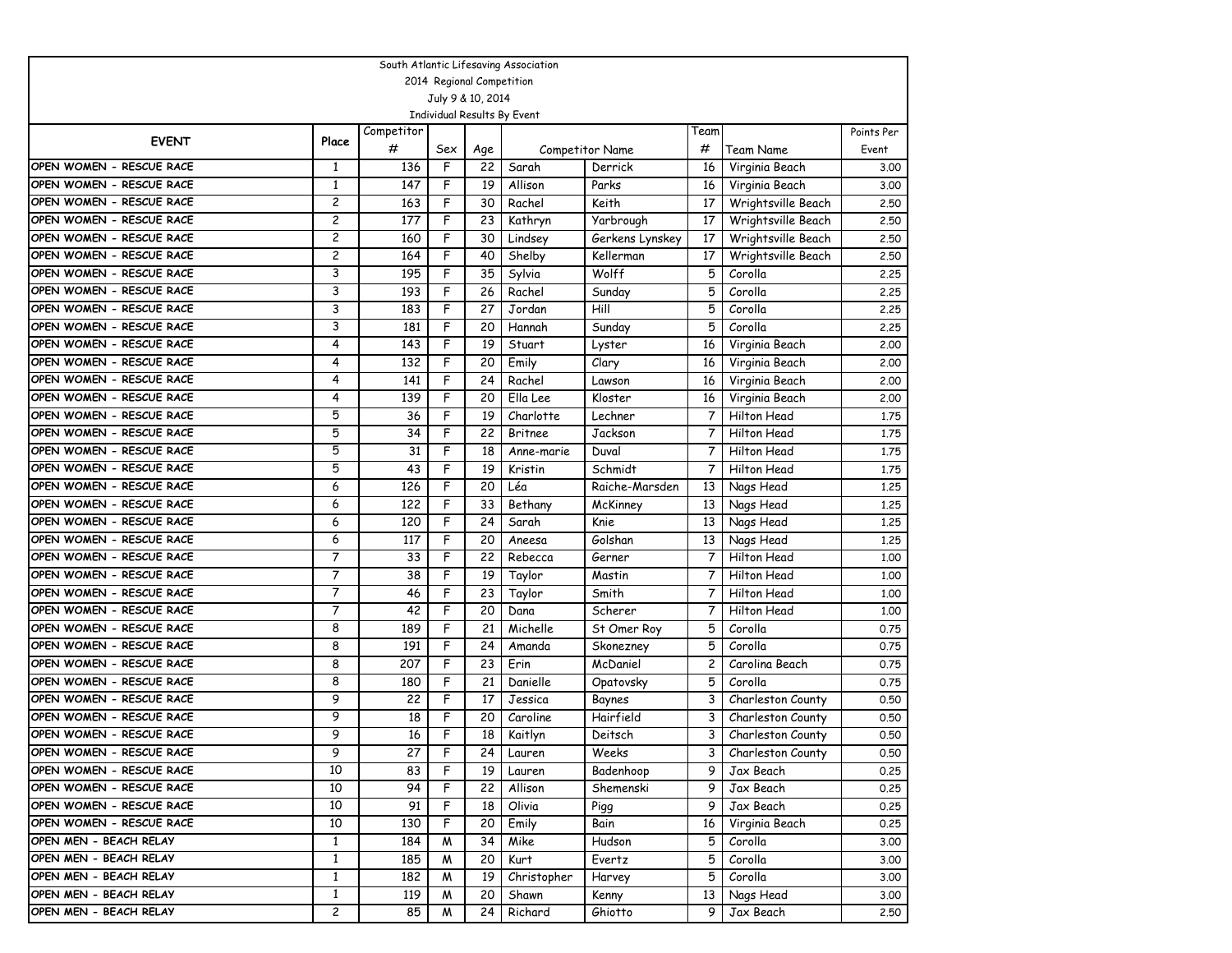|                        |                |            |                          |                           | South Atlantic Lifesaving Association |                          |                          |                    |                          |
|------------------------|----------------|------------|--------------------------|---------------------------|---------------------------------------|--------------------------|--------------------------|--------------------|--------------------------|
|                        |                |            |                          | 2014 Regional Competition |                                       |                          |                          |                    |                          |
|                        |                |            |                          | July 9 & 10, 2014         |                                       |                          |                          |                    |                          |
|                        |                |            |                          |                           | Individual Results By Event           |                          |                          |                    |                          |
| <b>EVENT</b>           | Place          | Competitor |                          |                           |                                       |                          | Team                     |                    | Points Per               |
|                        |                | #          | Sex                      | Age                       |                                       | <b>Competitor Name</b>   | #                        | Team Name          | Event                    |
| OPEN MEN - BEACH RELAY | $\overline{c}$ | 86         | M                        | 29                        | Ross                                  | Ghiotto                  | 9                        | Jax Beach          | 2.50                     |
| OPEN MEN - BEACH RELAY | $\overline{2}$ | 87         | M                        | 24                        | Tim                                   | Kiline                   | 9                        | Jax Beach          | 2.50                     |
| OPEN MEN - BEACH RELAY | 2              | 89         | M                        | 19                        | Andrew                                | Macdonald                | 9                        | Jax Beach          | 2.50                     |
| OPEN MEN - BEACH RELAY | 3              | 1          | M                        | 28                        | Garrett                               | Adamson                  | 1                        | Atlantic Beach     | 2.25                     |
| OPEN MEN - BEACH RELAY | 3              | 10         | M                        | 22                        | Colin                                 | Lynch                    | $\mathbf{1}$             | Atlantic Beach     | 2.25                     |
| OPEN MEN - BEACH RELAY | 3              | 11         | M                        | 21                        | Trevor                                | Lynch                    | $\mathbf{1}$             | Atlantic Beach     | 2.25                     |
| OPEN MEN - BEACH RELAY | 3              | 5          | M                        | 25                        | Taylor                                | <b>Boice</b>             | $\mathbf{1}$             | Atlantic Beach     | 2.25                     |
| OPEN MEN - BEACH RELAY | 4              | 131        | M                        | 24                        | Mason                                 | Calhoun                  | 16                       | Virginia Beach     | 2,00                     |
| OPEN MEN - BEACH RELAY | 4              | 137        | m                        | 19                        | Erik                                  | Hansson                  | 16                       | Virginia Beach     | 2,00                     |
| OPEN MEN - BEACH RELAY | 4              | 146        | M                        | 27                        | Michael                               | Miller                   | 16                       | Virginia Beach     | 2.00                     |
| OPEN MEN - BEACH RELAY | 4              | 149        | M                        | 25                        | Chad                                  | Smith                    | 16                       | Virginia Beach     | 2.00                     |
| OPEN MEN - BEACH RELAY | 5              | 167        | M                        | 23                        | Ray                                   | Mcgorry                  | 17                       | Wrightsville Beach | 1.75                     |
| OPEN MEN - BEACH RELAY | 5              | 162        | M                        | 24                        | Brandon                               | Hicks                    | 17                       | Wrightsville Beach | 1,75                     |
| OPEN MEN - BEACH RELAY | 5              | 161        | M                        | 29                        | Hunter                                | Hay                      | 17                       | Wrightsville Beach | 1,75                     |
| OPEN MEN - BEACH RELAY | 5              | 158        | M                        | 41                        | Brendon                               | Doyle                    | 17                       | Wrightsville Beach | 1,75                     |
| OPEN MEN - BEACH RELAY | 6              | 113        | M                        | 26                        | Edmund                                | Kennedy                  | 12                       | Kure Beach         | 1.25                     |
| OPEN MEN - BEACH RELAY | 6              | 102        | M                        | 20                        | David                                 | Brigham                  | 12                       | Kure Beach         | 1,25                     |
| OPEN MEN - BEACH RELAY | 6              | 100        | M                        | 23                        | Connor                                | Black                    | 12                       | Kure Beach         | 1,25                     |
| OPEN MEN - BEACH RELAY | 6              | 114        | M                        | 27                        | Daniel                                | Russell                  | 12                       | Kure Beach         | 1,25                     |
| OPEN MEN - BEACH RELAY | 7              | 138        | M                        | 26                        | Brandon                               | Keck                     | 16                       | Virginia Beach     | 1,00                     |
| OPEN MEN - BEACH RELAY | 7              | 144        | M                        | 23                        | Harrison                              | Martingayle              | 16                       | Virginia Beach     | 1.00                     |
| OPEN MEN - BEACH RELAY | $\overline{7}$ | 148        | M                        | 21                        | Logan                                 | Sawyer                   | 16                       | Virginia Beach     | 1.00                     |
| OPEN MEN - BEACH RELAY | 7              | 133        | M                        | 20                        | Benjamin                              | Collins                  | 16                       | Virginia Beach     | 1.00                     |
| OPEN MEN - BEACH RELAY | 8              | 170        | M                        | 28                        | Maurice                               | Peacock                  | 17                       | Wrightsville Beach | 0.75                     |
| OPEN MEN - BEACH RELAY | 8              | 172        | M                        | 35                        | Sam                                   | Proffitt                 | 17                       | Wrightsville Beach | 0.75                     |
| OPEN MEN - BEACH RELAY | 8              | 168        | M                        | 21                        | Kyle                                  | Miess                    | 17                       | Wrightsville Beach | 0.75                     |
| OPEN MEN - BEACH RELAY | 8              | 166        | M                        | 34                        | Jon                                   | Mauney                   | 17                       | Wrightsville Beach | 0.75                     |
| OPEN MEN - BEACH RELAY | 9              | 14         | M                        | 19                        | Ryan                                  | Bing                     | 3                        | Charleston County  | 0.50                     |
| OPEN MEN - BEACH RELAY | 9              | 21         | M                        | 23                        | Kurtyss                               | Kasten                   | 3                        | Charleston County  | 0.50                     |
| OPEN MEN - BEACH RELAY | 9              | 24         | M                        | 18                        | Alex                                  | Parler                   | 3                        | Charleston County  | 0.50                     |
| OPEN MEN - BEACH RELAY | 9              | 28         | M                        | 19                        | Alex                                  | Wood                     | 3                        | Charleston County  | 0.50                     |
| OPEN MEN - BEACH RELAY | 10             |            | $\overline{\phantom{a}}$ |                           | $\overline{\phantom{0}}$              |                          |                          |                    |                          |
| OPEN MEN - BEACH RELAY | 10             |            | $\overline{a}$           | $\overline{a}$            |                                       | $\overline{\phantom{a}}$ | $\overline{a}$           |                    | $\overline{\phantom{a}}$ |
| OPEN MEN - BEACH RELAY | 10             |            | $\blacksquare$           | $\blacksquare$            | $\overline{\phantom{a}}$              | $\blacksquare$           | $\blacksquare$           | $\blacksquare$     | $\blacksquare$           |
| OPEN MEN - BEACH RELAY | 10             |            | $\blacksquare$           | $\overline{\phantom{a}}$  |                                       | $\overline{\phantom{0}}$ | $\overline{\phantom{a}}$ |                    |                          |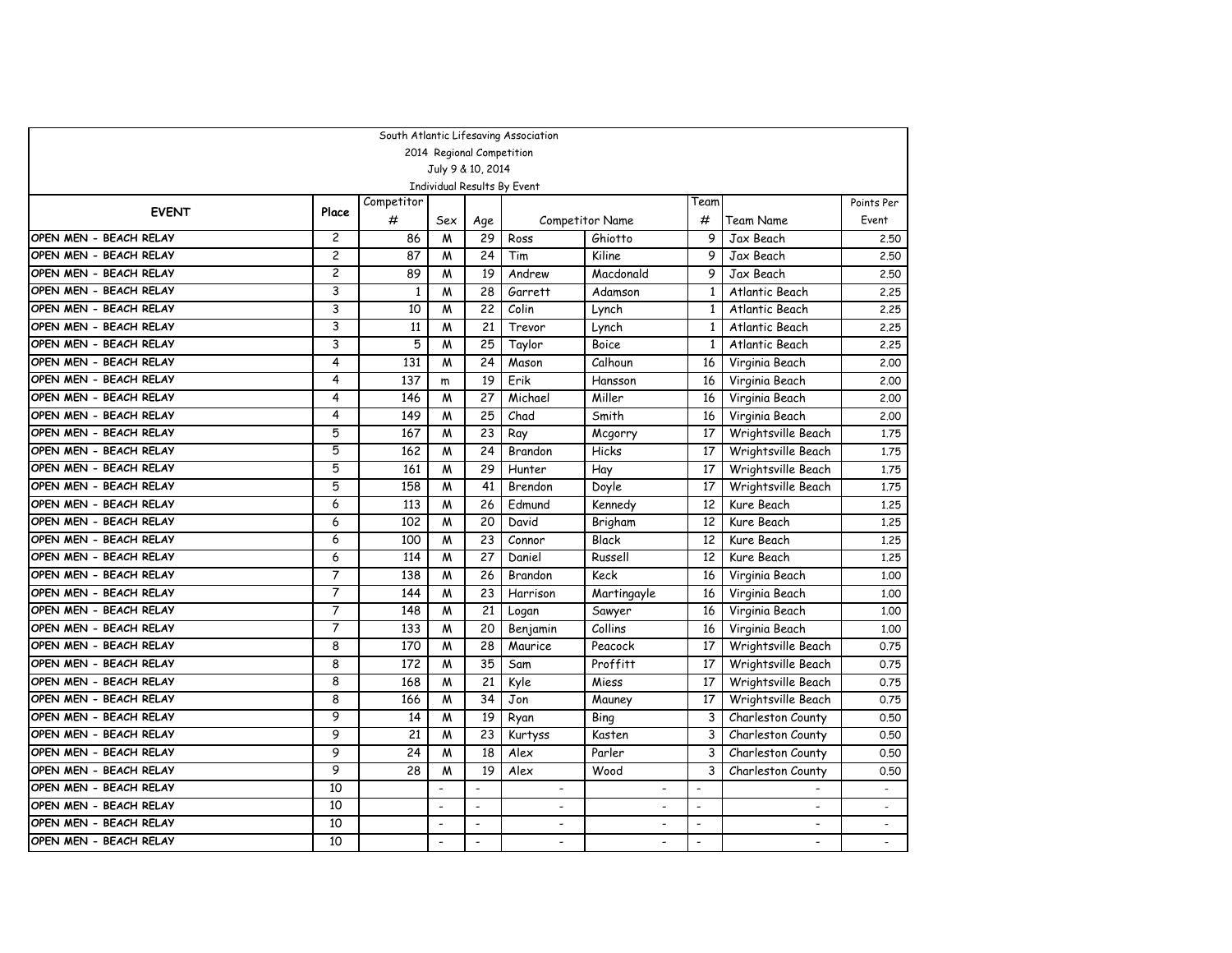| South Atlantic Lifesaving Association |                           |            |                   |                 |                             |                        |                |                  |            |  |  |  |  |
|---------------------------------------|---------------------------|------------|-------------------|-----------------|-----------------------------|------------------------|----------------|------------------|------------|--|--|--|--|
|                                       | 2014 Regional Competition |            |                   |                 |                             |                        |                |                  |            |  |  |  |  |
|                                       |                           |            | July 9 & 10, 2014 |                 |                             |                        |                |                  |            |  |  |  |  |
|                                       |                           |            |                   |                 | Individual Results By Event |                        |                |                  |            |  |  |  |  |
| <b>EVENT</b>                          | Place                     | Competitor |                   |                 |                             |                        | Team           |                  | Points Per |  |  |  |  |
|                                       |                           | #          | Sex               | Age             |                             | <b>Competitor Name</b> | #              | Team Name        | Event      |  |  |  |  |
| OPEN WOMEN - BEACH RELAY              | 1                         | 126        | F                 | 20              | Léa                         | Raiche-Marsden         | 13             | Nags Head        | 3.00       |  |  |  |  |
| OPEN WOMEN - BEACH RELAY              | 1                         | 195        | F                 | 35              | Sylvia                      | Wolff                  | 5              | Corolla          | 3.00       |  |  |  |  |
| OPEN WOMEN - BEACH RELAY              | $\mathbf{1}$              | 183        | F                 | 27              | Jordan                      | Hill                   | 5              | Corolla          | 3.00       |  |  |  |  |
| OPEN WOMEN - BEACH RELAY              | $\mathbf{1}$              | 189        | F                 | 21              | Michelle                    | St Omer Roy            | 5              | Corolla          | 3.00       |  |  |  |  |
| OPEN WOMEN - BEACH RELAY              | $\overline{c}$            | 204        | F                 | 21              | Konnar                      | Johnson                | $\overline{c}$ | Carolina Beach   | 2.50       |  |  |  |  |
| OPEN WOMEN - BEACH RELAY              | 2                         | 201        | F                 | 23              | Alyssa                      | <b>Bennett</b>         | 2              | Carolina Beach   | 2.50       |  |  |  |  |
| OPEN WOMEN - BEACH RELAY              | 2                         | 207        | F                 | 23              | Erin                        | McDaniel               | $\overline{c}$ | Carolina Beach   | 2.50       |  |  |  |  |
| OPEN WOMEN - BEACH RELAY              | $\overline{c}$            | 199        | F                 | 26              | Victoria                    | Baker                  | $\mathbf{2}$   | Carolina Beach   | 2,50       |  |  |  |  |
| OPEN WOMEN - BEACH RELAY              | 3                         | 56         | F                 | 20              | Madison                     | Franco                 | 8              | Horry County     | 2.25       |  |  |  |  |
| OPEN WOMEN - BEACH RELAY              | 3                         | 64         | F                 | 17              | Maryland                    | Lewis                  | 8              | Horry County     | 2.25       |  |  |  |  |
| OPEN WOMEN - BEACH RELAY              | 3                         | 65         | F                 | 20              | Marisa                      | Maher                  | 8              | Horry County     | 2.25       |  |  |  |  |
| OPEN WOMEN - BEACH RELAY              | 3                         | 68         | F                 | 18              | Jarrett                     | Mccray                 | 8              | Horry County     | 2.25       |  |  |  |  |
| OPEN WOMEN - BEACH RELAY              | 4                         | 33         | F                 | 22              | Rebecca                     | Gerner                 | 7              | Hilton Head      | 2.00       |  |  |  |  |
| OPEN WOMEN - BEACH RELAY              | 4                         | 46         | F                 | 23              | Taylor                      | Smith                  | 7              | Hilton Head      | 2.00       |  |  |  |  |
| OPEN WOMEN - BEACH RELAY              | 4                         | 43         | F                 | 19              | Kristin                     | Schmidt                | 7              | Hilton Head      | 2.00       |  |  |  |  |
| OPEN WOMEN - BEACH RELAY              | 4                         | 38         | F                 | 19              | Taylor                      | Mastin                 | 7              | Hilton Head      | 2.00       |  |  |  |  |
| OPEN WOMEN - BEACH RELAY              | 5                         | 136        | F                 | 22              | Sarah                       | Derrick                | 16             | Virginia Beach   | 1.75       |  |  |  |  |
| OPEN WOMEN - BEACH RELAY              | 5                         | 139        | F                 | 20              | Ella Lee                    | Kloster                | 16             | Virginia Beach   | 1.75       |  |  |  |  |
| OPEN WOMEN - BEACH RELAY              | 5                         | 141        | F                 | 24              | Rachel                      | Lawson                 | 16             | Virginia Beach   | 1.75       |  |  |  |  |
| OPEN WOMEN - BEACH RELAY              | 5                         | 147        | F                 | 19              | Allison                     | Parks                  | 16             | Virginia Beach   | 1.75       |  |  |  |  |
| OPEN WOMEN - BEACH RELAY              | 6                         | 83         | F                 | 19              | Lauren                      | Badenhoop              | 9              | Jax Beach        | 1,25       |  |  |  |  |
| OPEN WOMEN - BEACH RELAY              | 6                         | 84         | F                 | 17              | Elise                       | Byrd                   | 9              | Jax Beach        | 1.25       |  |  |  |  |
| OPEN WOMEN - BEACH RELAY              | 6                         | 151        | F                 | 18              | Nicole                      | Emerson                | 9              | Jax Beach        | 1.25       |  |  |  |  |
| OPEN WOMEN - BEACH RELAY              | 6                         | 91         | F                 | 18              | Olivia                      | Pigg                   | 9              | Jax Beach        | 1.25       |  |  |  |  |
| OPEN WOMEN - BEACH RELAY              | 7                         | 74         | F                 | 20              | Kara                        | Powers                 | 8              | Horry County     | 1.00       |  |  |  |  |
| OPEN WOMEN - BEACH RELAY              | $\overline{7}$            | 81         | F                 | 23              | Marissa                     | Vereen                 | 8              | Horry County     | 1,00       |  |  |  |  |
| OPEN WOMEN - BEACH RELAY              | 7                         | 49         | F                 | 20              | Jacqueline                  | Brengel                | 8              | Horry County     | 1,00       |  |  |  |  |
| OPEN WOMEN - BEACH RELAY              | 7                         | 72         | F                 | 22              | Natalie                     | Pence                  | 8              | Horry County     | 1.00       |  |  |  |  |
| OPEN WOMEN - BEACH RELAY              | 8                         | 120        | F                 | 24              | Sarah                       | Knie                   | 13             | Nags Head        | 0.75       |  |  |  |  |
| OPEN WOMEN - BEACH RELAY              | 8                         | 191        | F                 | 24              | Amanda                      | Skonezney              | 5              | Corolla          | 0.75       |  |  |  |  |
| OPEN WOMEN - BEACH RELAY              | 8                         | 180        | F                 | 21              | Danielle                    | Opatovsky              | 5              | Corolla          | 0.75       |  |  |  |  |
| OPEN WOMEN - BEACH RELAY              | 8                         | 193        | F                 | 26              | Rachel                      | Sunday                 | 5              | Corolla          | 0.75       |  |  |  |  |
| OPEN WOMEN - BEACH RELAY              | 9                         | 7          | F                 | 17              | Gabi                        | Coker                  | $\mathbf{1}$   | Atlantic Beach   | 0.50       |  |  |  |  |
| OPEN WOMEN - BEACH RELAY              | 9                         | 8          | F                 | $\overline{24}$ | Jordain                     | Farrell                |                | 1 Atlantic Beach | 0.50       |  |  |  |  |
| OPEN WOMEN - BEACH RELAY              | 9                         | 9          | F                 | 29              | Rebekah                     | Lindsey                | $\mathbf{1}$   | Atlantic Beach   | 0.50       |  |  |  |  |
| OPEN WOMEN - BEACH RELAY              | 9                         | 93         | F                 | 16              | Marie-Gabriel               | Porter                 | 9.             | Jax Beach        | 0.50       |  |  |  |  |
| OPEN WOMEN - BEACH RELAY              | 10                        | 143        | F                 | 19              | Stuart                      | Lyster                 | 16             | Virginia Beach   | 0.25       |  |  |  |  |
| OPEN WOMEN - BEACH RELAY              | 10                        | 140        | F                 | 22              | Emily                       | Kramer                 | 16             | Virginia Beach   | 0.25       |  |  |  |  |
| OPEN WOMEN - BEACH RELAY              | 10                        | 132        | F                 | 20              | Emily                       | Clary                  | 16             | Virginia Beach   | 0.25       |  |  |  |  |
| OPEN WOMEN - BEACH RELAY              | 10                        | 145        | F                 | 21              | Owen                        | McMillan               | 16             | Virginia Beach   | 0.25       |  |  |  |  |
| OPEN MEN - SURFSKI RACE               | $\mathbf{1}$              | 214        | M                 | 30              | Barrett                     | Phifer                 | 9              | Jax Beach        | 12.00      |  |  |  |  |
| OPEN MEN - SURFSKI RACE               | $\overline{c}$            | 121        | M                 | 37              | Phillip                     | Lloyd                  | 13             | Nags Head        | 10.00      |  |  |  |  |
| OPEN MEN - SURFSKI RACE               | 3                         | 85         | M                 | 24              | Richard                     | Ghiotto                | 9              | Jax Beach        | 9.00       |  |  |  |  |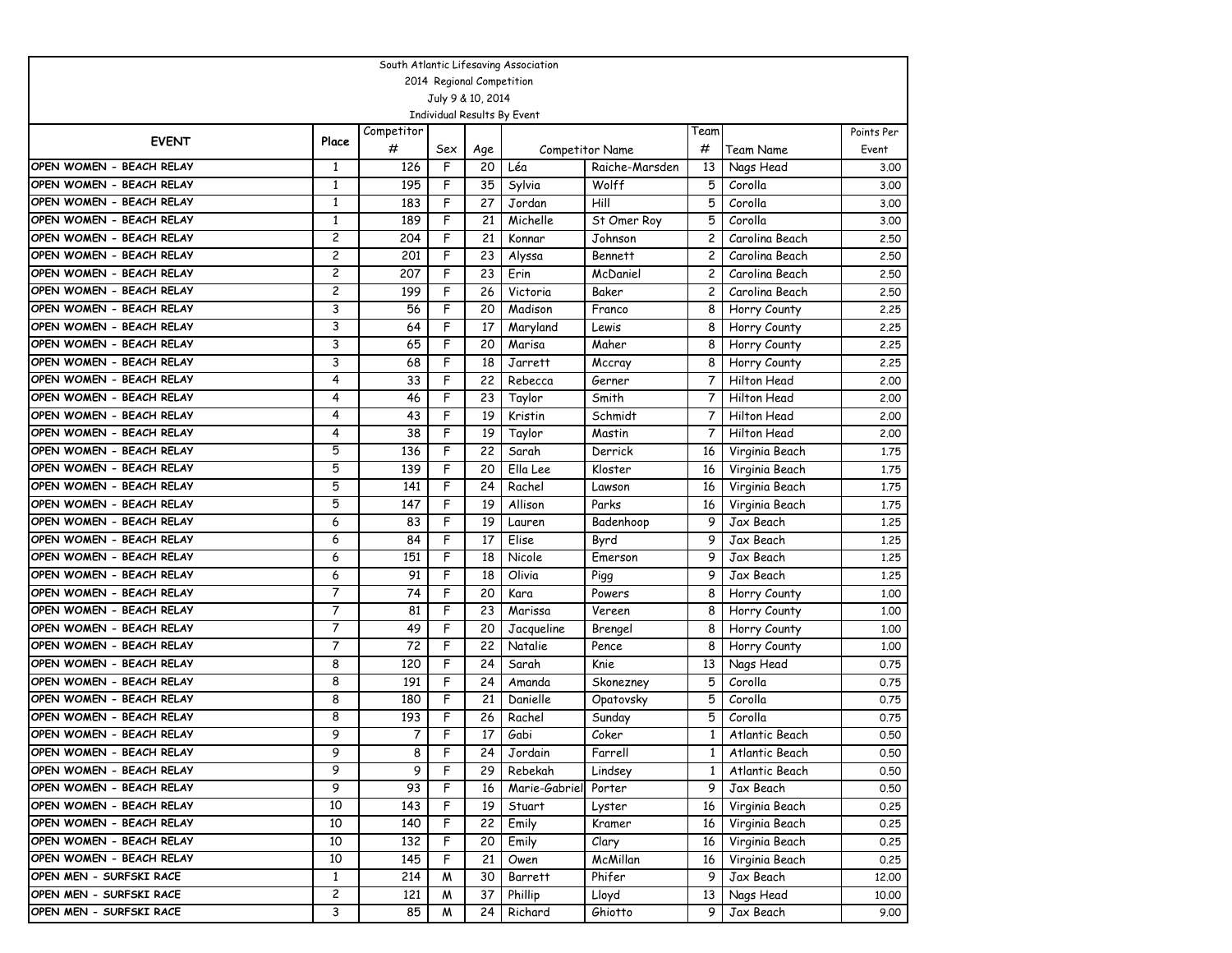| South Atlantic Lifesaving Association |                         |            |                          |                           |                             |                          |                          |                          |                          |
|---------------------------------------|-------------------------|------------|--------------------------|---------------------------|-----------------------------|--------------------------|--------------------------|--------------------------|--------------------------|
|                                       |                         |            |                          | 2014 Regional Competition |                             |                          |                          |                          |                          |
|                                       |                         |            |                          | July 9 & 10, 2014         |                             |                          |                          |                          |                          |
|                                       |                         |            |                          |                           | Individual Results By Event |                          |                          |                          |                          |
| <b>EVENT</b>                          | Place                   | Competitor |                          |                           |                             |                          | Team                     |                          | Points Per               |
|                                       |                         | #          | Sex                      | Age                       |                             | <b>Competitor Name</b>   | #                        | Team Name                | Event                    |
| OPEN MEN - SURFSKI RACE               | 4                       | 12         | M                        | 30                        | Garrett                     | Opper                    | 1                        | Atlantic Beach           | 8.00                     |
| OPEN MEN - SURFSKI RACE               | 5                       | 124        | M                        | 36                        | Chad                        | Motz                     | 13                       | Nags Head                | 7.00                     |
| OPEN MEN - SURFSKI RACE               | 6                       | 90         | M                        | 29                        | Artsiom                     | Naidzich                 | 9                        | Jax Beach                | 5.00                     |
| OPEN MEN - SURFSKI RACE               | 7                       | 86         | M                        | 29                        | Ross                        | Ghiotto                  | 9                        | Jax Beach                | 4.00                     |
| OPEN MEN - SURFSKI RACE               | 8                       | 96         | M                        | 22                        | Gordon                      | Van Dusen                | 9                        | Jax Beach                | 3.00                     |
| OPEN MEN - SURFSKI RACE               | 9                       | 3          | M                        | 28                        | Josh                        | Ashley                   | 1                        | Atlantic Beach           | 2,00                     |
| OPEN MEN - SURFSKI RACE               | 10                      | 197        | M                        | 24                        | Evan                        | Anderson                 | $\mathbf{2}$             | Carolina Beach           | 1.00                     |
| OPEN WOMEN - SURFSKI RACE             | $\mathbf{1}$            | 160        | F                        | 30                        | Lindsey                     | Gerkens Lynskey          | 17                       | Wrightsville Beach       | 12,00                    |
| OPEN WOMEN - SURFSKI RACE             | 2                       | 94         | F                        | 22                        | Allison                     | Shemenski                | 9                        | Jax Beach                | 10.00                    |
| OPEN WOMEN - SURFSKI RACE             | 3                       | 122        | F                        | 33                        | Bethany                     | McKinney                 | 13                       | Nags Head                | 9.00                     |
| OPEN WOMEN - SURFSKI RACE             | 4                       | 177        | F                        | 23                        | Kathryn                     | Yarbrough                | 17                       | Wrightsville Beach       | 8.00                     |
| OPEN WOMEN - SURFSKI RACE             | 5                       | 27         | F                        | 24                        | Lauren                      | Weeks                    | 3                        | Charleston County        | 7.00                     |
| OPEN WOMEN - SURFSKI RACE             | 6                       | 25         | F                        | 22                        | Sarah                       | Thibaudeau               | 3                        | Charleston County        | 5.00                     |
| OPEN WOMEN - SURFSKI RACE             | $\overline{7}$          | 191        | F                        | 24                        | Amanda                      | Skonezney                | 5                        | Corolla                  | 4.00                     |
| OPEN WOMEN - SURFSKI RACE             | 8                       | 189        | F                        | 21                        | Michelle                    | St Omer Roy              | 5                        | Corolla                  | 3.00                     |
| OPEN WOMEN - SURFSKI RACE             | 9                       | 140        | F                        | 22                        | Emily                       | Kramer                   | 16                       | Virginia Beach           | 2,00                     |
| OPEN WOMEN - SURFSKI RACE             | 10                      | 195        | F                        | 35                        | Sylvia                      | Wolff                    | 5                        | Corolla                  | 1,00                     |
| 30-34 MEN - SURFSKI RACE              | $\mathbf{1}$            | 214        | M                        | 30                        | Barrett                     | Phifer                   | 9                        | Jax Beach                | 5.00                     |
| 30-34 MEN - SURFSKI RACE              | 2                       | 12         | M                        | 30                        | Garrett                     | Opper                    | $\mathbf{1}$             | Atlantic Beach           | 3.00                     |
| 30-34 MEN - SURFSKI RACE              | 3                       | 173        | М                        | 33                        | Sean                        | Ruttkay                  | 17                       | Wrightsville Beach       | 1,00                     |
| 30-34 WOMEN - SURFSKI RACE            | 1                       | 122        | F                        | 33                        | Bethany                     | McKinney                 | 13                       | Nags Head                | 5.00                     |
| 30-34 WOMEN - SURFSKI RACE            | 2                       | 174        | F                        |                           | Kristen                     | Smith                    | 17                       | Wrightsville Beach       | 3.00                     |
| 30-34 WOMEN - SURFSKI RACE            | 3                       |            | $\overline{\phantom{a}}$ | $\overline{\phantom{a}}$  | $\overline{\phantom{a}}$    | $\overline{\phantom{a}}$ | $\overline{\phantom{a}}$ |                          | $\sim$                   |
| 35-39 MEN - SURFSKI RACE              | $\mathbf{1}$            | 121        | M                        | 37                        | Phillip                     | Lloyd                    | 13                       | Nags Head                | 5.00                     |
| 35-39 MEN - SURFSKI RACE              | $\overline{\mathbf{c}}$ | 124        | M                        | 36                        | Chad                        | Motz                     | 13                       | Nags Head                | 3.00                     |
| 35-39 MEN - SURFSKI RACE              | 3                       | 179        | M                        | 38                        | Shaun                       | Buen                     | 5                        | Corolla                  | 1,00                     |
| 35-39 WOMEN - SURFSKI RACE            | 1                       | 195        | F                        | 35                        | Sylvia                      | Wolff                    | 5                        | Corolla                  | 5.00                     |
| 35-39 WOMEN - SURFSKI RACE            | 2                       |            | $\blacksquare$           | $\overline{\phantom{a}}$  | $\blacksquare$              | $\overline{\phantom{a}}$ | $\blacksquare$           | $\overline{\phantom{a}}$ | $\overline{\phantom{a}}$ |
| 35-39 WOMEN - SURFSKI RACE            | 3                       |            | $\overline{\phantom{a}}$ | $\overline{a}$            |                             |                          | $\overline{\phantom{a}}$ |                          |                          |
| 40-44 MEN - SURFSKI RACE              | $\mathbf{1}$            | 51         | M                        | 40                        | Donnie                      | Constronstich            | 8                        | Horry County             | 5.00                     |
| 40-44 MEN - SURFSKI RACE              | 2                       | 158        | M                        | 41                        | Brendon                     | Doyle                    | 17                       | Wrightsville Beach       | 3,00                     |
| 40-44 MEN - SURFSKI RACE              | 3                       |            |                          |                           |                             |                          |                          |                          |                          |
| 40-44 WOMEN - SURFSKI RACE            | $\mathbf{1}$            | 164        | F                        | 40                        | Shelby                      | Kellerman                | 17 <sup>1</sup>          | Wrightsville Beach       | 5.00                     |
| 40-44 WOMEN - SURFSKI RACE            | 2                       |            | $\overline{\phantom{a}}$ | $\overline{\phantom{a}}$  |                             |                          | $\overline{\phantom{a}}$ |                          |                          |
| 40-44 WOMEN - SURFSKI RACE            | 3                       |            |                          |                           |                             |                          |                          |                          |                          |
| 45-49 MEN - SURFSKI RACE              | 1                       | 99         | M                        | 45                        | Thomas                      | Wright                   | 9                        | Jax Beach                | 5.00                     |
| 45-49 MEN - SURFSKI RACE              | 2                       | 128        | M                        | 45                        | Ken                         | Savage                   | 13                       | Nags Head                | 3.00                     |
| 45-49 MEN - SURFSKI RACE              | 3                       |            | $\overline{\phantom{a}}$ | $\overline{\phantom{a}}$  | $\overline{\phantom{a}}$    | $\overline{\phantom{a}}$ | $\blacksquare$           | $\overline{\phantom{a}}$ | $\overline{\phantom{a}}$ |
| 45-49 WOMEN - SURFSKI RACE            | $\mathbf{1}$            |            | $\overline{\phantom{a}}$ | $\overline{\phantom{a}}$  | $\overline{\phantom{a}}$    | $\overline{\phantom{a}}$ | $\overline{\phantom{a}}$ | $\overline{\phantom{a}}$ | $\sim$                   |
| 45-49 WOMEN - SURFSKI RACE            | $\overline{c}$          |            | $\overline{\phantom{a}}$ | $\overline{\phantom{a}}$  | $\overline{\phantom{a}}$    | $\overline{\phantom{a}}$ | $\overline{\phantom{a}}$ |                          | $\overline{\phantom{a}}$ |
| 45-49 WOMEN - SURFSKI RACE            | 3                       |            | $\overline{\phantom{a}}$ | $\overline{\phantom{a}}$  | $\overline{\phantom{a}}$    | $\overline{\phantom{a}}$ | $\overline{\phantom{a}}$ |                          | $\sim$                   |
| 50-54 MEN - SURFSKI RACE              | $\mathbf{1}$            | 169        | M                        | 53                        | Greg                        | Miller                   | 17                       | Wrightsville Beach       | 5.00                     |
| 50-54 MEN - SURFSKI RACE              | 2                       |            | $\overline{\phantom{a}}$ | $\overline{\phantom{a}}$  | $\overline{\phantom{a}}$    | $\overline{\phantom{a}}$ |                          |                          | $\sim$                   |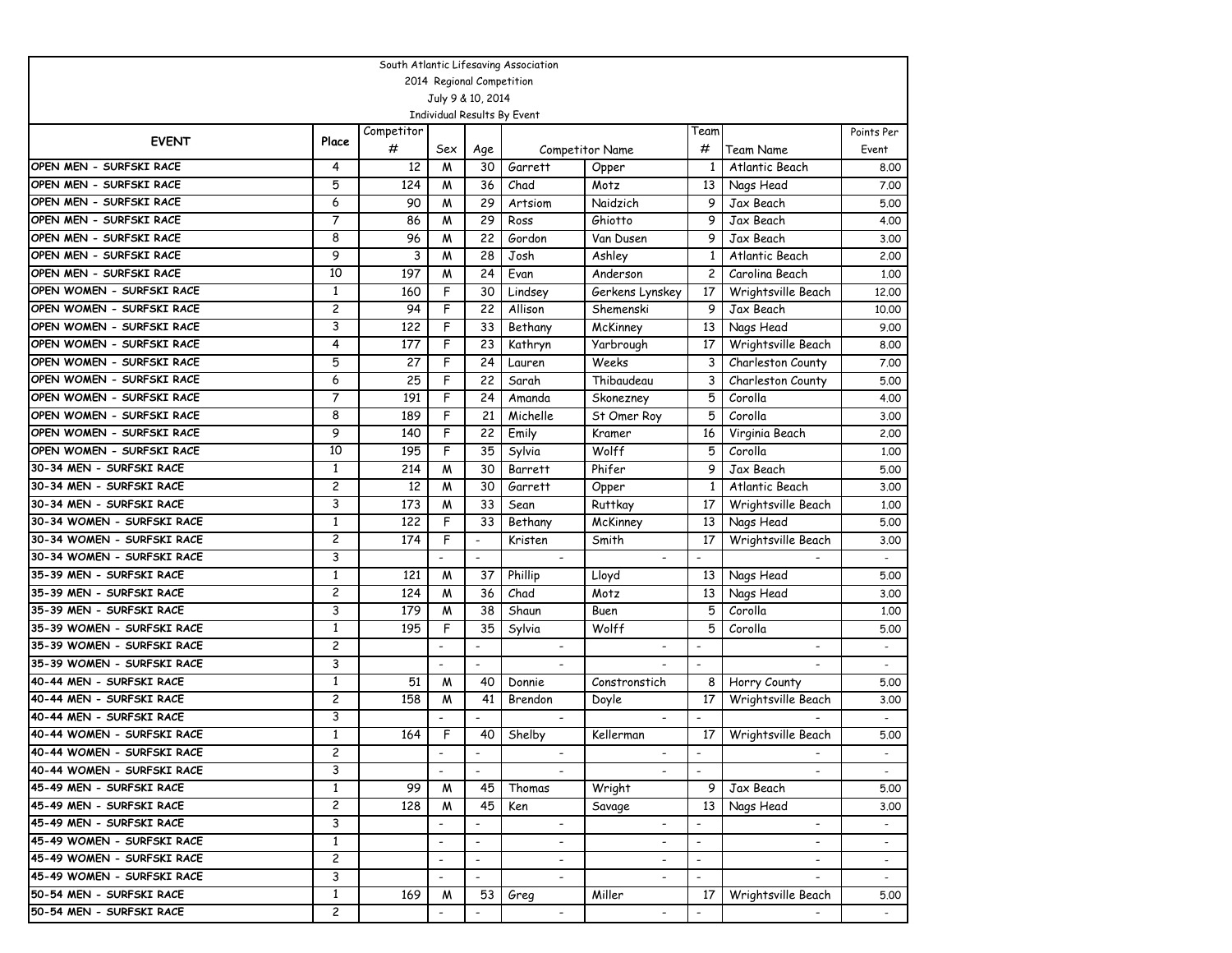| South Atlantic Lifesaving Association |                |            |                          |                          |                             |                          |                          |                          |                          |
|---------------------------------------|----------------|------------|--------------------------|--------------------------|-----------------------------|--------------------------|--------------------------|--------------------------|--------------------------|
| 2014 Regional Competition             |                |            |                          |                          |                             |                          |                          |                          |                          |
| July 9 & 10, 2014                     |                |            |                          |                          |                             |                          |                          |                          |                          |
|                                       |                |            |                          |                          | Individual Results By Event |                          |                          |                          |                          |
| <b>EVENT</b>                          | Place          | Competitor |                          |                          |                             |                          | Team                     |                          | Points Per               |
|                                       |                | #          | Sex                      | Age                      |                             | Competitor Name          | #                        | Team Name                | Event                    |
| 50-54 MEN - SURFSKI RACE              | 3              |            |                          |                          |                             | $\overline{\phantom{a}}$ | $\overline{\phantom{a}}$ | $\overline{\phantom{a}}$ | $\overline{\phantom{a}}$ |
| 50-54 WOMEN - SURFSKI RACE            | 1              |            | $\overline{\phantom{a}}$ | $\overline{\phantom{a}}$ | $\overline{\phantom{a}}$    |                          | $\blacksquare$           |                          |                          |
| 50-54 WOMEN - SURFSKI RACE            | $\overline{c}$ |            | $\overline{\phantom{a}}$ | $\overline{\phantom{a}}$ |                             |                          | $\overline{\phantom{a}}$ |                          |                          |
| 50-54 WOMEN - SURFSKI RACE            | 3              |            | $\overline{\phantom{a}}$ | $\overline{\phantom{a}}$ | $\overline{\phantom{0}}$    |                          | $\blacksquare$           |                          | $\overline{\phantom{a}}$ |
| 55-59 MEN - SURFSKI RACE              | 1              | 118        | M                        | 56                       | John                        | Kenny                    |                          | 13 Nags Head             | 5.00                     |
| 55-59 MEN - SURFSKI RACE              | 2              | 82         | M                        | 56                       | Jay                         | Woodward                 | 8                        | Horry County             | 3.00                     |
| 55-59 MEN - SURFSKI RACE              | 3              |            | $\overline{\phantom{a}}$ |                          |                             |                          |                          |                          |                          |
| 55-59 WOMEN - SURFSKI RACE            | 1              |            | $\overline{\phantom{a}}$ | $\overline{\phantom{a}}$ |                             |                          | $\overline{\phantom{a}}$ |                          |                          |
| 55-59 WOMEN - SURFSKI RACE            | 2              |            | $\overline{\phantom{a}}$ | $\overline{\phantom{a}}$ | $\overline{\phantom{a}}$    | $\overline{\phantom{a}}$ | $\blacksquare$           | $\overline{\phantom{a}}$ | $\overline{\phantom{0}}$ |
| 55-59 WOMEN - SURFSKI RACE            | 3              |            | $\overline{\phantom{a}}$ | $\overline{\phantom{a}}$ | $\overline{\phantom{a}}$    | $\overline{\phantom{a}}$ | $\overline{\phantom{a}}$ | $\overline{\phantom{a}}$ | $\overline{\phantom{0}}$ |
| 60-64 MEN - SURFSKI RACE              | $\mathbf{1}$   |            | $\overline{\phantom{a}}$ | $\overline{\phantom{a}}$ | $\overline{\phantom{a}}$    | $\overline{\phantom{a}}$ | $\overline{\phantom{a}}$ | $\overline{\phantom{a}}$ | $\overline{\phantom{a}}$ |
| 60-64 MEN - SURFSKI RACE              | 2              |            | $\overline{\phantom{a}}$ | $\overline{\phantom{a}}$ | $\overline{\phantom{a}}$    | $\overline{\phantom{a}}$ | $\overline{\phantom{a}}$ | $\overline{\phantom{a}}$ | $\overline{\phantom{a}}$ |
| 60-64 MEN - SURFSKI RACE              | 3              |            |                          | $\overline{\phantom{a}}$ |                             |                          | $\overline{\phantom{a}}$ |                          |                          |
| 60-64 WOMEN - SURFSKI RACE            | $\mathbf{1}$   | 97         | F                        | 61                       | Susan                       | Wallis                   | 9                        | Jax Beach                | 5.00                     |
| 60-64 WOMEN - SURFSKI RACE            | 2              |            | $\overline{\phantom{a}}$ |                          |                             | $\overline{\phantom{a}}$ |                          |                          |                          |
| 60-64 WOMEN - SURFSKI RACE            | 3              |            | $\overline{\phantom{a}}$ | $\overline{\phantom{a}}$ | $\overline{\phantom{a}}$    | $\blacksquare$           | $\blacksquare$           | $\overline{\phantom{a}}$ |                          |
| 65-69 MEN - SURFSKI RACE              | 1              |            | $\overline{\phantom{a}}$ | $\overline{\phantom{a}}$ | $\overline{\phantom{a}}$    | $\overline{\phantom{a}}$ | $\blacksquare$           | $\overline{\phantom{a}}$ |                          |
| 65-69 MEN - SURFSKI RACE              | 2              |            | $\overline{\phantom{a}}$ | $\overline{\phantom{a}}$ | $\overline{\phantom{a}}$    | $\blacksquare$           | $\overline{\phantom{a}}$ |                          |                          |
| 65-69 MEN - SURFSKI RACE              | 3              |            | $\overline{\phantom{a}}$ | $\overline{\phantom{a}}$ | $\overline{\phantom{a}}$    | $\overline{\phantom{a}}$ | $\overline{\phantom{a}}$ | $\overline{\phantom{a}}$ | $\overline{\phantom{0}}$ |
| 65-69 WOMEN - SURFSKI RACE            | 1              |            | $\overline{\phantom{a}}$ | $\overline{\phantom{a}}$ | $\overline{\phantom{a}}$    | $\overline{\phantom{a}}$ | $\overline{\phantom{a}}$ | $\overline{\phantom{0}}$ | $\overline{\phantom{0}}$ |
| 65-69 WOMEN - SURFSKI RACE            | 2              |            | $\overline{\phantom{a}}$ | $\overline{\phantom{a}}$ | $\overline{a}$              | $\overline{\phantom{0}}$ | $\blacksquare$           | $\overline{\phantom{0}}$ | $\overline{\phantom{0}}$ |
| 65-69 WOMEN - SURFSKI RACE            | 3              |            | $\overline{\phantom{a}}$ | $\overline{\phantom{a}}$ | $\overline{\phantom{a}}$    | $\overline{\phantom{a}}$ | $\blacksquare$           | $\blacksquare$           | $\overline{\phantom{a}}$ |
| 70+ MEN - SURFSKI RACE                | 1              |            | $\overline{\phantom{a}}$ | $\overline{\phantom{a}}$ |                             |                          | $\overline{\phantom{a}}$ |                          |                          |
| 70+ MEN - SURFSKI RACE                | 2              |            | $\overline{\phantom{a}}$ | $\overline{\phantom{a}}$ | $\overline{\phantom{0}}$    | $\overline{\phantom{a}}$ | $\overline{\phantom{a}}$ | $\overline{\phantom{0}}$ | $\overline{\phantom{a}}$ |
| 70+ MEN - SURFSKI RACE                | 3              |            | $\overline{\phantom{a}}$ | $\overline{\phantom{a}}$ | $\overline{\phantom{a}}$    | $\blacksquare$           | $\blacksquare$           | $\overline{\phantom{0}}$ | $\overline{\phantom{0}}$ |
| 70+ WOMEN - SURFSKI RACE              | $\mathbf{1}$   |            | $\overline{\phantom{a}}$ | $\overline{\phantom{a}}$ |                             | $\blacksquare$           | $\overline{\phantom{a}}$ |                          |                          |
| 70+ WOMEN - SURFSKI RACE              | 2              |            | $\overline{\phantom{a}}$ | $\overline{\phantom{a}}$ | $\overline{\phantom{a}}$    | $\overline{\phantom{a}}$ | $\overline{\phantom{a}}$ |                          |                          |
| 70+ WOMEN - SURFSKI RACE              | 3              |            | $\overline{a}$           | $\overline{\phantom{a}}$ |                             |                          | $\overline{a}$           |                          |                          |
| OPEN MEN - BOARD RESCUE RACE          | $\mathbf{1}$   | 85         | M                        | 24                       | Richard                     | Ghiotto                  | 9                        | Jax Beach                | 6.00                     |
| OPEN MEN - BOARD RESCUE RACE          | $\mathbf{1}$   | 88         | M                        | 18                       | Matt                        | Lydon                    | 9                        | Jax Beach                | 6.00                     |
| OPEN MEN - BOARD RESCUE RACE          | 2              | 156        | M                        | 22                       | Tyler                       | Curl                     | 17                       | Wrightsville Beach       | 5.00                     |
| OPEN MEN - BOARD RESCUE RACE          | 2              | 161        | M                        | 29                       | Hunter                      | Hay                      | 17                       | Wrightsville Beach       | 5.00                     |
| OPEN MEN - BOARD RESCUE RACE          | 3              | 12         | M                        | 30                       | Garrett                     | Opper                    | $\mathbf{1}$             | Atlantic Beach           | 4.50                     |
| OPEN MEN - BOARD RESCUE RACE          | 3              | 6          | М                        | $\overline{23}$          | Tyler                       | Caltrider                |                          | 1 Atlantic Beach         | 4.50                     |
| OPEN MEN - BOARD RESCUE RACE          | 4              | 162        | M                        | 24                       | Brandon                     | Hicks                    | 17 <sup>1</sup>          | Wrightsville Beach       | 4.00                     |
| OPEN MEN - BOARD RESCUE RACE          | 4              | 167        | M                        | 23                       | Ray                         | Mcgorry                  | 17                       | Wrightsville Beach       | 4.00                     |
| OPEN MEN - BOARD RESCUE RACE          | 5              | 154        | M                        | 23                       | Carl                        | Brubach                  | 17                       | Wrightsville Beach       | 3.50                     |
| OPEN MEN - BOARD RESCUE RACE          | 5              | 157        | M                        | 20                       | Sawyer                      | Dove                     | 17                       | Wrightsville Beach       | 3.50                     |
| OPEN MEN - BOARD RESCUE RACE          | 6              | 90         | M                        | 29                       | Artsiom                     | Naidzich                 | 9                        | Jax Beach                | 2.50                     |
| OPEN MEN - BOARD RESCUE RACE          | 6              | 96         | M                        | 22                       | Gordon                      | Van Dusen                | 9                        | Jax Beach                | 2.50                     |
| OPEN MEN - BOARD RESCUE RACE          | 7              | 121        | M                        | 37                       | Phillip                     | Lloyd                    | 13                       | Nags Head                | 2.00                     |
| OPEN MEN - BOARD RESCUE RACE          | 7              | 124        | M                        | 36                       | Chad                        | Motz                     | 13                       | Nags Head                | 2.00                     |
| OPEN MEN - BOARD RESCUE RACE          | 8              | 4          | M                        | 18                       | Joshua                      | Barnhart                 | 1                        | Atlantic Beach           | 1.50                     |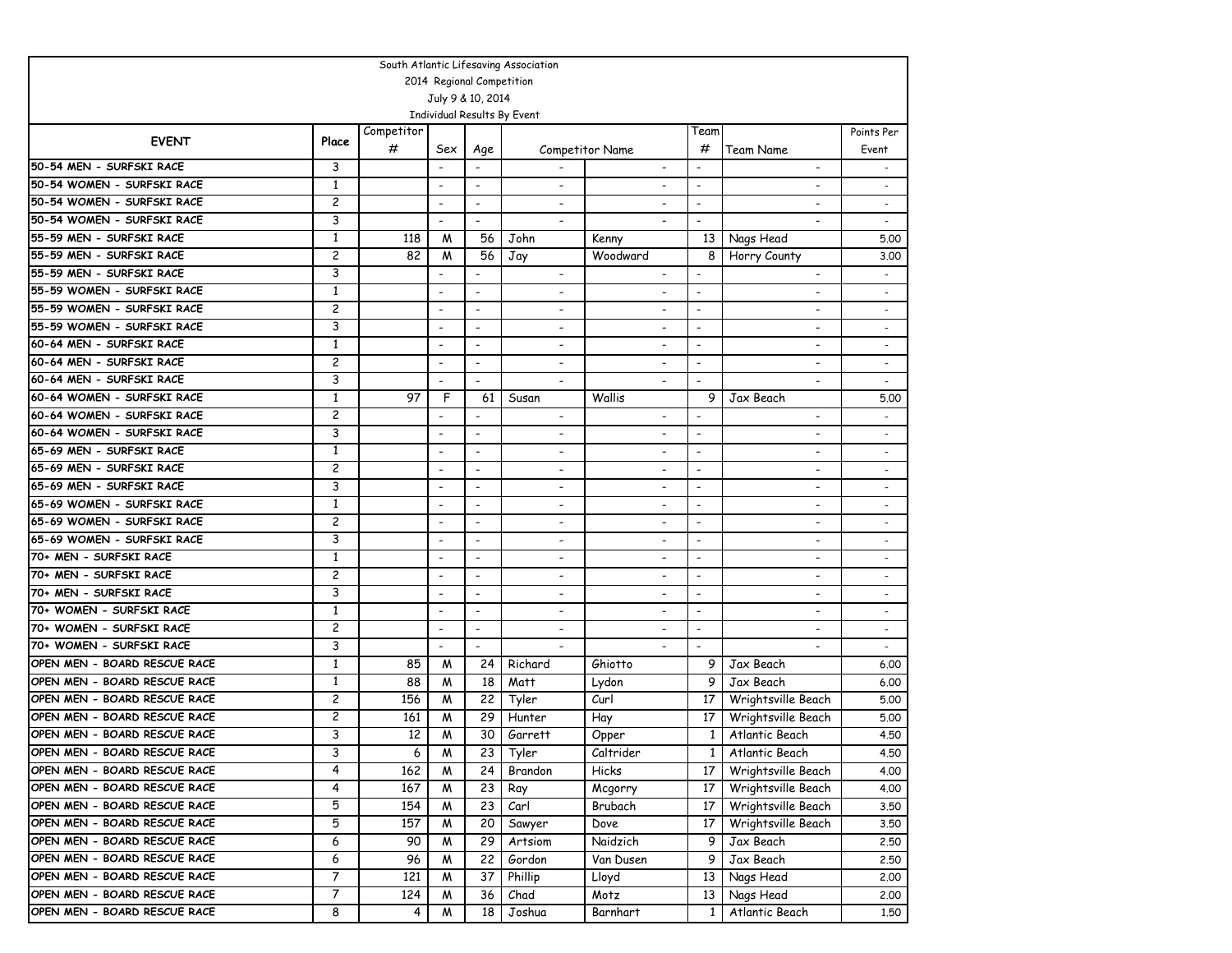| South Atlantic Lifesaving Association                        |                |            |        |          |                             |                              |                |                              |              |
|--------------------------------------------------------------|----------------|------------|--------|----------|-----------------------------|------------------------------|----------------|------------------------------|--------------|
| 2014 Regional Competition                                    |                |            |        |          |                             |                              |                |                              |              |
| July 9 & 10, 2014                                            |                |            |        |          |                             |                              |                |                              |              |
|                                                              |                |            |        |          | Individual Results By Event |                              |                |                              |              |
| <b>EVENT</b>                                                 | Place          | Competitor |        |          |                             |                              | Team           |                              | Points Per   |
|                                                              |                | #          | Sex    | Age      |                             | <b>Competitor Name</b>       | #              | Team Name                    | Event        |
| OPEN MEN - BOARD RESCUE RACE<br>OPEN MEN - BOARD RESCUE RACE | 8<br>9         | 11         | M      | 21       | Trevor                      | Lynch                        | 1              | Atlantic Beach               | 1,50         |
|                                                              | 9              | 173        | M      | 33       | Sean                        | <b>Ruttkay</b>               | 17             | Wrightsville Beach           | 1,00         |
| OPEN MEN - BOARD RESCUE RACE                                 |                | 176        | M      | 28       | Matthew                     | Wisthoff                     | 17             | Wrightsville Beach           | 1,00         |
| OPEN MEN - BOARD RESCUE RACE<br>OPEN MEN - BOARD RESCUE RACE | 10<br>10       | 48         | M      | 20       | Gunter                      | Bowling                      | 8              | Horry County                 | 0.50         |
| OPEN WOMEN - BOARD RESCUE RACE                               | 1              | 55<br>83   | W<br>F | 19<br>19 | Craig                       | Fleury<br>Badenhoop          | 8<br>9         | Horry County                 | 0.50         |
| OPEN WOMEN - BOARD RESCUE RACE                               | 1              | 94         | F      |          | Lauren<br>Allison           |                              | 9              | Jax Beach<br>Jax Beach       | 6.00         |
| OPEN WOMEN - BOARD RESCUE RACE                               | 2              | 160        | F      | 22<br>30 |                             | Shemenski                    | 17             | Wrightsville Beach           | 6.00         |
| OPEN WOMEN - BOARD RESCUE RACE                               | 2              | 177        | F      | 23       | Lindsey<br>Kathryn          | Gerkens Lynskey<br>Yarbrough | 17             | Wrightsville Beach           | 5.00<br>5.00 |
| OPEN WOMEN - BOARD RESCUE RACE                               | 3              | 65         | F      | 20       |                             | Maher                        | 8              |                              |              |
| OPEN WOMEN - BOARD RESCUE RACE                               | 3              | 80         | F      | 21       | Marisa<br>Gina              | Straga                       | 8              | Horry County<br>Horry County | 4.50<br>4.50 |
| OPEN WOMEN - BOARD RESCUE RACE                               | 4              | 139        | F      | 20       | Ella Lee                    | Kloster                      |                |                              | 4.00         |
| OPEN WOMEN - BOARD RESCUE RACE                               | 4              | 147        | F      | 19       | Allison                     | Parks                        | 16<br>16       | Virginia Beach               | 4.00         |
| OPEN WOMEN - BOARD RESCUE RACE                               | 5              | 120        | F      | 24       | Sarah                       | Knie                         | 13             | Virginia Beach<br>Nags Head  | 3.50         |
| OPEN WOMEN - BOARD RESCUE RACE                               | 5              | 126        | F      | 20       | Léa                         | Raiche-Marsden               | 13             | Nags Head                    | 3.50         |
| OPEN WOMEN - BOARD RESCUE RACE                               | 6              | 201        | F      | 23       | Alyssa                      | <b>Bennett</b>               | $\overline{c}$ | Carolina Beach               | 2.50         |
| OPEN WOMEN - BOARD RESCUE RACE                               | 6              | 207        | F      | 23       | Erin                        | McDaniel                     | 2              | Carolina Beach               | 2.50         |
| OPEN WOMEN - BOARD RESCUE RACE                               | 7              | 16         | F      | 18       | Kaitlyn                     | Deitsch                      | 3              | Charleston County            | 2.00         |
| OPEN WOMEN - BOARD RESCUE RACE                               | $\overline{7}$ | 22         | F      | 17       | Jessica                     | Baynes                       | 3              | Charleston County            | 2.00         |
| OPEN WOMEN - BOARD RESCUE RACE                               | 8              | 25         | F      | 22       | Sarah                       | Thibaudeau                   | 3              | Charleston County            | 1,50         |
| OPEN WOMEN - BOARD RESCUE RACE                               | 8              | 27         | F      | 24       | Lauren                      | Weeks                        | 3              | Charleston County            | 1,50         |
| OPEN WOMEN - BOARD RESCUE RACE                               | 9              | 163        | F      | 30       | Rachel                      | Keith                        | 17             | Wrightsville Beach           | 1,00         |
| OPEN WOMEN - BOARD RESCUE RACE                               | 9              | 164        | F      | 40       | Shelby                      | Kellerman                    | 17             | Wrightsville Beach           | 1,00         |
| OPEN WOMEN - BOARD RESCUE RACE                               | 10             | 68         | F      | 18       | Jarrett                     | Mccray                       | 8              | Horry County                 | 0.50         |
| OPEN WOMEN - BOARD RESCUE RACE                               | 10             | 75         | F      | 22       | Caitlin                     | Raynor                       | 8              | Horry County                 | 0.50         |
| OPEN - INTERNATIONAL IRONMAN                                 | 1              | 121        | M      | 37       | Phillip                     | Lloyd                        | 13             | Nags Head                    | 12,00        |
| OPEN - INTERNATIONAL IRONMAN                                 | 2              | 85         | M      | 24       | Richard                     | Ghiotto                      | 9              | Jax Beach                    | 10,00        |
| OPEN - INTERNATIONAL IRONMAN                                 | 3              | 88         | M      | 18       | Matt                        | Lydon                        | 9              | Jax Beach                    | 9.00         |
| OPEN – INTERNATIONAL IRONMAN                                 | 4              | 162        | M      | 24       | Brandon                     | Hicks                        | 17             | Wrightsville Beach           | 8.00         |
| OPEN - INTERNATIONAL IRONMAN                                 | 5              | 3          | M      | 28       | Josh                        | Ashley                       | $\mathbf{1}$   | Atlantic Beach               | 7.00         |
| OPEN - INTERNATIONAL IRONMAN                                 | 6              | 173        | M      | 33       | Sean                        | Ruttkay                      | 17             | Wrightsville Beach           | 5.00         |
| OPEN - INTERNATIONAL IRONMAN                                 | 7              | 214        | M      | 30       | Barrett                     | Phifer                       | 9              | Jax Beach                    | 4.00         |
| OPEN - INTERNATIONAL IRONMAN                                 | 8              | 161        | M      | 29       | Hunter                      | Hay                          | 17             | Wrightsville Beach           | 3.00         |
| OPEN - INTERNATIONAL IRONMAN                                 | 9              | 192        | W      | 26       | Sean                        | Sonnenberg                   | 5              | Corolla                      | 2,00         |
| OPEN - INTERNATIONAL IRONMAN                                 | 10             | 176        | W      | 28       | Matthew                     | Wisthoff                     | 17             | Wrightsville Beach           | 1.00         |
| OPEN - INTERNATIONAL IRONWOMAN                               | $\mathbf{1}$   | 160        | F      | 30       | Lindsey                     | Gerkens Lynskey              | 17             | Wrightsville Beach           | 12.00        |
| OPEN - INTERNATIONAL IRONWOMAN                               | 2              | 94         | F      | 22       | Allison                     | Shemenski                    | 9              | Jax Beach                    | 10.00        |
| OPEN - INTERNATIONAL IRONWOMAN                               | 3              | 27         | F      | 24       | Lauren                      | Weeks                        | 3              | Charleston County            | 9.00         |
| OPEN - INTERNATIONAL IRONWOMAN                               | 4              | 122        | F      | 33       | Bethany                     | McKinney                     | 13             | Nags Head                    | 8.00         |
| OPEN - INTERNATIONAL IRONWOMAN                               | 5              | 189        | F      | 21       | Michelle                    | St Omer Roy                  | 5              | Corolla                      | 7.00         |
| OPEN - INTERNATIONAL IRONWOMAN                               | 6              | 191        | F      | 24       | Amanda                      | Skonezney                    | 5              | Corolla                      | 5.00         |
| OPEN - INTERNATIONAL IRONWOMAN                               | 7              | 91         | F      | 18       | Olivia                      | Pigg                         | 9              | Jax Beach                    | 4.00         |
| OPEN - INTERNATIONAL IRONWOMAN                               | 8              | 83         | F      | 19       | Lauren                      | Badenhoop                    | 9              | Jax Beach                    | 3.00         |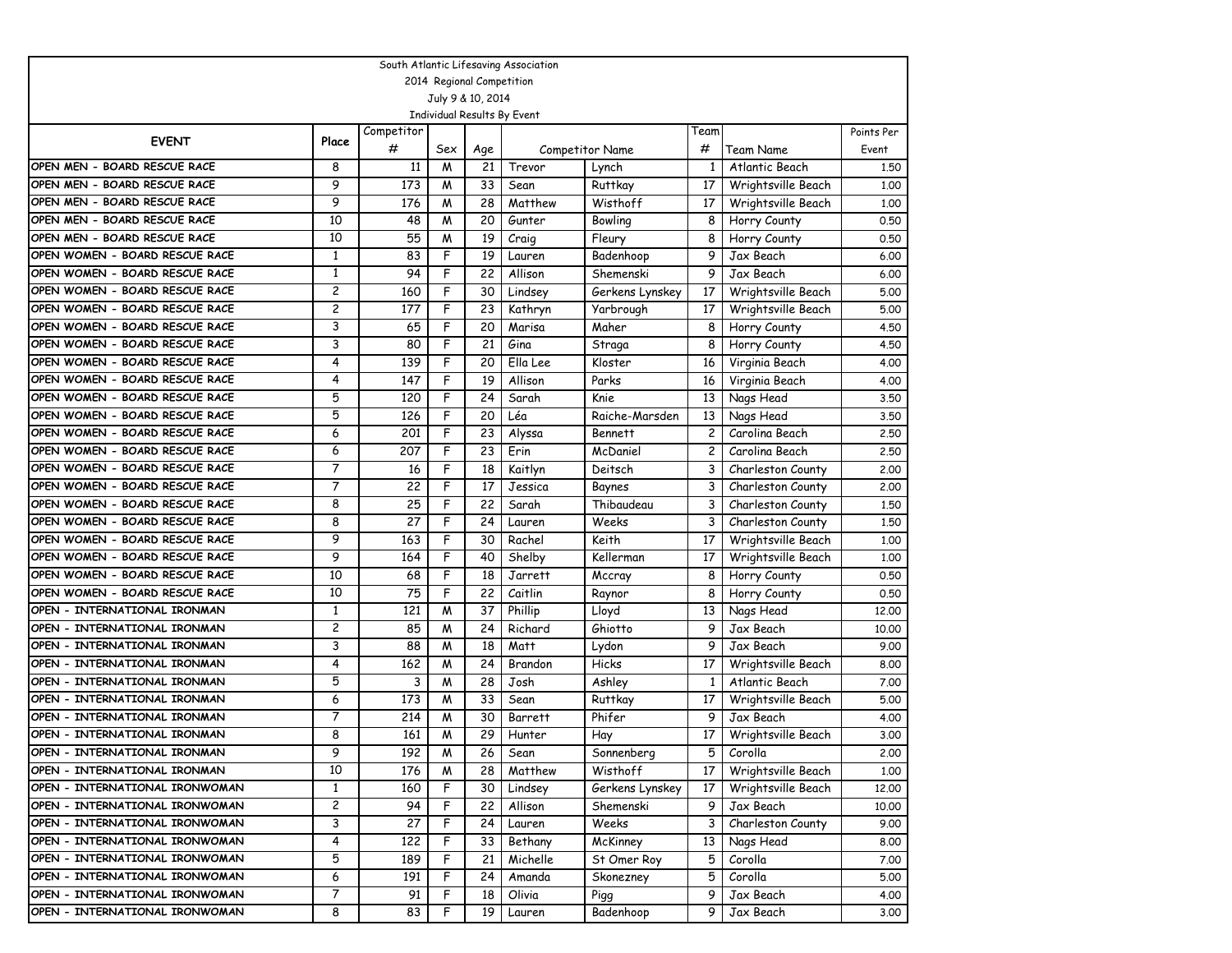| South Atlantic Lifesaving Association |              |            |                          |                          |                             |                          |                          |                          |                          |
|---------------------------------------|--------------|------------|--------------------------|--------------------------|-----------------------------|--------------------------|--------------------------|--------------------------|--------------------------|
| 2014 Regional Competition             |              |            |                          |                          |                             |                          |                          |                          |                          |
| July 9 & 10, 2014                     |              |            |                          |                          |                             |                          |                          |                          |                          |
|                                       |              |            |                          |                          | Individual Results By Event |                          |                          |                          |                          |
| <b>EVENT</b>                          | Place        | Competitor |                          |                          |                             |                          | Team                     |                          | Points Per               |
|                                       |              | #          | Sex                      | Age                      |                             | <b>Competitor Name</b>   | #                        | Team Name                | Event                    |
| OPEN - INTERNATIONAL IRONWOMAN        | 9            | 174        | F                        | $\overline{\phantom{a}}$ | Kristen                     | Smith                    | 17                       | Wrightsville Beach       | 2.00                     |
| OPEN - INTERNATIONAL IRONWOMAN        | 10           | 25         | F                        | 22                       | Sarah                       | Thibaudeau               | 3                        | Charleston County        | 1,00                     |
| 30-34 - INTERANTIONAL IRONMAN         | 1            | 214        | M                        | 30                       | Barrett                     | Phifer                   | 9                        | Jax Beach                | 5.00                     |
| 30-34 - INTERANTIONAL IRONMAN         | 2            | 173        | M                        | 33                       | Sean                        | Ruttkay                  | 17                       | Wrightsville Beach       | 3.00                     |
| 30-34 - INTERANTIONAL IRONMAN         | 3            | 12         | M                        | 30                       | Garrett                     | Opper                    | $\mathbf{1}$             | Atlantic Beach           | 1,00                     |
| 30-34 - INTERNATIONAL IRONWOMAN       | 1            | 122        | F                        | 33                       | Bethany                     | McKinney                 | 13                       | Nags Head                | 5.00                     |
| 30-34 - INTERNATIONAL IRONWOMAN       | 2            |            | $\overline{\phantom{0}}$ | $\overline{\phantom{a}}$ |                             |                          |                          |                          |                          |
| 30-34 - INTERNATIONAL IRONWOMAN       | 3            |            |                          | $\overline{\phantom{a}}$ |                             |                          | $\overline{a}$           |                          |                          |
| 35-39 - INTERNATIONAL IRONMAN         | $\mathbf{1}$ | 121        | M                        | 37                       | Phillip                     | Lloyd                    | 13                       | Nags Head                | 5.00                     |
| 35-39 - INTERNATIONAL IRONMAN         | 2            | 17         | M                        | 38                       | Stephen                     | Fernandez                | 3                        | Charleston County        | 3.00                     |
| 35-39 - INTERNATIONAL IRONMAN         | 3            | 124        | M                        | 36                       | Chad                        | Motz                     | 13                       | Nags Head                | 1,00                     |
| 35-39 - INTERNATIONAL IRONWOMAN       | $\mathbf{1}$ | 195        | F                        | 35                       | Sylvia                      | Wolff                    | 5                        | Corolla                  | 5.00                     |
| 35-39 - INTERNATIONAL IRONWOMAN       | 2            |            |                          |                          |                             |                          | $\overline{\phantom{a}}$ |                          |                          |
| 35-39 - INTERNATIONAL IRONWOMAN       | 3            |            | $\overline{a}$           | $\overline{\phantom{a}}$ | $\overline{a}$              |                          | $\overline{\phantom{a}}$ |                          | $\overline{a}$           |
| 40-44 - INTERNATIONAL IRONMAN         | $\mathbf{1}$ | 171        | M                        | 44                       | Todd                        | Pletcher                 | 17                       | Wrightsville Beach       | 5.00                     |
| 40-44 - INTERNATIONAL IRONMAN         | 2            | 51         | M                        | 40                       | Donnie                      | Constronstich            | 8                        | Horry County             | 3.00                     |
| 40-44 - INTERNATIONAL IRONMAN         | 3            | 158        | M                        | 41                       | Brendon                     | Doyle                    | 17                       | Wrightsville Beach       | 1,00                     |
| 40-44 - INTERNATIONAL IRONWOMAN       | $\mathbf{1}$ |            |                          |                          |                             | $\overline{\phantom{0}}$ | $\overline{a}$           |                          | $\blacksquare$           |
| 40-44 - INTERNATIONAL IRONWOMAN       | 2            |            | $\overline{\phantom{a}}$ | $\overline{\phantom{a}}$ | $\overline{\phantom{a}}$    | $\overline{\phantom{0}}$ | $\overline{\phantom{a}}$ | ٠                        | $\overline{\phantom{a}}$ |
| 40-44 - INTERNATIONAL IRONWOMAN       | 3            |            | $\overline{\phantom{a}}$ | $\overline{\phantom{a}}$ |                             | ٠                        | $\overline{\phantom{a}}$ |                          |                          |
| 45-49 - INTERNATIONAL IRONMAN         | 1            | 99         | M                        | 45                       | Thomas                      | Wright                   | 9                        | Jax Beach                | 5.00                     |
| 45-49 - INTERNATIONAL IRONMAN         | 2            | 128        | M                        | 45                       | Ken                         | Savage                   | 13                       | Nags Head                | 3.00                     |
| 45-49 - INTERNATIONAL IRONMAN         | 3            |            |                          | $\overline{\phantom{a}}$ | $\overline{\phantom{a}}$    |                          | $\overline{\phantom{a}}$ |                          |                          |
| 45-49 - INTERNATIONAL IRONWOMAN       | $\mathbf{1}$ |            | $\overline{\phantom{a}}$ | $\overline{\phantom{a}}$ | $\overline{\phantom{0}}$    | $\overline{\phantom{0}}$ | $\overline{\phantom{a}}$ | $\overline{a}$           |                          |
| 45-49 - INTERNATIONAL IRONWOMAN       | 2            |            | $\overline{\phantom{a}}$ | $\overline{\phantom{a}}$ | $\overline{\phantom{a}}$    | $\overline{\phantom{a}}$ | $\overline{\phantom{a}}$ | -                        |                          |
| 45-49 - INTERNATIONAL IRONWOMAN       | 3            |            | $\overline{\phantom{a}}$ | $\overline{\phantom{a}}$ | $\overline{\phantom{0}}$    | $\overline{\phantom{a}}$ | $\overline{\phantom{a}}$ |                          |                          |
| 50-54 - INTERNATIONAL IRONMAN         | 1            | 169        | M                        | 53                       | Greg                        | Miller                   | 17                       | Wrightsville Beach       | 5.00                     |
| 50-54 - INTERNATIONAL IRONMAN         | 2            |            |                          |                          |                             | $\overline{\phantom{0}}$ | $\overline{a}$           |                          |                          |
| 50-54 - INTERNATIONAL IRONMAN         | 3            |            | $\overline{\phantom{a}}$ | $\overline{\phantom{a}}$ | $\overline{\phantom{a}}$    | $\overline{\phantom{0}}$ | $\overline{\phantom{a}}$ | ٠                        | $\overline{\phantom{a}}$ |
| 50-54 - INTERNATIONAL IRONWOMAN       | $\mathbf{1}$ |            | $\overline{\phantom{a}}$ | $\overline{\phantom{a}}$ | $\overline{\phantom{a}}$    | $\overline{\phantom{a}}$ | $\overline{\phantom{a}}$ | $\overline{\phantom{0}}$ | $\overline{\phantom{a}}$ |
| 50-54 - INTERNATIONAL IRONWOMAN       | 2            |            | $\overline{\phantom{a}}$ | $\overline{\phantom{a}}$ | $\overline{\phantom{a}}$    | $\overline{\phantom{0}}$ | $\overline{\phantom{a}}$ | -                        |                          |
| 50-54 - INTERNATIONAL IRONWOMAN       | 3            |            | $\overline{\phantom{0}}$ | $\overline{\phantom{a}}$ | $\overline{\phantom{a}}$    | $\overline{\phantom{a}}$ | $\overline{\phantom{a}}$ | $\blacksquare$           |                          |
| 55-59 - INTERNATIONAL IRONMAN         | $\mathbf{1}$ | 118        | M                        | 56                       | John                        | Kenny                    | 13                       | Nags Head                | 5.00                     |
| 55-59 - INTERNATIONAL IRONMAN         | 2            | 82         | M                        | $\overline{56}$          | Jay                         | Woodward                 | 8                        | Horry County             | 3.00                     |
| 55-59 - INTERNATIONAL IRONMAN         | 3            |            | $\overline{\phantom{a}}$ |                          |                             | $\overline{\phantom{a}}$ |                          | $\overline{\phantom{a}}$ |                          |
| 55-59 - INTERNATIONAL IRONWOMAN       | 1            |            | $\overline{\phantom{a}}$ |                          |                             |                          | $\overline{\phantom{a}}$ |                          |                          |
| 55-59 - INTERNATIONAL IRONWOMAN       | 2            |            | $\overline{\phantom{a}}$ | $\overline{\phantom{a}}$ |                             |                          | $\overline{\phantom{a}}$ | $\overline{\phantom{a}}$ |                          |
| 55-59 - INTERNATIONAL IRONWOMAN       | 3            |            | $\overline{\phantom{a}}$ | $\overline{\phantom{a}}$ | $\overline{\phantom{a}}$    | -                        | $\overline{\phantom{a}}$ | ٠                        | $\overline{\phantom{a}}$ |
| 60-64 - INTERNATIONAL IRONMAN         | 1            |            | $\overline{\phantom{a}}$ | $\overline{\phantom{a}}$ | $\overline{\phantom{a}}$    | -                        | $\overline{\phantom{a}}$ | ٠                        |                          |
| 60-64 - INTERNATIONAL IRONMAN         | 2            |            | $\overline{\phantom{a}}$ | $\overline{\phantom{a}}$ | $\overline{\phantom{a}}$    | $\overline{\phantom{a}}$ | $\overline{\phantom{a}}$ | $\overline{\phantom{a}}$ | $\overline{\phantom{a}}$ |
| 60-64 - INTERNATIONAL IRONMAN         | 3            |            | $\overline{\phantom{a}}$ | $\overline{\phantom{a}}$ | $\overline{\phantom{a}}$    | $\overline{\phantom{0}}$ | $\overline{\phantom{a}}$ | $\overline{\phantom{a}}$ | $\overline{\phantom{a}}$ |
| 60-64 - INTERNATIONAL IRONWOMAN       | 1            | 97         | F                        | 61                       | Susan                       | Wallis                   | 9                        | Jax Beach                | 5.00                     |
| 60-64 - INTERNATIONAL IRONWOMAN       | 2            |            |                          | $\overline{\phantom{a}}$ | $\overline{\phantom{a}}$    | $\overline{\phantom{0}}$ |                          | $\overline{\phantom{a}}$ |                          |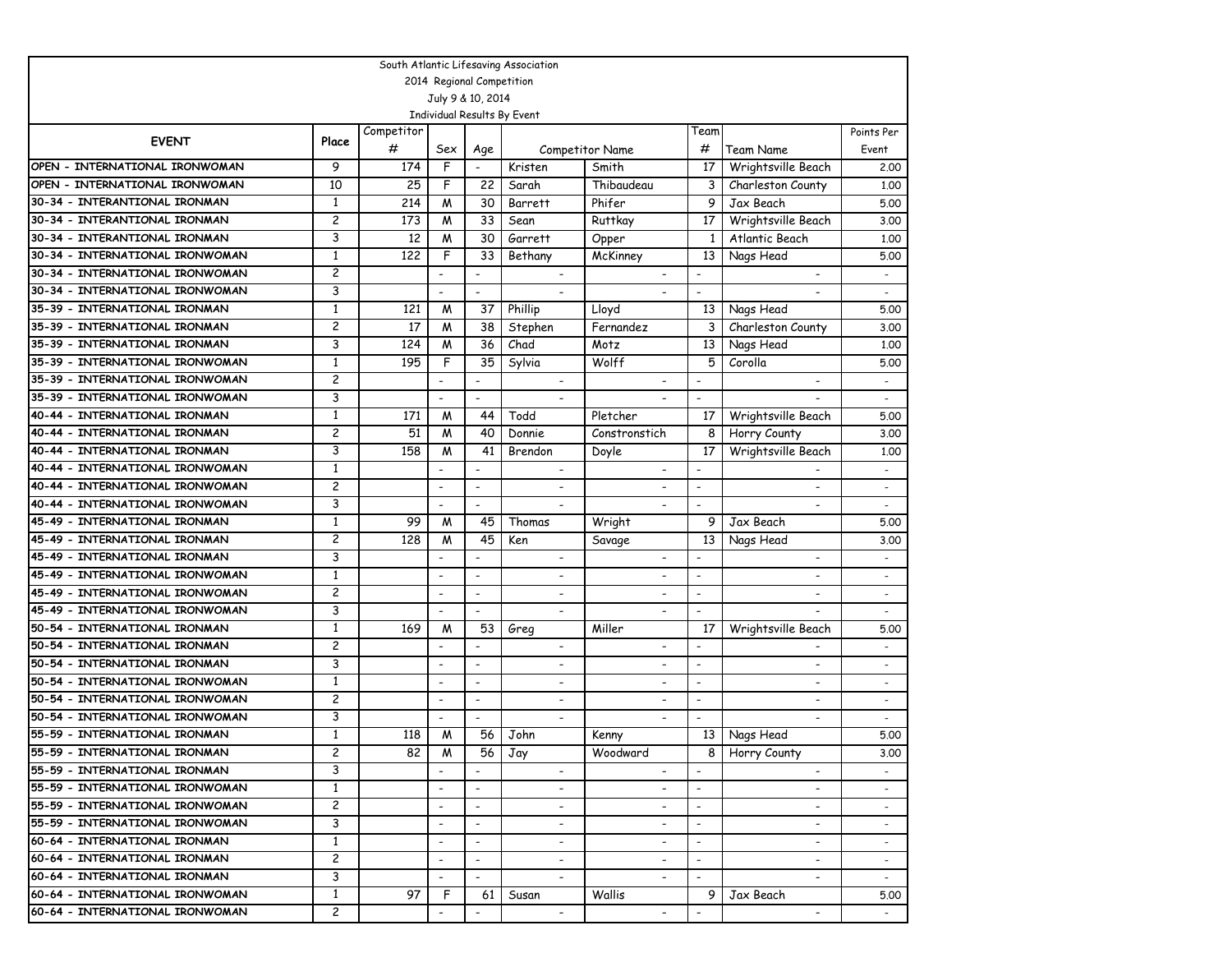| South Atlantic Lifesaving Association            |                         |            |                          |                          |                          |                          |                          |                          |                          |  |
|--------------------------------------------------|-------------------------|------------|--------------------------|--------------------------|--------------------------|--------------------------|--------------------------|--------------------------|--------------------------|--|
| 2014 Regional Competition                        |                         |            |                          |                          |                          |                          |                          |                          |                          |  |
| July 9 & 10, 2014<br>Individual Results By Event |                         |            |                          |                          |                          |                          |                          |                          |                          |  |
|                                                  |                         |            |                          |                          |                          |                          |                          |                          |                          |  |
| <b>EVENT</b>                                     | Place                   | Competitor |                          |                          |                          |                          | Team                     |                          | Points Per               |  |
|                                                  |                         | #          | Sex                      | Age                      |                          | <b>Competitor Name</b>   | #                        | Team Name                | Event                    |  |
| 60-64 - INTERNATIONAL IRONWOMAN                  | 3                       |            |                          |                          |                          | $\overline{\phantom{a}}$ |                          | $\overline{\phantom{a}}$ |                          |  |
| 65-69 - INTERNATIONAL IRONMAN                    | 1                       |            | $\overline{\phantom{a}}$ | $\blacksquare$           |                          | $\overline{\phantom{a}}$ | $\overline{\phantom{a}}$ | $\overline{\phantom{a}}$ |                          |  |
| 65-69 - INTERNATIONAL IRONMAN                    | $\overline{c}$          |            | $\overline{a}$           | $\overline{a}$           |                          |                          | $\blacksquare$           |                          |                          |  |
| 65-69 - INTERNATIONAL IRONMAN                    | 3                       |            | $\overline{\phantom{a}}$ | $\overline{\phantom{a}}$ | $\overline{\phantom{a}}$ | $\overline{\phantom{a}}$ | $\overline{\phantom{a}}$ | $\overline{\phantom{0}}$ | $\overline{\phantom{a}}$ |  |
| 65-69 - INTERNATIONAL IRONWOMAN                  | 1                       |            | $\overline{\phantom{a}}$ | $\blacksquare$           | $\overline{\phantom{a}}$ | $\overline{\phantom{0}}$ | $\overline{\phantom{a}}$ |                          |                          |  |
| 65-69 - INTERNATIONAL IRONWOMAN                  | $\overline{c}$          |            | $\overline{\phantom{a}}$ | $\overline{a}$           |                          |                          | -                        |                          |                          |  |
| 65-69 - INTERNATIONAL IRONWOMAN                  | 3                       |            | $\overline{\phantom{a}}$ | $\overline{\phantom{a}}$ | $\blacksquare$           | $\overline{\phantom{a}}$ | ٠                        | $\overline{\phantom{0}}$ |                          |  |
| 70+ - INTERNATIONAL IRONMAN                      | $\mathbf{1}$            |            | $\overline{a}$           | $\overline{a}$           |                          |                          | $\overline{\phantom{0}}$ |                          |                          |  |
| 70+ - INTERNATIONAL IRONMAN                      | $\overline{\mathbf{c}}$ |            | $\overline{\phantom{a}}$ | $\overline{\phantom{a}}$ | $\overline{\phantom{a}}$ | $\overline{\phantom{a}}$ | $\blacksquare$           | $\overline{\phantom{a}}$ |                          |  |
| 70+ - INTERNATIONAL IRONMAN                      | 3                       |            | $\overline{\phantom{a}}$ | $\overline{\phantom{a}}$ | $\overline{\phantom{a}}$ | $\overline{\phantom{a}}$ | $\blacksquare$           |                          |                          |  |
| 70+ - INTERNATIONAL IRONWOMAN                    | $\mathbf{1}$            |            | $\overline{\phantom{a}}$ | $\overline{a}$           | $\overline{\phantom{a}}$ | $\overline{\phantom{a}}$ | $\overline{\phantom{0}}$ | $\overline{\phantom{a}}$ |                          |  |
| 70+ - INTERNATIONAL IRONWOMAN                    | 2                       |            | $\overline{\phantom{a}}$ | $\overline{\phantom{a}}$ | $\blacksquare$           | $\overline{\phantom{a}}$ | $\overline{\phantom{a}}$ | $\overline{\phantom{a}}$ |                          |  |
| 70+ - INTERNATIONAL IRONWOMAN                    | 3                       |            |                          | $\overline{\phantom{a}}$ |                          |                          | $\blacksquare$           |                          |                          |  |
| OPEN MEN - BEACH FLAGS                           | 1                       | 170        | M                        | 28                       | Maurice                  | Peacock                  | 17                       | Wrightsville Beach       | 12,00                    |  |
| OPEN MEN - BEACH FLAGS                           | $\overline{\mathbf{c}}$ | 86         | M                        | 29                       | Ross                     | Ghiotto                  | 9                        | Jax Beach                | 10,00                    |  |
| OPEN MEN - BEACH FLAGS                           | 3                       | 168        | M                        | 21                       | Kyle                     | Miess                    | 17                       | Wrightsville Beach       | 9.00                     |  |
| OPEN MEN - BEACH FLAGS                           | 4                       | 113        | M                        | 26                       | Edmund                   | Kennedy                  | 12                       | Kure Beach               | 8.00                     |  |
| OPEN MEN - BEACH FLAGS                           | 5                       | 90         | M                        | 29                       | Artsiom                  | Naidzich                 | 9                        | Jax Beach                | 7.00                     |  |
| OPEN MEN - BEACH FLAGS                           | 6                       | 85         | M                        | 24                       | Richard                  | Ghiotto                  | 9                        | Jax Beach                | 5.00                     |  |
| OPEN MEN - BEACH FLAGS                           | 7                       | 14         | M                        | 19                       | Ryan                     | Bing                     | 3                        | Charleston County        | 4.00                     |  |
| OPEN MEN - BEACH FLAGS                           | 8                       | 149        | M                        | 25                       | Chad                     | Smith                    | 16                       | Virginia Beach           | 3.00                     |  |
| OPEN MEN - BEACH FLAGS                           | 9                       | 21         | M                        | 23                       | Kurtyss                  | Kasten                   | 3                        | Charleston County        | 2,00                     |  |
| OPEN MEN - BEACH FLAGS                           | 10                      | 77         | M                        | 19                       | Marshawn                 | Scott                    | 8                        | Horry County             | 1,00                     |  |
| OPEN WOMEN - BEACH FLAGS                         | 1                       | 126        | F                        | 20                       | Léa                      | Raiche-Marsden           | 13                       | Nags Head                | 12,00                    |  |
| OPEN WOMEN - BEACH FLAGS                         | 2                       | 136        | F                        | 22                       | Sarah                    | Derrick                  | 16                       | Virginia Beach           | 10.00                    |  |
| OPEN WOMEN - BEACH FLAGS                         | 3                       | 183        | F                        | 27                       | Jordan                   | Hill                     | 5                        | Corolla                  | 9.00                     |  |
| OPEN WOMEN - BEACH FLAGS                         | 4                       | 46         | F                        | 23                       | Taylor                   | Smith                    | 7                        | Hilton Head              | 8.00                     |  |
| OPEN WOMEN - BEACH FLAGS                         | 5                       | 56         | F                        | 20                       | Madison                  | Franco                   | 8                        | Horry County             | 7.00                     |  |
| OPEN WOMEN - BEACH FLAGS                         | 6                       | 140        | F                        | 22                       | Emily                    | Kramer                   | 16                       | Virginia Beach           | 5.00                     |  |
| OPEN WOMEN - BEACH FLAGS                         | 7                       | 151        | F                        | 18                       | Nicole                   | Emerson                  | 9                        | Jax Beach                | 4.00                     |  |
| OPEN WOMEN - BEACH FLAGS                         | 8                       | 195        | F                        | 35                       | Sylvia                   | Wolff                    | 5                        | Corolla                  | 3.00                     |  |
| OPEN WOMEN - BEACH FLAGS                         | 9                       | 207        | F                        | 23                       | Erin                     | McDaniel                 | 2                        | Carolina Beach           | 2.00                     |  |
| OPEN WOMEN - BEACH FLAGS                         | 10                      | 31         | F                        | 18                       | Anne-marie               | Duval                    | 7                        | Hilton Head              | 1,00                     |  |
| 30-34 MEN - BEACH FLAGS                          | 1                       | 184        | M                        | $\overline{34}$          | Mike                     | Hudson                   | 5                        | Corolla                  | 5.00                     |  |
| 30-34 MEN - BEACH FLAGS                          | 2                       | 66         | F                        | 22                       | Jesse                    | Martin                   | 8                        | Horry County             | 3.00                     |  |
| 30-34 MEN - BEACH FLAGS                          | 3                       | 12         | M                        | 30                       | Garrett                  | Opper                    | $\mathbf{1}$             | Atlantic Beach           | 1,00                     |  |
| 30-34 WOMEN - BEACH FLAGS                        | $\mathbf{1}$            | 160        | F                        | 30                       | Lindsey                  | Gerkens Lynskey          | 17                       | Wrightsville Beach       | 5.00                     |  |
| 30-34 WOMEN - BEACH FLAGS                        | 2                       | 122        | F                        | 33                       | Bethany                  | McKinney                 | 13                       | Nags Head                | 3.00                     |  |
| 30-34 WOMEN - BEACH FLAGS                        | 3                       |            |                          | $\overline{\phantom{a}}$ | $\overline{a}$           |                          | $\overline{\phantom{a}}$ |                          |                          |  |
| 35-39 MEN - BEACH FLAGS                          | $\mathbf{1}$            | 172        | M                        | 35                       | Sam                      | Proffitt                 | 17                       | Wrightsville Beach       | 5.00                     |  |
| 35-39 MEN - BEACH FLAGS                          | 2                       | 179        | M                        | 38                       | Shaun                    | Buen                     | 5.                       | Corolla                  | 3.00                     |  |
| 35-39 MEN - BEACH FLAGS                          | 3                       | 186        | M                        | 37                       | Pete                     | Luke                     | 5                        | Corolla                  | 1.00                     |  |
| 35-39 WOMEN - BEACH FLAGS                        | $\mathbf{1}$            | 195        | F                        | 35                       | Sylvia                   | Wolff                    | 5.                       | Corolla                  | 5.00                     |  |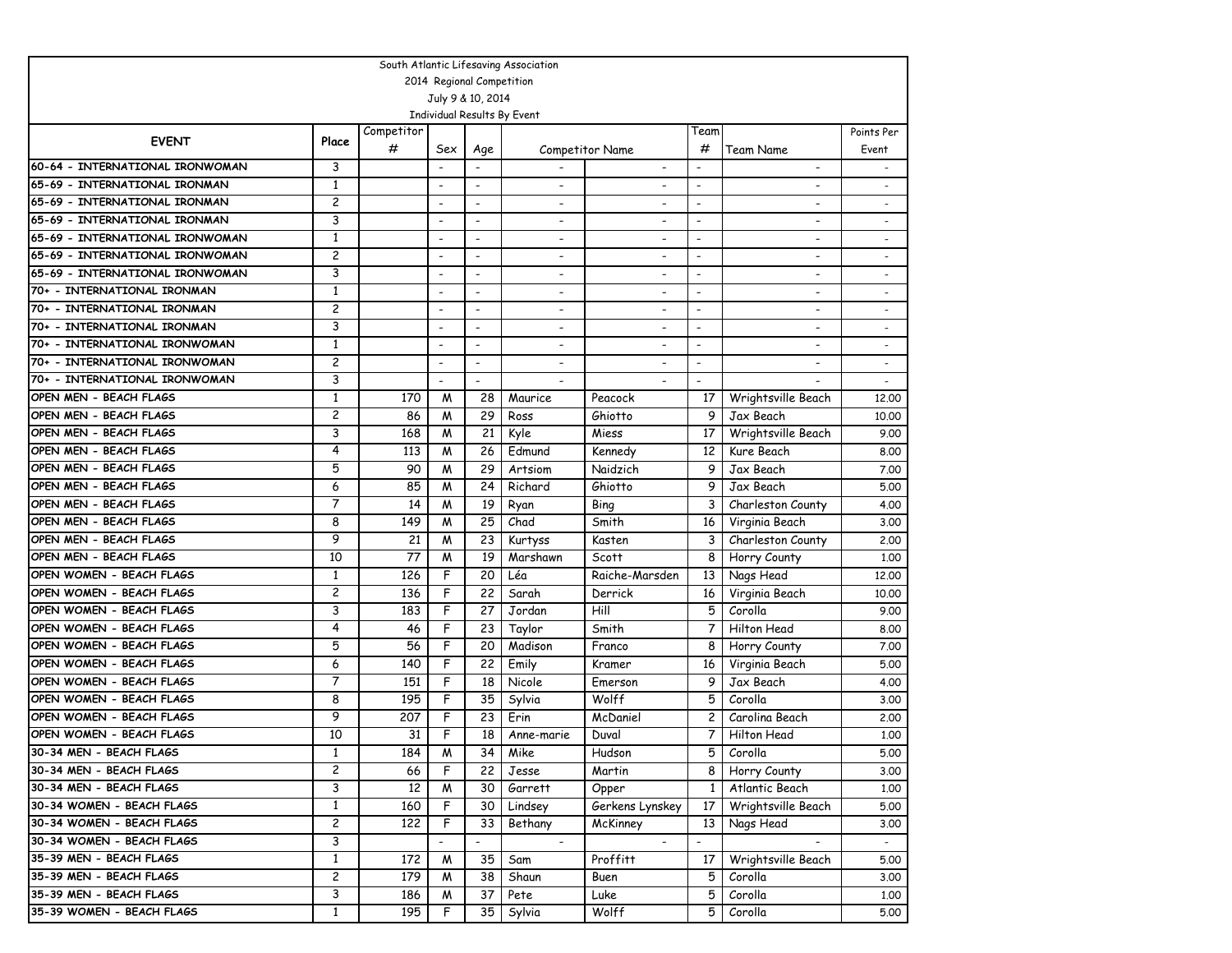| South Atlantic Lifesaving Association                  |                |                 |                          |                                            |                                                      |                            |                                                      |                                            |                          |
|--------------------------------------------------------|----------------|-----------------|--------------------------|--------------------------------------------|------------------------------------------------------|----------------------------|------------------------------------------------------|--------------------------------------------|--------------------------|
| 2014 Regional Competition                              |                |                 |                          |                                            |                                                      |                            |                                                      |                                            |                          |
| July 9 & 10, 2014                                      |                |                 |                          |                                            |                                                      |                            |                                                      |                                            |                          |
|                                                        |                |                 |                          |                                            | Individual Results By Event                          |                            |                                                      |                                            |                          |
| <b>EVENT</b>                                           | Place          | Competitor<br># | Sex                      |                                            |                                                      |                            | Team<br>#                                            | Team Name                                  | Points Per<br>Event      |
| 35-39 WOMEN - BEACH FLAGS                              | 2              |                 | $\overline{\phantom{a}}$ | Age<br>$\overline{\phantom{a}}$            |                                                      | Competitor Name            | $\overline{\phantom{a}}$                             |                                            |                          |
| 35-39 WOMEN - BEACH FLAGS                              | 3              |                 |                          |                                            |                                                      | $\overline{\phantom{a}}$   |                                                      | $\overline{\phantom{a}}$                   | $\sim$                   |
| 40-44 MEN - BEACH FLAGS                                | $\mathbf{1}$   |                 | $\overline{\phantom{a}}$ |                                            | $\overline{\phantom{a}}$                             |                            | $\overline{\phantom{a}}$                             |                                            | $\overline{\phantom{a}}$ |
|                                                        | $\overline{c}$ | 158             | M                        | 41                                         | Brendon                                              | Doyle                      | 17                                                   | Wrightsville Beach                         | 5.00                     |
| 40-44 MEN - BEACH FLAGS<br>40-44 MEN - BEACH FLAGS     | 3              | 165             | M                        | 20<br>44                                   | Carl                                                 | Labonge                    | 17<br>12                                             | Wrightsville Beach                         | 3.00                     |
| 40-44 WOMEN - BEACH FLAGS                              | $\mathbf{1}$   | 101<br>164      | M<br>F                   | 40                                         | Matt<br>Shelby                                       | Brezynski                  | 17                                                   | Kure Beach                                 | 1,00                     |
| 40-44 WOMEN - BEACH FLAGS                              | 2              |                 |                          |                                            |                                                      | Kellerman                  |                                                      | Wrightsville Beach                         | 5.00                     |
|                                                        |                |                 | $\overline{\phantom{a}}$ | $\overline{\phantom{a}}$                   |                                                      |                            | $\overline{\phantom{a}}$<br>$\overline{a}$           |                                            |                          |
| 40-44 WOMEN - BEACH FLAGS                              | 3              |                 | $\overline{a}$           | $\blacksquare$                             |                                                      |                            |                                                      |                                            | $\blacksquare$           |
| 45-49 MEN - BEACH FLAGS<br>45-49 MEN - BEACH FLAGS     | $\mathbf{1}$   | 99              | M                        | 45                                         | Thomas                                               | Wright                     | 9                                                    | Jax Beach                                  | 5.00                     |
|                                                        | 2              | 13              | M                        | 45                                         | John                                                 | Phillips                   | $\mathbf{1}$                                         | Atlantic Beach                             | 3.00                     |
| 45-49 MEN - BEACH FLAGS                                | 3              |                 | $\overline{\phantom{a}}$ | $\overline{\phantom{a}}$                   | $\overline{\phantom{a}}$                             | $\overline{\phantom{a}}$   | $\overline{a}$                                       | $\overline{\phantom{a}}$                   | $\overline{\phantom{a}}$ |
| 45-49 WOMEN - BEACH FLAGS                              | $\mathbf{1}$   |                 | $\overline{\phantom{a}}$ | $\overline{\phantom{a}}$                   | $\overline{\phantom{a}}$                             | $\overline{\phantom{a}}$   | $\overline{\phantom{a}}$                             | $\overline{\phantom{a}}$                   | $\overline{\phantom{a}}$ |
| 45-49 WOMEN - BEACH FLAGS                              | 2              |                 | $\overline{\phantom{a}}$ | $\overline{\phantom{a}}$                   | $\overline{\phantom{a}}$                             | $\overline{a}$             | $\overline{\phantom{a}}$                             |                                            |                          |
| 45-49 WOMEN - BEACH FLAGS<br>50-54 MEN - BEACH FLAGS   | 3              |                 | $\overline{a}$           | $\blacksquare$                             | $\overline{a}$                                       | $\overline{\phantom{0}}$   | $\overline{\phantom{a}}$                             |                                            | $\overline{a}$           |
| 50-54 MEN - BEACH FLAGS                                | $\mathbf{1}$   | 169             | M                        | 53                                         | Greg                                                 | Miller                     | 17                                                   | Wrightsville Beach                         | 5.00                     |
|                                                        | 2              |                 | $\overline{\phantom{a}}$ | $\overline{\phantom{a}}$                   |                                                      | $\overline{\phantom{0}}$   |                                                      |                                            |                          |
| 50-54 MEN - BEACH FLAGS<br>50-54 WOMEN - BEACH FLAGS   | 3              |                 | $\overline{\phantom{a}}$ | $\overline{\phantom{a}}$                   | $\overline{\phantom{a}}$                             | $\overline{\phantom{a}}$   | $\blacksquare$                                       | $\blacksquare$                             |                          |
|                                                        | $\mathbf{1}$   |                 | $\overline{\phantom{a}}$ | $\blacksquare$                             | $\qquad \qquad \blacksquare$                         | $\overline{\phantom{a}}$   | $\overline{a}$                                       | $\overline{\phantom{0}}$                   | $\blacksquare$           |
| 50-54 WOMEN - BEACH FLAGS<br>50-54 WOMEN - BEACH FLAGS | 2              |                 | $\blacksquare$           | $\overline{\phantom{a}}$                   | $\overline{\phantom{a}}$                             | -                          | $\blacksquare$                                       | ٠                                          | $\overline{\phantom{a}}$ |
|                                                        | 3              |                 | $\overline{\phantom{a}}$ | $\blacksquare$                             | $\overline{a}$                                       | $\overline{\phantom{0}}$   | $\overline{\phantom{a}}$                             | $\overline{a}$                             | $\overline{\phantom{a}}$ |
| 55-59 MEN - BEACH FLAGS                                | $\mathbf{1}$   | 118             | M                        | 56                                         | John                                                 | Kenny                      | 13                                                   | Nags Head                                  | 5.00                     |
| 55-59 MEN - BEACH FLAGS<br>55-59 MEN - BEACH FLAGS     | 2<br>3         | 47<br>82        | M                        | 55                                         | David                                                | Anderson                   | 8                                                    | Horry County                               | 3.00                     |
|                                                        | $\mathbf{1}$   |                 | M<br>$\overline{a}$      | 56<br>$\overline{\phantom{a}}$             | Jay                                                  | Woodward                   | 8                                                    | Horry County                               | 1.00                     |
| 55-59 WOMEN - BEACH FLAGS<br>55-59 WOMEN - BEACH FLAGS | 2              |                 |                          |                                            | $\overline{\phantom{a}}$                             | $\overline{\phantom{a}}$   | $\overline{\phantom{a}}$                             | $\overline{\phantom{0}}$                   | $\overline{\phantom{a}}$ |
|                                                        |                |                 | $\overline{\phantom{a}}$ | $\overline{\phantom{a}}$                   | $\overline{\phantom{a}}$                             |                            | $\overline{\phantom{a}}$                             | $\overline{\phantom{a}}$                   | $\overline{\phantom{a}}$ |
| 55-59 WOMEN - BEACH FLAGS                              | 3              |                 | $\overline{\phantom{a}}$ | $\overline{\phantom{a}}$                   | $\overline{\phantom{a}}$                             | $\overline{\phantom{0}}$   | $\blacksquare$                                       |                                            |                          |
| 60-64 MEN - BEACH FLAGS<br>60-64 MEN - BEACH FLAGS     | 1<br>2         | 50              | M                        | 60                                         | Duke                                                 | Brown                      | 8<br>$\overline{c}$                                  | Horry County                               | 5.00                     |
| 60-64 MEN - BEACH FLAGS                                | 3              | 196             | M                        | 61<br>$\overline{\phantom{a}}$             | Daniel<br>$\blacksquare$                             | Anderson<br>$\blacksquare$ | $\blacksquare$                                       | Carolina Beach<br>$\overline{\phantom{0}}$ | 3.00                     |
| 60-64 WOMEN - BEACH FLAGS                              | $\mathbf{1}$   | 97              | F                        | 61                                         |                                                      | Wallis                     | 9                                                    | Jax Beach                                  | $\overline{\phantom{a}}$ |
| 60-64 WOMEN - BEACH FLAGS                              | 2              |                 |                          | $\overline{\phantom{a}}$                   | Susan                                                |                            | $\overline{\phantom{a}}$                             |                                            | 5.00                     |
| 60-64 WOMEN - BEACH FLAGS                              | 3              |                 | $\overline{\phantom{a}}$ |                                            | $\overline{\phantom{a}}$                             | $\overline{\phantom{0}}$   |                                                      | $\overline{\phantom{a}}$                   | $\overline{\phantom{a}}$ |
| 65-69 MEN - BEACH FLAGS                                | $\mathbf{1}$   |                 | $\overline{\phantom{a}}$ | $\overline{\phantom{a}}$<br>$\blacksquare$ | $\overline{\phantom{a}}$<br>$\overline{\phantom{a}}$ | $\overline{\phantom{a}}$   | $\overline{\phantom{a}}$<br>$\overline{\phantom{a}}$ | $\overline{\phantom{a}}$                   |                          |
| 65-69 MEN - BEACH FLAGS                                | 2              |                 |                          |                                            |                                                      |                            |                                                      |                                            |                          |
| 65-69 MEN - BEACH FLAGS                                | 3              |                 |                          |                                            |                                                      |                            |                                                      |                                            |                          |
| 65-69 WOMEN - BEACH FLAGS                              | $\mathbf{1}$   |                 | $\overline{\phantom{a}}$ |                                            |                                                      | $\overline{\phantom{a}}$   |                                                      | $\overline{\phantom{a}}$                   |                          |
| 65-69 WOMEN - BEACH FLAGS                              | $\overline{c}$ |                 | $\overline{\phantom{a}}$ |                                            |                                                      |                            |                                                      |                                            |                          |
|                                                        |                |                 | $\overline{\phantom{a}}$ | $\overline{\phantom{a}}$                   | $\overline{\phantom{a}}$                             | $\overline{\phantom{a}}$   | $\overline{\phantom{a}}$                             | $\overline{\phantom{0}}$                   |                          |
| 65-69 WOMEN - BEACH FLAGS                              | 3              |                 | $\overline{\phantom{a}}$ | $\overline{\phantom{a}}$                   | $\overline{\phantom{a}}$                             | $\overline{\phantom{0}}$   | $\overline{\phantom{a}}$                             | $\overline{\phantom{0}}$                   | $\overline{\phantom{a}}$ |
| 70+ MEN - BEACH FLAGS                                  | $\mathbf{1}$   |                 | $\overline{\phantom{a}}$ | $\overline{\phantom{a}}$                   | $\overline{\phantom{a}}$                             | $\overline{\phantom{0}}$   | $\overline{\phantom{a}}$                             | Ξ.                                         |                          |
| 70+ MEN - BEACH FLAGS                                  | 2              |                 | $\overline{\phantom{a}}$ | $\overline{\phantom{a}}$                   | $\overline{\phantom{a}}$                             | $\overline{\phantom{a}}$   | $\overline{\phantom{a}}$                             | $\overline{\phantom{0}}$                   | $\sim$                   |
| 70+ MEN - BEACH FLAGS                                  | 3              |                 | $\overline{\phantom{a}}$ | $\overline{\phantom{a}}$                   | $\overline{\phantom{a}}$                             | $\overline{\phantom{a}}$   | $\overline{\phantom{a}}$                             | $\overline{\phantom{a}}$                   | $\overline{\phantom{a}}$ |
| 70+ WOMEN - BEACH FLAGS                                | 1              |                 | $\overline{\phantom{a}}$ | $\overline{\phantom{a}}$                   | $\overline{\phantom{a}}$                             | $\overline{\phantom{a}}$   | $\overline{\phantom{a}}$                             | $\overline{\phantom{0}}$                   |                          |
| 70+ WOMEN - BEACH FLAGS                                | $\mathbf{2}$   |                 |                          | $\overline{\phantom{a}}$                   |                                                      |                            |                                                      |                                            |                          |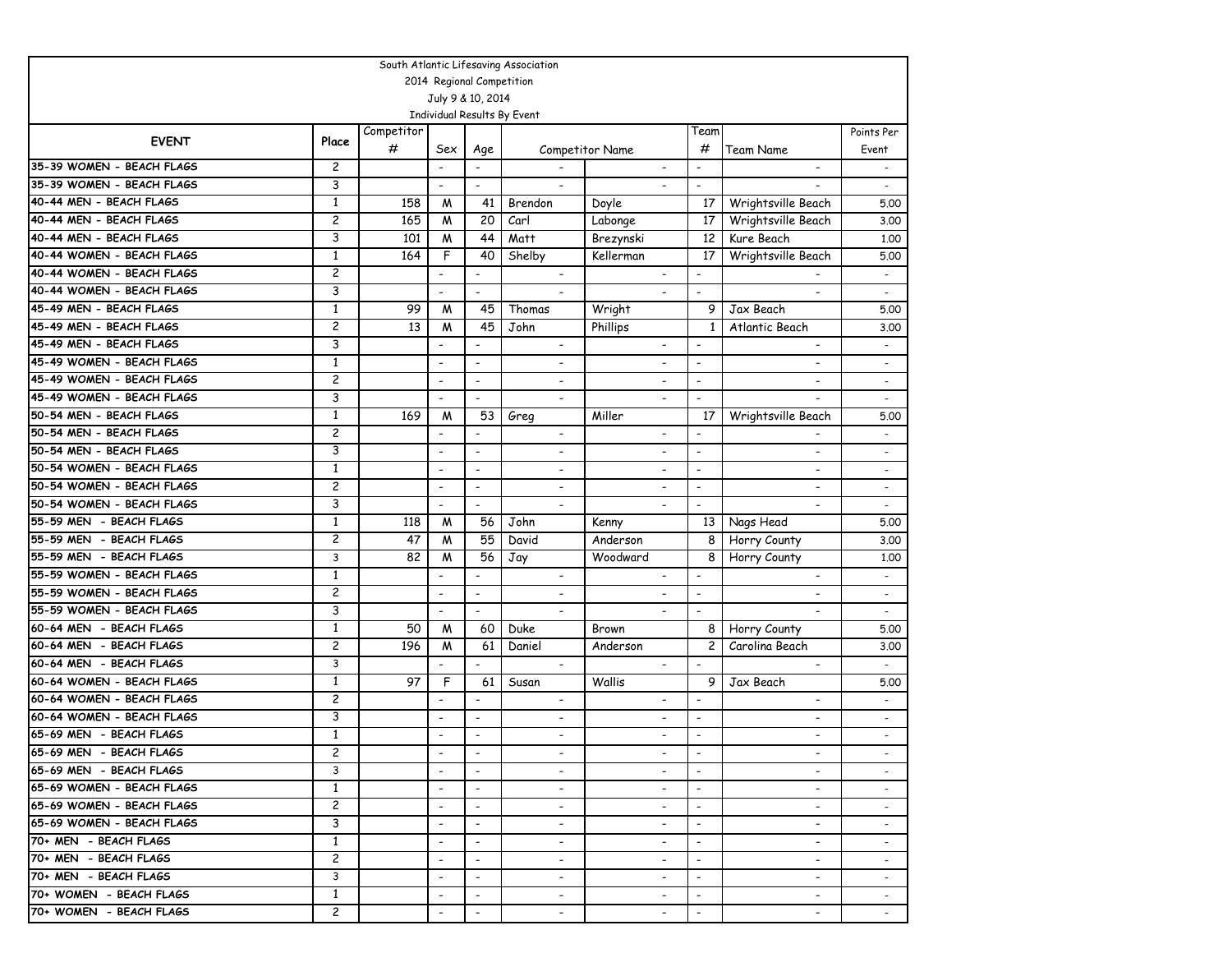|                           |                                             |                |                |                 | South Atlantic Lifesaving Association |                          |                |                          |        |
|---------------------------|---------------------------------------------|----------------|----------------|-----------------|---------------------------------------|--------------------------|----------------|--------------------------|--------|
| 2014 Regional Competition |                                             |                |                |                 |                                       |                          |                |                          |        |
| July 9 & 10, 2014         |                                             |                |                |                 |                                       |                          |                |                          |        |
|                           |                                             |                |                |                 | Individual Results By Event           |                          |                |                          |        |
|                           | Competitor<br>Team<br><b>EVENT</b><br>Place |                |                |                 |                                       |                          |                |                          |        |
|                           |                                             | #              | Sex            | Age             |                                       | Competitor Name          | #              | <b>Team Name</b>         | Event  |
| 70+ WOMEN - BEACH FLAGS   | 3                                           |                |                |                 |                                       | $\overline{\phantom{a}}$ |                | $\overline{\phantom{a}}$ | $\sim$ |
| OPEN MEN - TAPLIN RELAY   | 1                                           | 119            | M              | 20              | Shawn                                 | Kenny                    | 13             | Nags Head                | 3,00   |
| OPEN MEN - TAPLIN RELAY   | $\mathbf{1}$                                | 121            | M              | 37              | Phillip                               | Lloyd                    | 13             | Nags Head                | 3.00   |
| OPEN MEN - TAPLIN RELAY   | $\mathbf{1}$                                | 127            | M              | 25              | Jeffrey                               | Robinson                 | 13             | Nags Head                | 3.00   |
| OPEN MEN - TAPLIN RELAY   | 1                                           | 125            | M              | 25              | Justin                                | Parker                   | 13             | Nags Head                | 3.00   |
| OPEN MEN - TAPLIN RELAY   | 2                                           | 85             | M              | 24              | Richard                               | Ghiotto                  | 9              | Jax Beach                | 2.50   |
| OPEN MEN - TAPLIN RELAY   | 2                                           | 86             | M              | 29              | Ross                                  | Ghiotto                  | 9              | Jax Beach                | 2.50   |
| OPEN MEN - TAPLIN RELAY   | 2                                           | 87             | M              | 24              | Tim                                   | Kiline                   | 9              | Jax Beach                | 2.50   |
| OPEN MEN - TAPLIN RELAY   | 2                                           | 88             | M              | 18              | Matt                                  | Lydon                    | 9              | Jax Beach                | 2.50   |
| OPEN MEN - TAPLIN RELAY   | 3                                           | 4              | M              | 18              | Joshua                                | Barnhart                 | 1              | Atlantic Beach           | 2.25   |
| OPEN MEN - TAPLIN RELAY   | 3                                           | 10             | M              | 22              | Colin                                 | Lynch                    | 1              | Atlantic Beach           | 2.25   |
| OPEN MEN - TAPLIN RELAY   | 3                                           | 3              | M              | 28              | Josh                                  | Ashley                   | 1              | Atlantic Beach           | 2.25   |
| OPEN MEN - TAPLIN RELAY   | 3                                           | $\overline{c}$ | M              | 27              | Jason                                 | Angyalfy                 | 1              | Atlantic Beach           | 2,25   |
| OPEN MEN - TAPLIN RELAY   | 4                                           | $\mathbf{1}$   | M              | 28              | Garrett                               | Adamson                  | $\mathbf{1}$   | Atlantic Beach           | 2,00   |
| OPEN MEN - TAPLIN RELAY   | 4                                           | 12             | M              | 30              | Garrett                               | Opper                    | $\mathbf{1}$   | Atlantic Beach           | 2.00   |
| OPEN MEN - TAPLIN RELAY   | 4                                           | 6              | M              | 23              | Tyler                                 | Caltrider                | 1              | Atlantic Beach           | 2,00   |
| OPEN MEN - TAPLIN RELAY   | 4                                           | 11             | M              | 21              | Trevor                                | Lynch                    | 1              | Atlantic Beach           | 2.00   |
| OPEN MEN - TAPLIN RELAY   | 5                                           | 172            | M              | 35              | Sam                                   | Proffitt                 | 17             | Wrightsville Beach       | 1.75   |
| OPEN MEN - TAPLIN RELAY   | 5                                           | 161            | M              | 29              | Hunter                                | Hay                      | 17             | Wrightsville Beach       | 1,75   |
| OPEN MEN - TAPLIN RELAY   | 5                                           | 156            | M              | 22              | Tyler                                 | Curl                     | 17             | Wrightsville Beach       | 1,75   |
| OPEN MEN - TAPLIN RELAY   | 5                                           | 157            | M              | 20              | Sawyer                                | Dove                     | 17             | Wrightsville Beach       | 1.75   |
| OPEN MEN - TAPLIN RELAY   | 6                                           | 162            | M              | 24              | Brandon                               | Hicks                    | 17             | Wrightsville Beach       | 1.25   |
| OPEN MEN - TAPLIN RELAY   | 6                                           | 166            | M              | 34              | Jon                                   | Mauney                   | 17             | Wrightsville Beach       | 1,25   |
| OPEN MEN - TAPLIN RELAY   | 6                                           | 175            | M              | 20              | Zack                                  | Sowers                   | 17             | Wrightsville Beach       | 1.25   |
| OPEN MEN - TAPLIN RELAY   | 6                                           | 154            | M              | 23              | Carl                                  | Brubach                  | 17             | Wrightsville Beach       | 1.25   |
| OPEN MEN - TAPLIN RELAY   | 7                                           | 210            | M              | 20              | Bryan                                 | Veals                    | 2              | Carolina Beach           | 1.00   |
| OPEN MEN - TAPLIN RELAY   | 7                                           | 200            | M              | 18              | Connor                                | Bannerman                | 2              | Carolina Beach           | 1.00   |
| OPEN MEN - TAPLIN RELAY   | $\overline{7}$                              | 197            | M              | 24              | Evan                                  | Anderson                 | $\overline{c}$ | Carolina Beach           | 1,00   |
| OPEN MEN - TAPLIN RELAY   | 7                                           | 205            | M              | 23              | Eric                                  | Johnston                 | $\overline{c}$ | Carolina Beach           | 1.00   |
| OPEN MEN - TAPLIN RELAY   | 8                                           | 184            | M              | 34              | Mike                                  | Hudson                   | 5              | Corolla                  | 0.75   |
| OPEN MEN - TAPLIN RELAY   | 8                                           | 192            | M              | 26              | Sean                                  | Sonnenberg               | 5              | Corolla                  | 0.75   |
| OPEN MEN - TAPLIN RELAY   | 8                                           | 178            | M              | 20              | Austin                                | Bryant                   | 5              | Corolla                  | 0.75   |
| OPEN MEN - TAPLIN RELAY   | 8                                           | 124            | M              | 36              | Chad                                  | Motz                     | 13             | Nags Head                | 0.75   |
| OPEN MEN - TAPLIN RELAY   | 9                                           | 152            | $\overline{M}$ | $\overline{18}$ | Georrge                               | Alverio                  |                | 9 Jax Beach              | 0.50   |
| OPEN MEN - TAPLIN RELAY   | 9                                           | 92             | M              | 18              | Vasili                                | Plegi                    | 9              | Jax Beach                | 0.50   |
| OPEN MEN - TAPLIN RELAY   | 9                                           | 146            | M              | 27              | Michael                               | Miller                   | 16             | Virginia Beach           | 0.50   |
| OPEN MEN - TAPLIN RELAY   | 9                                           | 214            | M              | 30              | Barrett                               | Phifer                   | 9              | Jax Beach                | 0.50   |
| OPEN MEN - TAPLIN RELAY   | 10                                          | 168            | M              | 21              | Kyle                                  | Miess                    | 17             | Wrightsville Beach       | 0.25   |
| OPEN MEN - TAPLIN RELAY   | 10                                          | 173            | M              | 33              | Sean                                  | Ruttkay                  | 17             | Wrightsville Beach       | 0.25   |
| OPEN MEN - TAPLIN RELAY   | 10                                          | 155            | M              | 23              | Steve                                 | Conrad                   | 17             | Wrightsville Beach       | 0.25   |
| OPEN MEN - TAPLIN RELAY   | 10                                          | 176            | M              | 28              | Matthew                               | Wisthoff                 | 17             | Wrightsville Beach       | 0.25   |
| OPEN WOMEN - TAPLIN RELAY | $\mathbf{1}$                                | 163            | F              | 30              | Rachel                                | Keith                    | 17             | Wrightsville Beach       | 3.00   |
| OPEN WOMEN - TAPLIN RELAY | $\mathbf{1}$                                | 164            | F              | 40              | Shelby                                | Kellerman                | 17             | Wrightsville Beach       | 3.00   |